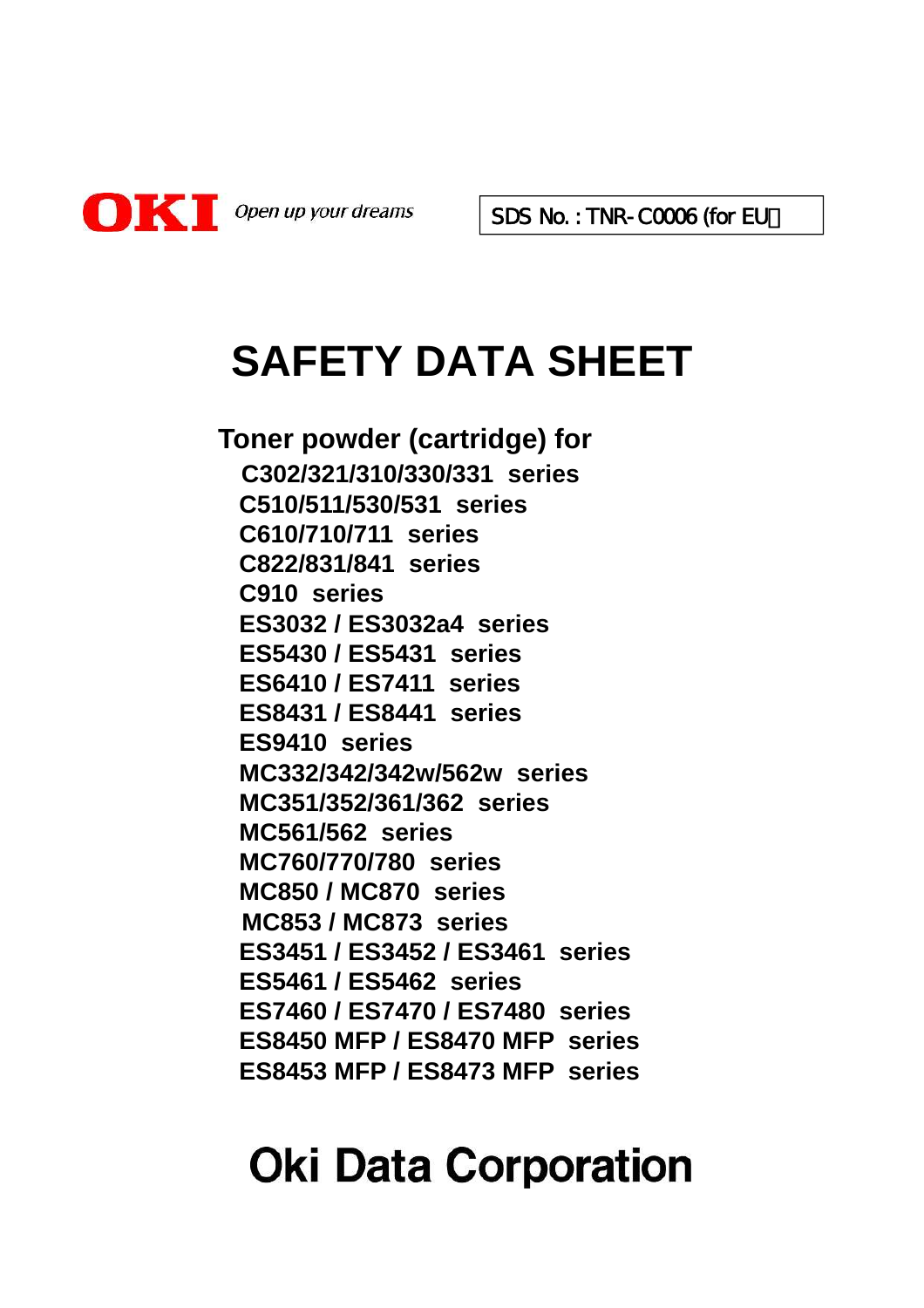**SDS No. TNR-C0006 for EU**



**SAFETY DATA SHEET**

### **1. Identification of the substance/mixture and of the company/undertaking**

| 1.1 Product identifier     |                                                                                   |
|----------------------------|-----------------------------------------------------------------------------------|
| <b>Product name</b>        | : Black toner powder (cartridge) for                                              |
|                            | C302/321 series                                                                   |
|                            | C310/330/331 series                                                               |
|                            | C510/511/530/531 series                                                           |
|                            | C610/710/711 series                                                               |
|                            | C822/831/841 series                                                               |
|                            | C910 series                                                                       |
|                            | ES3032 / ES3032a4 series                                                          |
|                            | <b>ES5430 / ES5431 series</b>                                                     |
|                            | <b>ES6410 / ES7411 series</b>                                                     |
|                            | <b>ES8431 / ES8441 series</b>                                                     |
|                            | ES9410 series                                                                     |
|                            | MC332/342/342w/562w series                                                        |
|                            | MC351/352/361/362 series                                                          |
|                            | <b>MC561/562 series</b>                                                           |
|                            | MC760/770/780 series                                                              |
|                            | MC850 / MC870 series                                                              |
|                            | MC853 / MC873 series                                                              |
|                            | ES3451 / ES3452 / ES3461 series                                                   |
|                            | <b>ES5461 / ES5462 series</b>                                                     |
|                            | ES7460 / ES7470 / ES7480 series                                                   |
|                            | ES8450 MFP / ES8470 MFP series                                                    |
|                            | ES8453 MFP / ES8473 MFP series                                                    |
|                            | (Toner powder name: ODK-9)                                                        |
| <b>Product description</b> | : Proprietary mixture.                                                            |
|                            | 1.2 Relevant identified uses of the substance or mixture and uses advised against |
| <b>Material uses</b>       | : For electrophotographic printing systems                                        |
|                            | 1.3 Details of the supplier of the safety data sheet                              |
| <b>Manufacturer</b>        | : Oki Data Corporation                                                            |
|                            | : 3-1 Futaba-cho, Takasaki-shi, Gunma. 370-8585 JAPAN.                            |
|                            | Tel: +81-27-328-6366, Fax: +81-27-328-6398                                        |
| <b>Supplier</b>            | : Oki (Europe) Ltd.                                                               |
|                            | 1 Oki Way, Wardpark, Cumbernauld G68 0FQ, SCOTLAND, UK.                           |
|                            | Tel.: +44(0) 1236 502502                                                          |
|                            | Emergency Telephone. No.: +44(0) 1236 502502                                      |
|                            | Emergency e-mail contact : MSDSQuestion@okieurope.com                             |

#### **SECTION 2: Hazards identification**

**2.1 Classification of the substance or mixture Product definition : Mixture Classification according to Regulation (EC) No. 1272/2008 [CLP/GHS] Not classified.**

**Ingredients of unknown toxicity : Percentage of the mixture consisting of ingredient(s) of unknown toxicity : 1,9 %**

**Date of issue: 02 / Jun. / 2015 ODK-9 Page 1 of 52**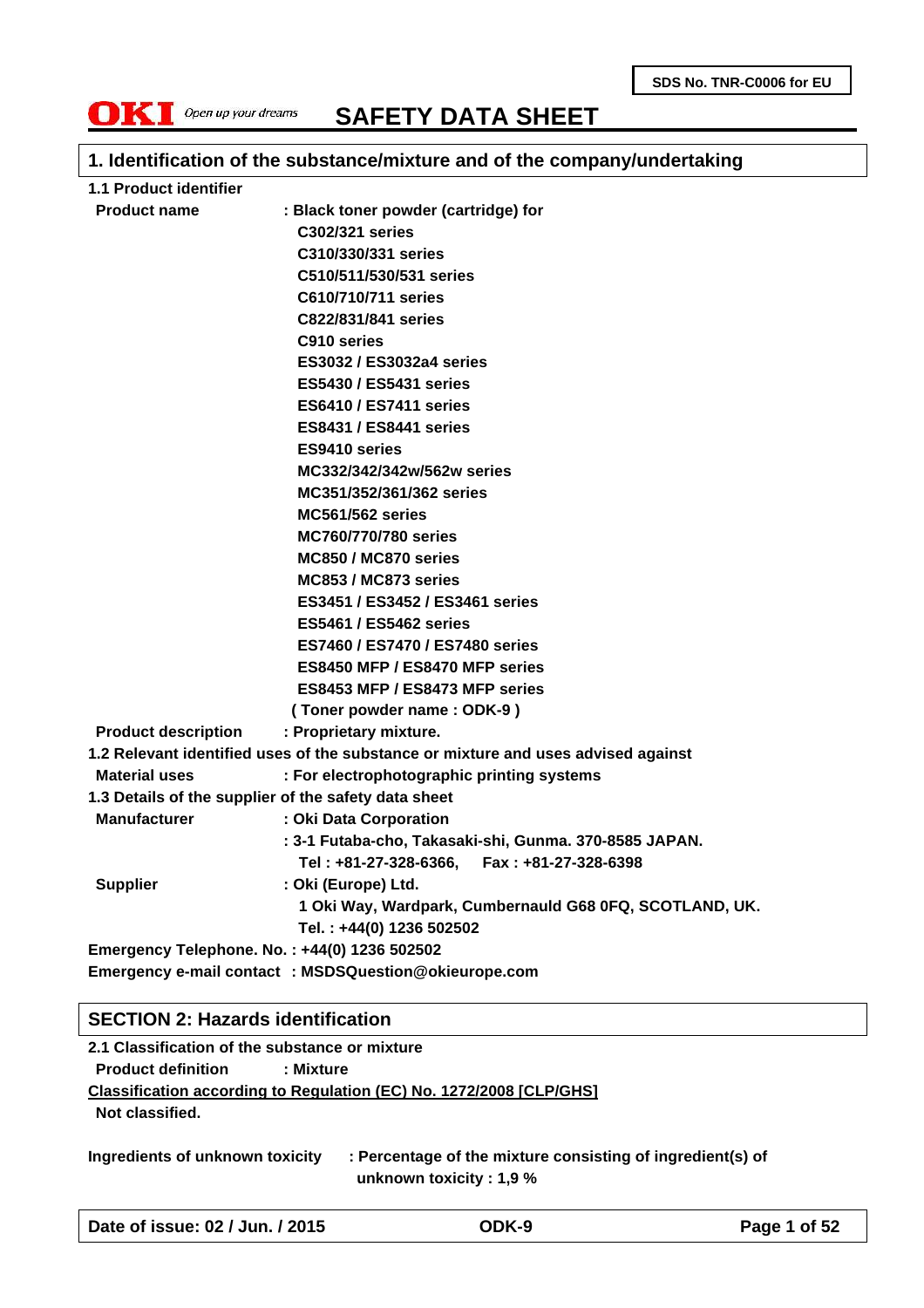**Ingredients of unknown ecotoxicity : Percentage of the mixture consisting of ingredient(s) of unknown hazards to the aquatic environment : 90,7 %**

#### **Classification according to Directive 1999/45/EC [DPD]**

|                                 | The product is not classified as dangerous according to Directive 1999/45/EC and its amendments. |  |
|---------------------------------|--------------------------------------------------------------------------------------------------|--|
| <b>Classification</b>           | : Not classified.                                                                                |  |
|                                 | See Section 16 for the full text of the R phrases or H statements declared above.                |  |
|                                 | See Section 11 for more detailed information on health effects and symptoms.                     |  |
| 2.2 Label elements              |                                                                                                  |  |
| <b>Signal word</b>              | : No signal word.                                                                                |  |
| <b>Hazard statements</b>        | : No known significant effects or critical hazards.                                              |  |
| <b>Precautionary statements</b> |                                                                                                  |  |
| <b>Prevention</b>               | : Not applicable.                                                                                |  |
| <b>Response</b>                 | : Not applicable.                                                                                |  |
| <b>Storage</b>                  | : Not applicable.                                                                                |  |
| <b>Disposal</b>                 | : Not applicable.                                                                                |  |
| Supplemental label elements     | : Safety Data Sheet available for professional user on request.                                  |  |
| 2.3 Other hazards               |                                                                                                  |  |
|                                 | Other hazards which do not result : Fine dust clouds may form explosive mixtures with air.       |  |
| in classification               | Handling and/or processing of this material may generate a dust                                  |  |
|                                 | which can cause mechanical irritation of the eyes, skin, nose and<br>throat.                     |  |

### **SECTION 3: Composition/information on ingredients**

#### **Substance/mixture : Mixture**

| <b>Product/ingredient name</b> | <b>REACH</b>                  | EC number | %         | <b>Classification</b> |                                         | <b>Type</b> |
|--------------------------------|-------------------------------|-----------|-----------|-----------------------|-----------------------------------------|-------------|
|                                | <b>Registration</b><br>number |           |           | 67/548/EEC            | <b>Regulation (EC)</b><br>No. 1272/2008 |             |
|                                |                               |           |           |                       | [CLP]                                   |             |
| Carbon black                   | 01-2119384822-32              | 215-609-9 | $2.5 - 5$ | Not classified        | Not classified                          | $[2]$       |
| Paraffin                       |                               | 232-315-6 | $1 - 2.5$ | Not classified.       | Not classified                          | $[2]$       |
|                                |                               |           |           |                       |                                         |             |

**There are no additional ingredients present which, within the current knowledge of the supplier and in the concentrations applicable, are classified as hazardous to health or the environment, are PBTs or vPvBs or have been assigned a workplace exposure limit and hence require reporting in this section.**

#### **Type**

**[1] Substance classified with a health or environmental hazard**

**[2] Substance with a workplace exposure limit**

- **[3] Substance meets the criteria for PBT according to Regulation (EC) No. 1907/2006, Annex XIII**
- **[4] Substance meets the criteria for vPvB according to Regulation (EC) No. 1907/2006, Annex XIII**

**Occupational exposure limits, if available, are listed in Section 8.**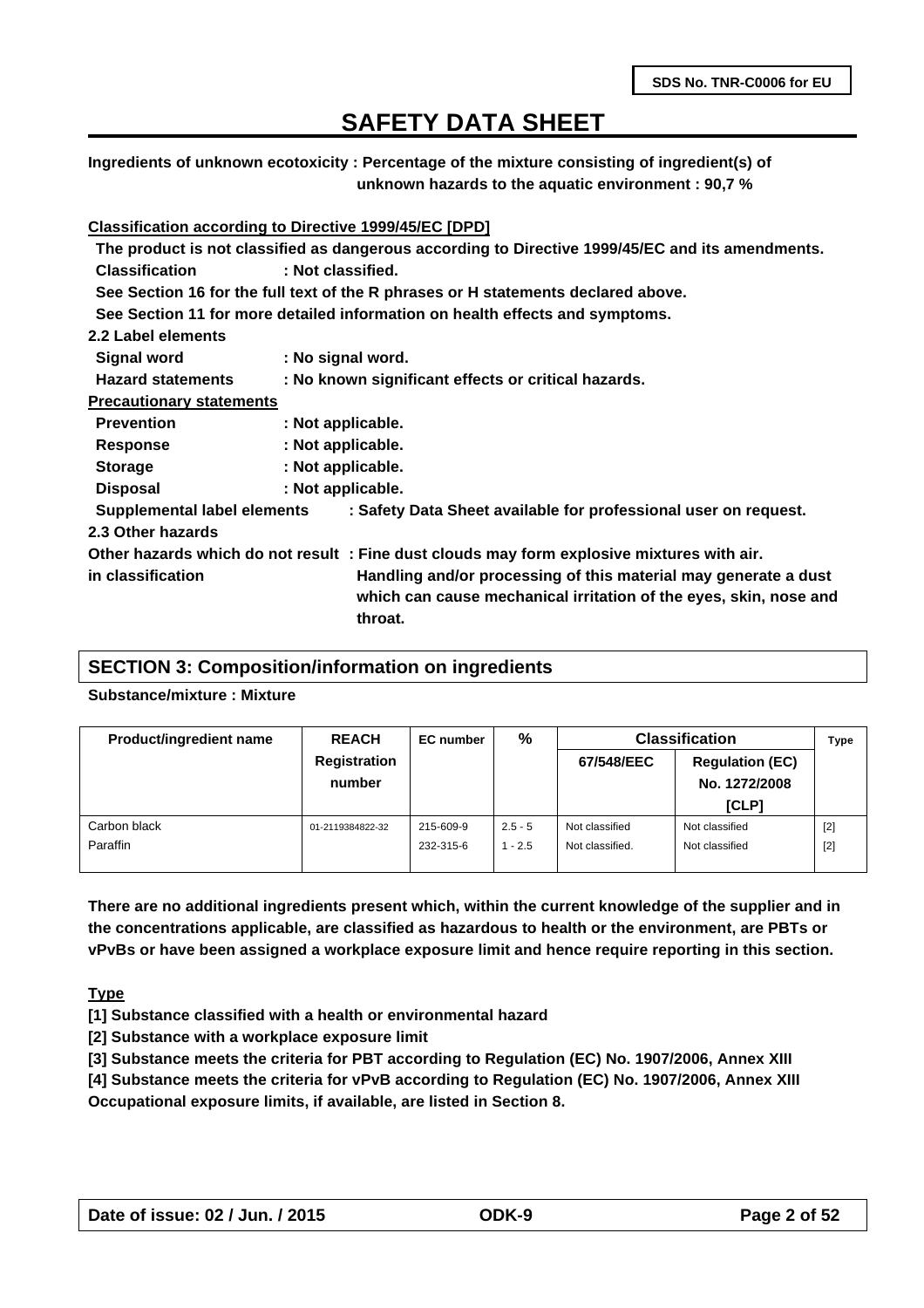### **SECTION 4: First aid measures**

| 4.1 Description of first aid measures |  |  |
|---------------------------------------|--|--|
|---------------------------------------|--|--|

|                                       | Protection of first aiders : No action shall be taken involving any personal risk or without suitable<br>training.                                                                                                                                                                                                                                        |
|---------------------------------------|-----------------------------------------------------------------------------------------------------------------------------------------------------------------------------------------------------------------------------------------------------------------------------------------------------------------------------------------------------------|
| Eye contact                           | : Immediately flush eyes with plenty of water, occasionally lifting the upper<br>and lower eyelids. Check for and remove any contact lenses.<br>Get medical attention if irritation occurs.                                                                                                                                                               |
| <b>Inhalation</b>                     | : Remove victim to fresh air and keep at rest in a position comfortable for<br>breathing. Get medical attention if symptoms occur.                                                                                                                                                                                                                        |
| <b>Skin contact</b>                   | : Flush contaminated skin with plenty of water. Remove contaminated<br>clothing and shoes. Get medical attention if symptoms occur.                                                                                                                                                                                                                       |
| Ingestion                             | : Wash out mouth with water. Remove victim to fresh air and keep at rest in a<br>position comfortable for breathing. If material has been swallowed and the<br>exposed person is conscious, give small quantities of water to drink. Do not<br>induce vomiting unless directed to do so by medical personnel.<br>Get medical attention if symptoms occur. |
|                                       | 4.2 Most important symptoms and effects, both acute and delayed                                                                                                                                                                                                                                                                                           |
| <b>Potential acute health effects</b> |                                                                                                                                                                                                                                                                                                                                                           |
| Eye contact                           | : Exposure to airborne concentrations above statutory or recommended<br>exposure limits may cause irritation of the eyes.                                                                                                                                                                                                                                 |
| <b>Inhalation</b>                     | : Exposure to airborne concentrations above statutory or recommended<br>exposure limits may cause irritation of the nose, throat and lungs.                                                                                                                                                                                                               |
| <b>Skin contact</b>                   | : No known significant effects or critical hazards.                                                                                                                                                                                                                                                                                                       |

### **Ingestion : No known significant effects or critical hazards.**

**Overexposure signs/symptoms**

| Eye contact                | : Adverse symptoms may include the following :                                                                                 |
|----------------------------|--------------------------------------------------------------------------------------------------------------------------------|
|                            | irritation<br>redness                                                                                                          |
| <b>Inhalation</b>          | : Adverse symptoms may include the following :                                                                                 |
|                            | respiratory tract irritation                                                                                                   |
|                            | coughing                                                                                                                       |
| <b>Skin contact</b>        | : No specific data.                                                                                                            |
| Ingestion                  | : No specific data.                                                                                                            |
|                            | 4.3 Indication of any immediate medical attention and special treatment needed                                                 |
| Notes to physician         | : Treat symptomatically. Contact poison treatment specialist immediately if<br>large quantities have been ingested or inhaled. |
| <b>Specific treatments</b> | : No specific treatment.                                                                                                       |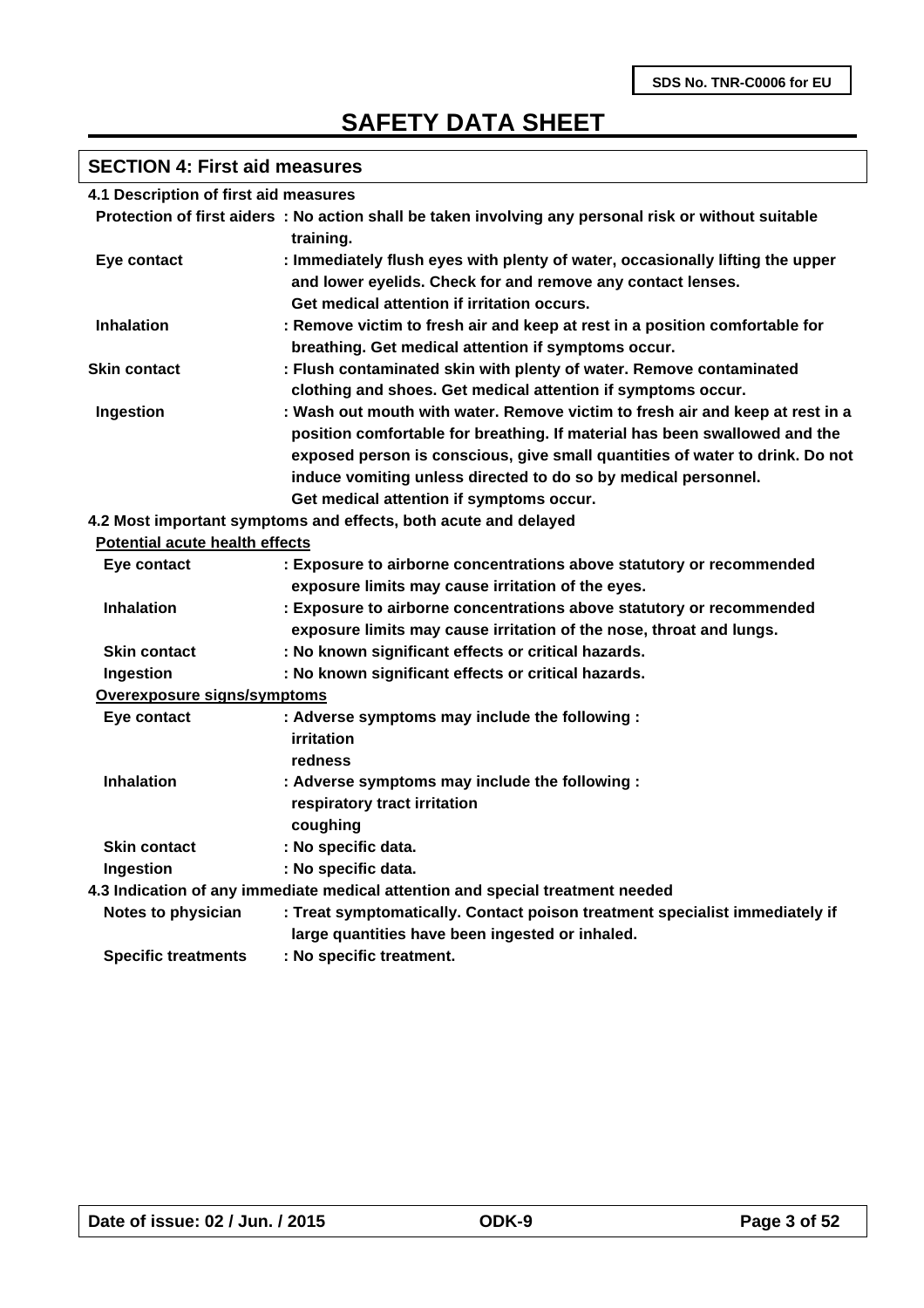### **SECTION 5: Firefighting measures**

| 5.1 Extinguishing media                                     |                                                                                                                                                                                                                                                                                                                                                                          |
|-------------------------------------------------------------|--------------------------------------------------------------------------------------------------------------------------------------------------------------------------------------------------------------------------------------------------------------------------------------------------------------------------------------------------------------------------|
| Suitable extinguishing media                                | : Use dry chemical powder.                                                                                                                                                                                                                                                                                                                                               |
| Unsuitable extinguishing media                              | : Do not use water jet.                                                                                                                                                                                                                                                                                                                                                  |
|                                                             | 5.2 Special hazards arising from the substance or mixture                                                                                                                                                                                                                                                                                                                |
| Hazards from the substance or mixture                       | : Fine dust clouds may form explosive mixtures with air.                                                                                                                                                                                                                                                                                                                 |
|                                                             | Hazardous combustion products : Decomposition products may include the following materials :                                                                                                                                                                                                                                                                             |
|                                                             | carbon dioxide                                                                                                                                                                                                                                                                                                                                                           |
|                                                             | carbon monoxide                                                                                                                                                                                                                                                                                                                                                          |
|                                                             | halogenated compounds                                                                                                                                                                                                                                                                                                                                                    |
|                                                             | metal oxide/oxides                                                                                                                                                                                                                                                                                                                                                       |
| 5.3 Advice for firefighters                                 |                                                                                                                                                                                                                                                                                                                                                                          |
| <b>Special precautions</b><br>for fire-fighters             | : Promptly isolate the scene by removing all persons from the vicinity of<br>the incident if there is a fire. No action shall be taken involving any<br>personal risk or without suitable training. Move containers from fire area<br>if this can be done without risk.<br>Use water spray to keep fire-exposed containers cool.                                         |
| <b>Special protective</b><br>equipment for<br>fire-fighters | : Fire-fighters should wear appropriate protective equipment and<br>self-contained breathing apparatus (SCBA) with a full face-piece<br>operated in positive pressure mode.<br>Clothing for fire-fighters (including helmets, protective boots and gloves)<br>conforming to European standard EN 469 will provide a basic level of<br>protection for chemical incidents. |

#### **SECTION 6: Accidental release measures**

|                             | 6.1 Personal precautions, protective equipment and emergency procedures                                                                                                                                                                                                        |  |
|-----------------------------|--------------------------------------------------------------------------------------------------------------------------------------------------------------------------------------------------------------------------------------------------------------------------------|--|
| For non-emergency personnel | : No action shall be taken involving any personal risk or without<br>suitable training. Evacuate surrounding areas. Keep unnecessary<br>and unprotected personnel from entering. Do not touch or walk<br>through spilled material. Shut off all ignition sources.              |  |
| For emergency responders    | No flares, smoking or flames in hazard area. Avoid breathing dust.<br>Put on appropriate personal protective equipment.<br>: If specialised clothing is required to deal with the spillage, take note<br>of any information in Section 8 on suitable and unsuitable materials. |  |
|                             | See also the information in "For non-emergency personnel".                                                                                                                                                                                                                     |  |

**6.2 Environmental precautions**

**Avoid dispersal of spilled material and runoff and contact with soil, waterways, drains and sewers. Inform the relevant authorities if the product has caused environmental pollution (sewers, waterways, soil or air).**

**6.3 Methods and materials for containment and cleaning up**

**Small spill : Move containers from spill area. Vacuum or sweep up material and place in a designated, labeled waste container. Use spark-proof tools and explosion-proof equipment. Dispose of via a licensed waste disposal contractor.**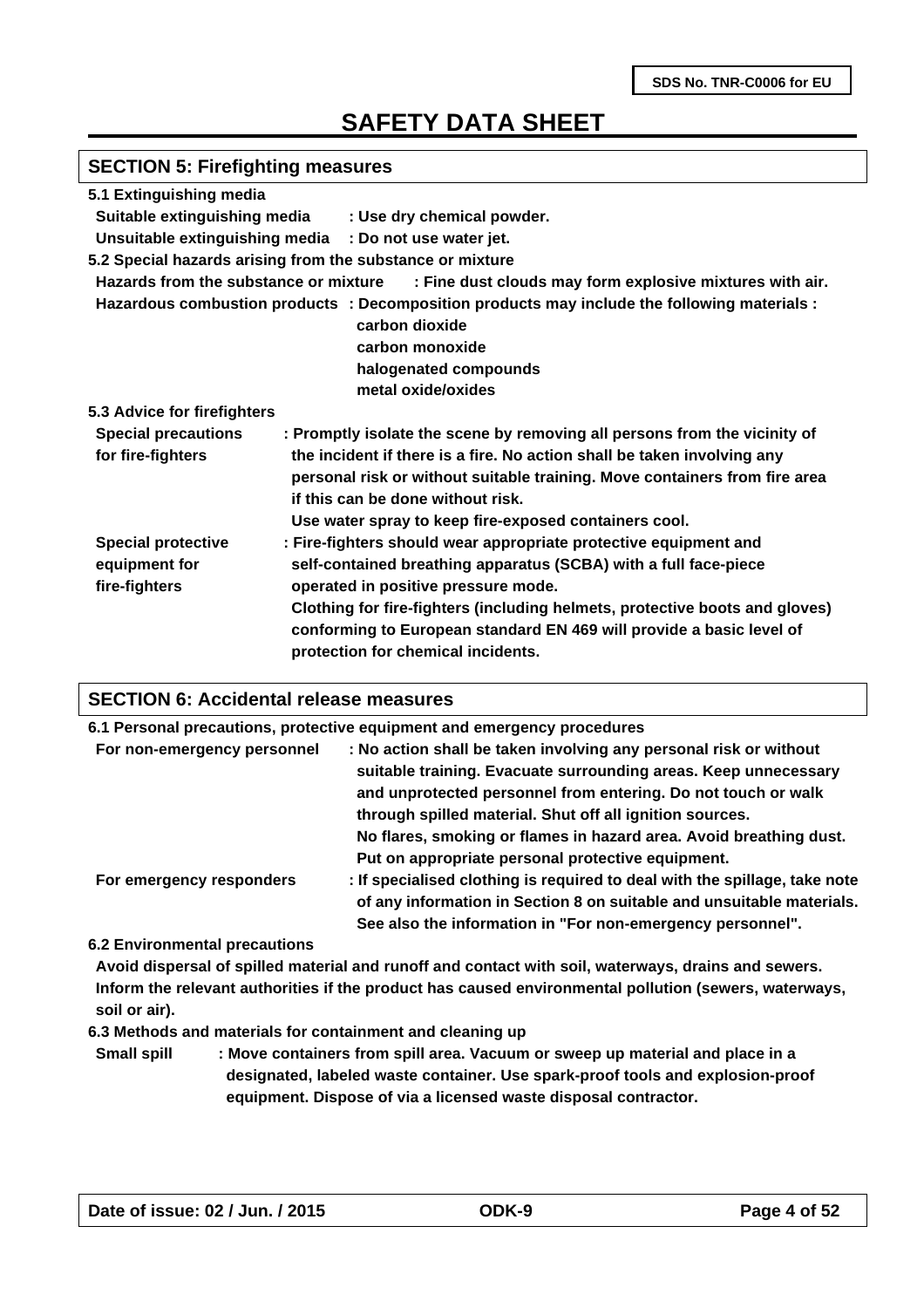**Large spill : Move containers from spill area. Approach release from upwind. Prevent entry into sewers, water courses, basements or confined areas. Vacuum or sweep up material and place in a designated, labeled waste container. Avoid creating dusty conditions and prevent wind dispersal. Use spark-proof tools and explosion-proof equipment. Dispose of via a licensed waste disposal contractor.** 

 **Note : see Section 1 for emergency contact information and Section 13 for waste disposal.**

**6.4 Reference to other sections**

**See Section 1 for emergency contact information.**

**See Section 8 for information on appropriate personal protective equipment.**

**See Section 13 for additional waste treatment information.**

#### **SECTION 7: Handling and storage**

**The information in this section contains generic advice and guidance. The list of Identified Uses in Section 1 should be consulted for any available use-specific information provided in the Exposure Scenario(s).**

#### **7.1 Precautions for safe handling**

| : Put on appropriate personal protective equipment (see Section 8). Avoid<br>Breathing dust. Avoid the creation of dust when handling and avoid all           |
|---------------------------------------------------------------------------------------------------------------------------------------------------------------|
| possible sources of ignition (spark or flame). Prevent dust accumulation.                                                                                     |
| Use only with adequate ventilation. Wear appropriate respirator when                                                                                          |
| ventilation is inadequate. Electrical equipment and lighting should be                                                                                        |
| protected to appropriate standards to prevent dust coming into contact with                                                                                   |
| hot surfaces, sparks or other ignition sources. Take precautionary measures                                                                                   |
| against electrostatic discharges. To avoid fire or explosion, dissipate static                                                                                |
| electricity during transfer by grounding and bonding containers and<br>equipment before transferring material.                                                |
| : Eating, drinking and smoking should be prohibited in areas where this                                                                                       |
| material is handled, stored and processed. Workers should wash hands and<br>fa a a bafans a athain chulchain an chanachta a' Damaire a antamhastach abathlaic |
|                                                                                                                                                               |

**face before eating, drinking and smoking. Remove contaminated clothing and protective equipment before entering eating areas. See also Section 8 for additional information on hygiene measures.**

**7.2 Conditions for safe storage, including any incompatibilities :** 

**Store in accordance with local regulations. Store in a segregated and approved area. Store in original container protected from direct sunlight in a dry, cool and well-ventilated area, away from incompatible materials (see Section 10) and food and drink. Eliminate all ignition sources. Separate from oxidizing materials. Keep container tightly closed and sealed until ready for use. Containers that have been opened must be carefully resealed and kept upright to prevent leakage. Do not store in unlabeled containers. Use appropriate containment to avoid environmental contamination.**

**7.3 Specific end use(s)**

**Recommendations : Not available. Industrial sector specific solutions : Not available.**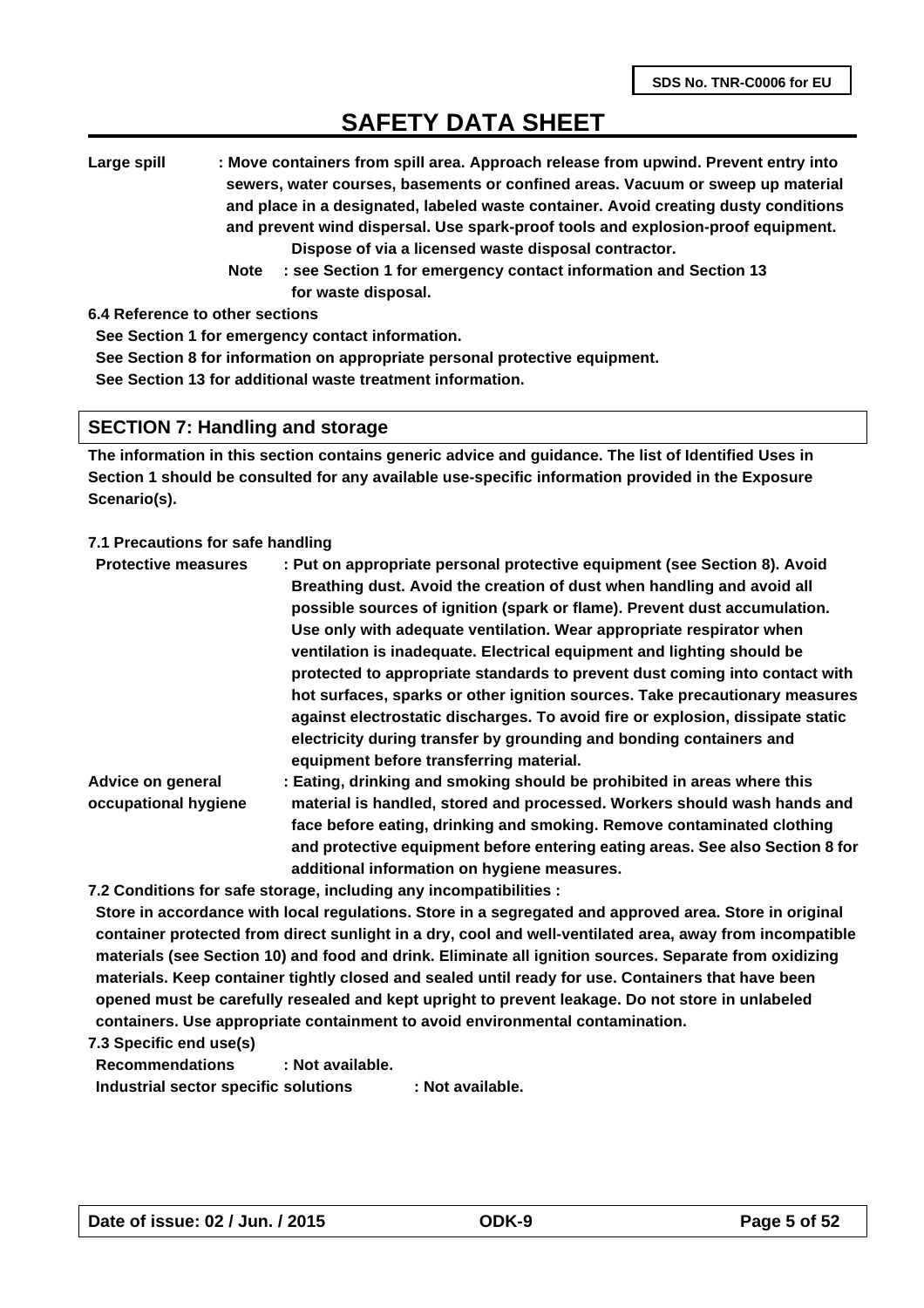### **SECTION 8: Exposure controls/personal protection**

**The information in this section contains generic advice and guidance. The list of Identified Uses in Section 1 should be consulted for any available use-specific information provided in the Exposure Scenario(s).**

#### **8.1 Control parameters**

#### **Occupational exposure limits**

| <b>Exposure limit values</b>                                   |  |  |
|----------------------------------------------------------------|--|--|
|                                                                |  |  |
| ACGIH TLV (United States, 1/2011).                             |  |  |
| TWA: 3 mg/m <sup>3</sup> 8 hour(s). Form : Inhalation fraction |  |  |
| ACGIH TLV (United States, 1/2011).                             |  |  |
| TWA: 2 mg/m <sup>3</sup> 8 hour(s). Form: Fume                 |  |  |
|                                                                |  |  |
|                                                                |  |  |
|                                                                |  |  |
| <b>INSHT (Spain, 2/2011).</b>                                  |  |  |
| TWA: $3,5 \text{ mg/m}^3$ 8 hour(s).                           |  |  |
| <b>INSHT (Spain, 2/2011).</b>                                  |  |  |
| TWA: 2 mg/m <sup>3</sup> 8 hour(s). Form: Fume                 |  |  |
|                                                                |  |  |

| <b>Recommended monitoring</b> | : If this product contains ingredients with exposure limits,      |
|-------------------------------|-------------------------------------------------------------------|
| procedures                    | personal, workplace atmosphere or biological monitoring           |
|                               | may be required to determine the effectiveness of the ventilation |
|                               | or other control measures and/or the necessity to use respiratory |
|                               | protective equipment. Reference should be made to European        |
|                               | Standard EN 689 for methods for the assessment of exposure by     |
|                               | inhalation to chemical agents and national guidance documents for |
|                               | methods for the determination of hazardous substances.            |

#### **DNELs/DMELs**

 **No DNELs/DMELs available.**

#### **PNECs**

**No PNECs available.**

#### **8.2 Exposure controls**

**Appropriate engineering controls : Use only with adequate ventilation. If user operations generate dust, fumes, gas, vapor or mist, use process enclosures, local exhaust ventilation or other engineering controls to keep worker exposure to airborne contaminants below any recommended or statutory limits. The engineering controls also need to keep gas, vapor or dust concentrations below any lower explosive limits. Use explosion-proof ventilation equipment.**

#### **Individual protection measures**

 **Hygiene measures : Wash hands, forearms and face thoroughly after handling chemical products, before eating, smoking and using the lavatory and at the end of the working period. Appropriate techniques should be used to remove potentially contaminated clothing. Wash contaminated clothing before reusing. Ensure that eyewash stations and safety showers are close to the workstation location.**

|  |  | Date of issue: 02 / Jun. / 2015 |  |
|--|--|---------------------------------|--|
|--|--|---------------------------------|--|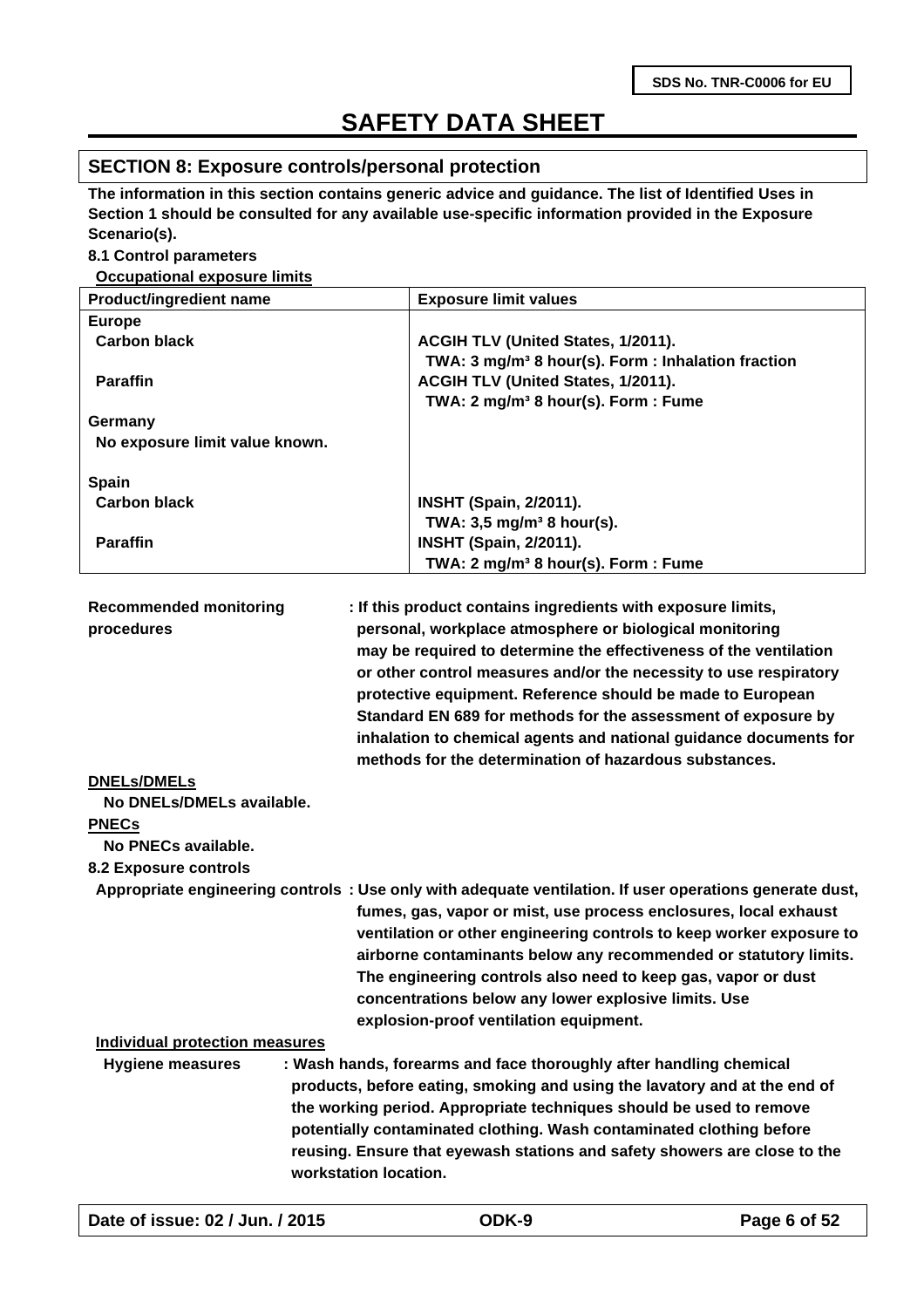| <b>Eye/face protection</b> | : Safety eyewear complying with an approved standard should be used when<br>a risk assessment indicates this is necessary to avoid exposure to liquid<br>splashes, mists, gases or dusts. If operating conditions cause high dust<br>concentrations to be produced, use dust goggles.<br>Recommended: splash goggles, safety glasses with side-shields. |
|----------------------------|---------------------------------------------------------------------------------------------------------------------------------------------------------------------------------------------------------------------------------------------------------------------------------------------------------------------------------------------------------|
| <b>Skin protection</b>     |                                                                                                                                                                                                                                                                                                                                                         |
| <b>Hand protection</b>     | : Chemical-resistant, impervious gloves complying with an approved standard<br>should be worn at all times when handling chemical products if a risk<br>assessment indicates this is necessary.<br>> 8 hours (breakthrough time) : butyl rubber                                                                                                         |
| <b>Body protection</b>     | : Personal protective equipment for the body should be selected based on the                                                                                                                                                                                                                                                                            |
|                            | task being performed and the risks involved and should be approved by a<br>specialist before handling this product.<br>Recommended: lab coat, overall.                                                                                                                                                                                                  |
| Other skin protection      | : Appropriate footwear and any additional skin protection measures should be                                                                                                                                                                                                                                                                            |
|                            | selected based on the task being performed and the risks involved and                                                                                                                                                                                                                                                                                   |
|                            | should be approved by a specialist before handling this product.                                                                                                                                                                                                                                                                                        |
|                            | Respiratory protection : Use a properly fitted, air-purifying or air-fed respirator complying with an<br>approved standard if a risk assessment indicates this is necessary.                                                                                                                                                                            |
|                            | Respirator selection must be based on known or anticipated exposure levels,                                                                                                                                                                                                                                                                             |
|                            | the hazards of the product and the safe working limits of the selected<br>respirator.                                                                                                                                                                                                                                                                   |
|                            | Environmental exposure controls : Emissions from ventilation or work process equipment should be                                                                                                                                                                                                                                                        |
|                            | checked to ensure they comply with the requirements of                                                                                                                                                                                                                                                                                                  |
|                            | environmental protection legislation. In some cases, fume                                                                                                                                                                                                                                                                                               |
|                            | scrubbers, filters or engineering modifications to the process                                                                                                                                                                                                                                                                                          |
|                            | equipment will be necessary to reduce emissions to acceptable                                                                                                                                                                                                                                                                                           |
|                            | levels.                                                                                                                                                                                                                                                                                                                                                 |
| <b>Remark</b>              | : The penetration-time of the recommended gloves depends not only on the material.                                                                                                                                                                                                                                                                      |
|                            | Also other factors may have influence on the penetration-time, as their thickness or                                                                                                                                                                                                                                                                    |
|                            | the specific use or conditions (temperature). In any case, certificate materials (for                                                                                                                                                                                                                                                                   |
|                            | example following EN 374) should be selected. Please ask your supplier, if the gloves                                                                                                                                                                                                                                                                   |
|                            | are suitable for the intended use.                                                                                                                                                                                                                                                                                                                      |

# **SECTION 9: Physical and chemical properties**

| 9.1 Information on basic physical and chemical properties |                           |                  |
|-----------------------------------------------------------|---------------------------|------------------|
| Appearance                                                |                           |                  |
| <b>Physical state</b>                                     | : Solid. [Powder.]        |                  |
| Color                                                     | : Black.                  |                  |
| Odor                                                      | : Not available.          |                  |
| <b>Odor threshold</b>                                     | : Not available.          |                  |
| рH                                                        | : Not applicable.         |                  |
| <b>Melting point</b>                                      | : 110 to 115 $^{\circ}$ C |                  |
| Initial boiling point and boiling range                   |                           | : Not available. |
| Flash point                                               | : Not available.          |                  |
| Evaporation rate (butyl acetate $= 1$ )                   |                           | : Not available. |
| Flammability (solid, gas) : Not available.                |                           |                  |

**Date of issue: 02 / Jun. / 2015 ODK-9 Page 7 of 52**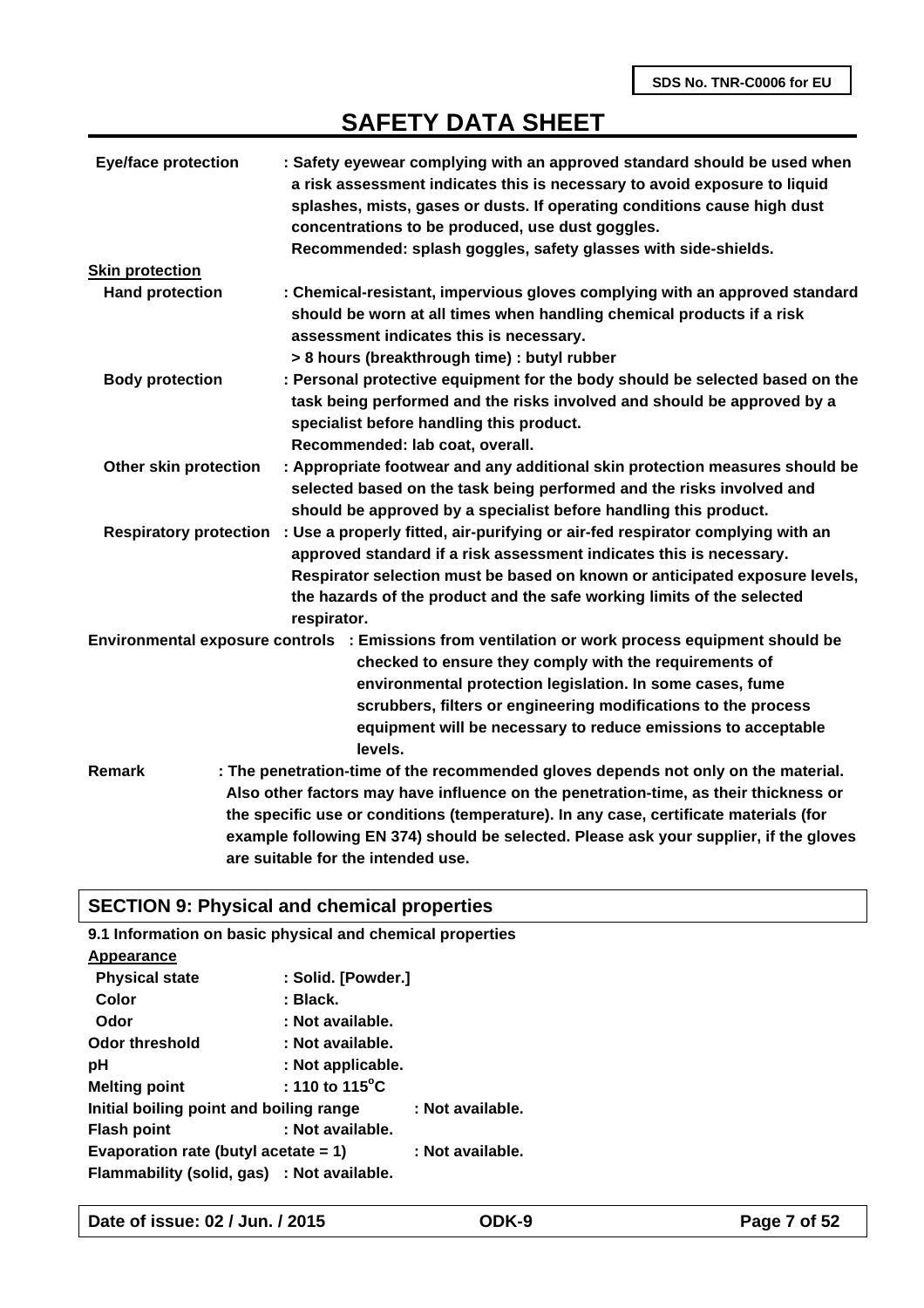**Upper/lower flammability or explosive limits: Not available.**

| Vapor density                                 |                                |                                                                                                                    |
|-----------------------------------------------|--------------------------------|--------------------------------------------------------------------------------------------------------------------|
| <b>Density</b>                                | : 1.2 g/cm3 (20 $^{\circ}$ C). |                                                                                                                    |
| Solubility(ies)                               |                                | : Insoluble in the following materials : cold water.                                                               |
| <b>Partition coefficient: n-octanol/water</b> |                                | : Not available.                                                                                                   |
| <b>Decomposition temperature</b>              |                                | : Not available.                                                                                                   |
| Viscosity (Dynamic)                           |                                |                                                                                                                    |
| <b>Explosive properties</b>                   |                                | : Explosive in the presence of the following materials or conditions:<br>open flames, sparks and static discharge. |
| <b>Oxidizing properties</b>                   | : Not available.               |                                                                                                                    |
|                                               |                                |                                                                                                                    |

#### **9.2 Other information**

**No additional information.**

#### **SECTION 10: Stability and reactivity**

**10.1 Reactivity :**

**No specific test data related to reactivity available for this product or its ingredients.**

**10.2 Chemical stability :**

**The product is stable.**

**10.3 Possibility of hazardous reactions :**

**Under normal conditions of storage and use, hazardous reactions will not occur.**

**10.4 Conditions to avoid :**

**Avoid the creation of dust when handling and avoid all possible sources of ignition (spark or flame). Take precautionary measures against electrostatic discharges. To avoid fire or explosion, dissipate static electricity during transfer by grounding and bonding containers and equipment before transferring material. Prevent dust accumulation.**

**10.5 Incompatible materials :**

**Reactive or incompatible with the following materials : oxidizing materials**

**10.6 Hazardous decomposition products :**

**Under normal conditions of storage and use, hazardous decomposition products should not be produced.**

### **SECTION 11: Toxicological information**

#### **11.1 Information on toxicological effects**

| <b>Acute toxicity</b>           |                  |                |              |                 |
|---------------------------------|------------------|----------------|--------------|-----------------|
| Product/ingredient name         | <b>Result</b>    | <b>Species</b> | <b>Dose</b>  | <b>Exposure</b> |
| ODK-9 20kg BX                   | LD50 Oral        | Rat            | >2000 mg/kg  |                 |
| <b>Carbon black</b>             | LD50 Oral        | Rat            | >15400 mg/kg | $\blacksquare$  |
| <b>Conclusion/Summary</b>       | : Not available. |                |              |                 |
| <b>Acute toxicity estimates</b> |                  |                |              |                 |
| Not available.                  |                  |                |              |                 |
| <b>Irritation/Corrosion</b>     |                  |                |              |                 |
| <b>Conclusion/Summary</b>       |                  |                |              |                 |
| <b>Skin</b>                     | : Not available. |                |              |                 |
| <b>Eyes</b>                     | : Not available. |                |              |                 |
| <b>Respiratory</b>              | : Not available. |                |              |                 |
|                                 |                  |                |              |                 |

**Date of issue: 02 / Jun. / 2015 ODK-9 Page 8 of 52**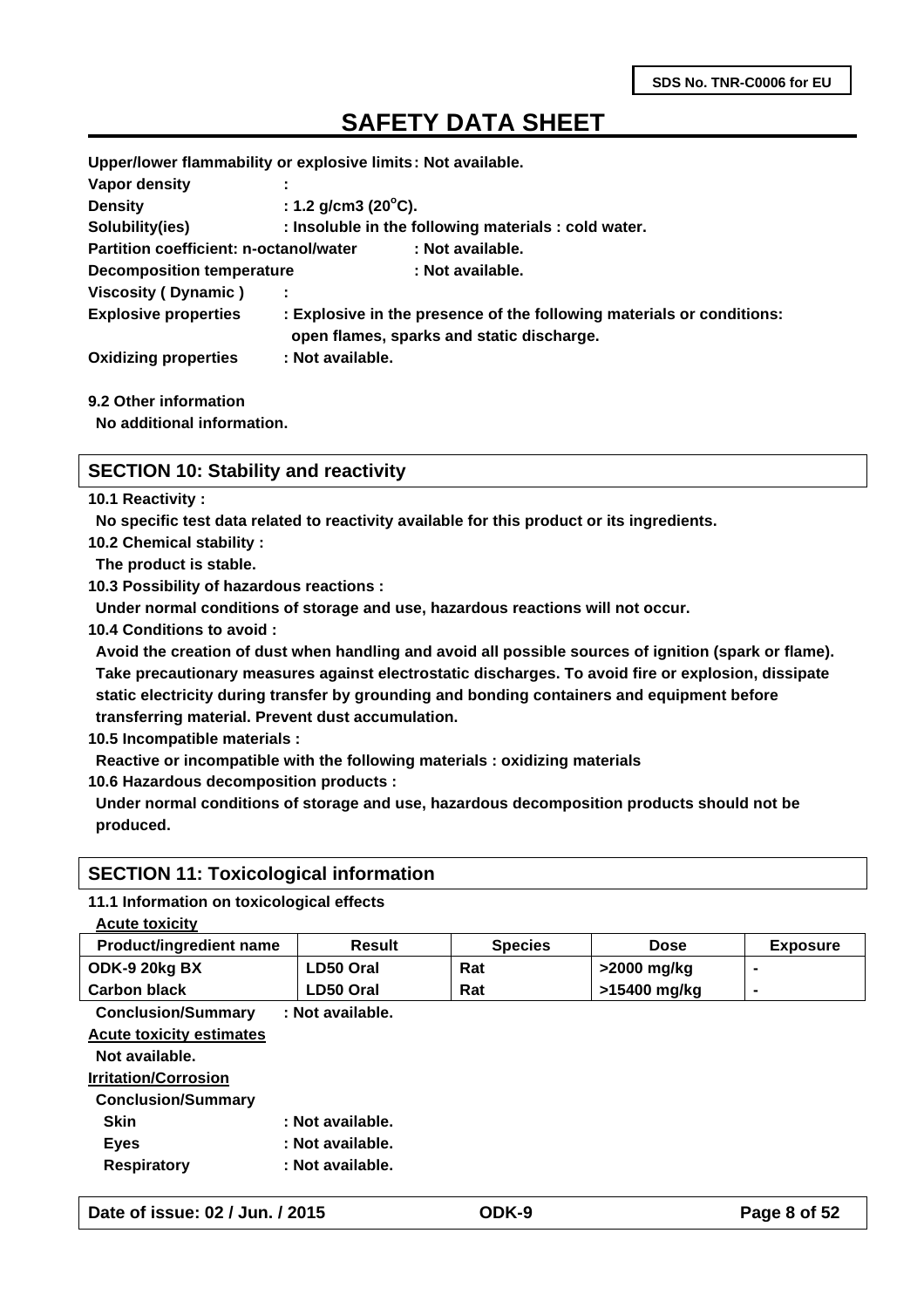### **Sensitizer**

**Conclusion/Summary** 

- Skin : Not available.
- **Respiratory : Not available.**

#### **Mutagenicity**

| <b>Product/ingredient name</b> | Test                  | <b>Experiment</b>                    | <b>Result</b>   |
|--------------------------------|-----------------------|--------------------------------------|-----------------|
| ODK9 20kg BX                   | 471 Bacterial Reverse | <b>Experiment: In vitro Subject:</b> | <b>Negative</b> |
|                                | <b>Mutation Test</b>  | <b>Bacteria</b>                      |                 |
| <b>Conclusion/Summary</b>      | : Not available.      |                                      |                 |
| <b>Carcinogenicity</b>         |                       |                                      |                 |
| <b>Conclusion/Summary</b>      | : Not available.      |                                      |                 |
| <b>Reproductive toxicity</b>   |                       |                                      |                 |
| <b>Conclusion/Summary</b>      | : Not available.      |                                      |                 |
| <b>Teratogenicity</b>          |                       |                                      |                 |
| <b>Conclusion/Summary</b>      | : Not available.      |                                      |                 |
|                                |                       |                                      |                 |

#### **Specific target organ toxicity (single exposure)**

| <b>Product/ingredient name</b> | Category | <b>Route of exposure</b> | Target organs |
|--------------------------------|----------|--------------------------|---------------|
| Not available.                 |          |                          |               |

#### **Specific target organ toxicity (repeated exposure)**

| <b>Product/ingredient name</b> | Category | <b>Route of exposure</b> | Target organs |
|--------------------------------|----------|--------------------------|---------------|
| Not available.                 |          |                          |               |

#### **Aspiration hazard**

|                                       | <b>Product/ingredient name</b>                                               | <b>Result</b>                                                                            |              |
|---------------------------------------|------------------------------------------------------------------------------|------------------------------------------------------------------------------------------|--------------|
| Not available.                        |                                                                              |                                                                                          |              |
|                                       | Information on the likely routes of exposure                                 | : Not available.                                                                         |              |
| <b>Potential acute health effects</b> |                                                                              |                                                                                          |              |
| <b>Inhalation</b>                     |                                                                              | : Exposure to airborne concentrations above statutory or recommended exposure            |              |
|                                       | limits may cause irritation of the nose, throat and lungs.                   |                                                                                          |              |
| Ingestion                             | : No known significant effects or critical hazards.                          |                                                                                          |              |
| <b>Skin contact</b>                   | : No known significant effects or critical hazards.                          |                                                                                          |              |
| Eye contact                           |                                                                              | : Exposure to airborne concentrations above statutory or recommended exposure            |              |
|                                       | limits may cause irritation of the eyes.                                     |                                                                                          |              |
|                                       | Symptoms related to the physical, chemical and toxicological characteristics |                                                                                          |              |
| <b>Inhalation</b>                     | : Adverse symptoms may include the following :                               |                                                                                          |              |
|                                       | respiratory tract irritation                                                 |                                                                                          |              |
|                                       | coughing                                                                     |                                                                                          |              |
| Ingestion                             | : No specific data.                                                          |                                                                                          |              |
| <b>Skin contact</b>                   | : No specific data.                                                          |                                                                                          |              |
| Eye contact                           | : Adverse symptoms may include the following :                               |                                                                                          |              |
|                                       | <b>irritation</b>                                                            |                                                                                          |              |
|                                       | redness                                                                      |                                                                                          |              |
|                                       |                                                                              | Delayed and immediate effects and also chronic effects from short and long term exposure |              |
| Short term exposure                   |                                                                              |                                                                                          |              |
| Potential immediate effects           | : Not available.                                                             |                                                                                          |              |
| <b>Potential delayed effects</b>      | : Not available.                                                             |                                                                                          |              |
| Date of issue: 02 / Jun. / 2015       |                                                                              | ODK-9                                                                                    | Page 9 of 52 |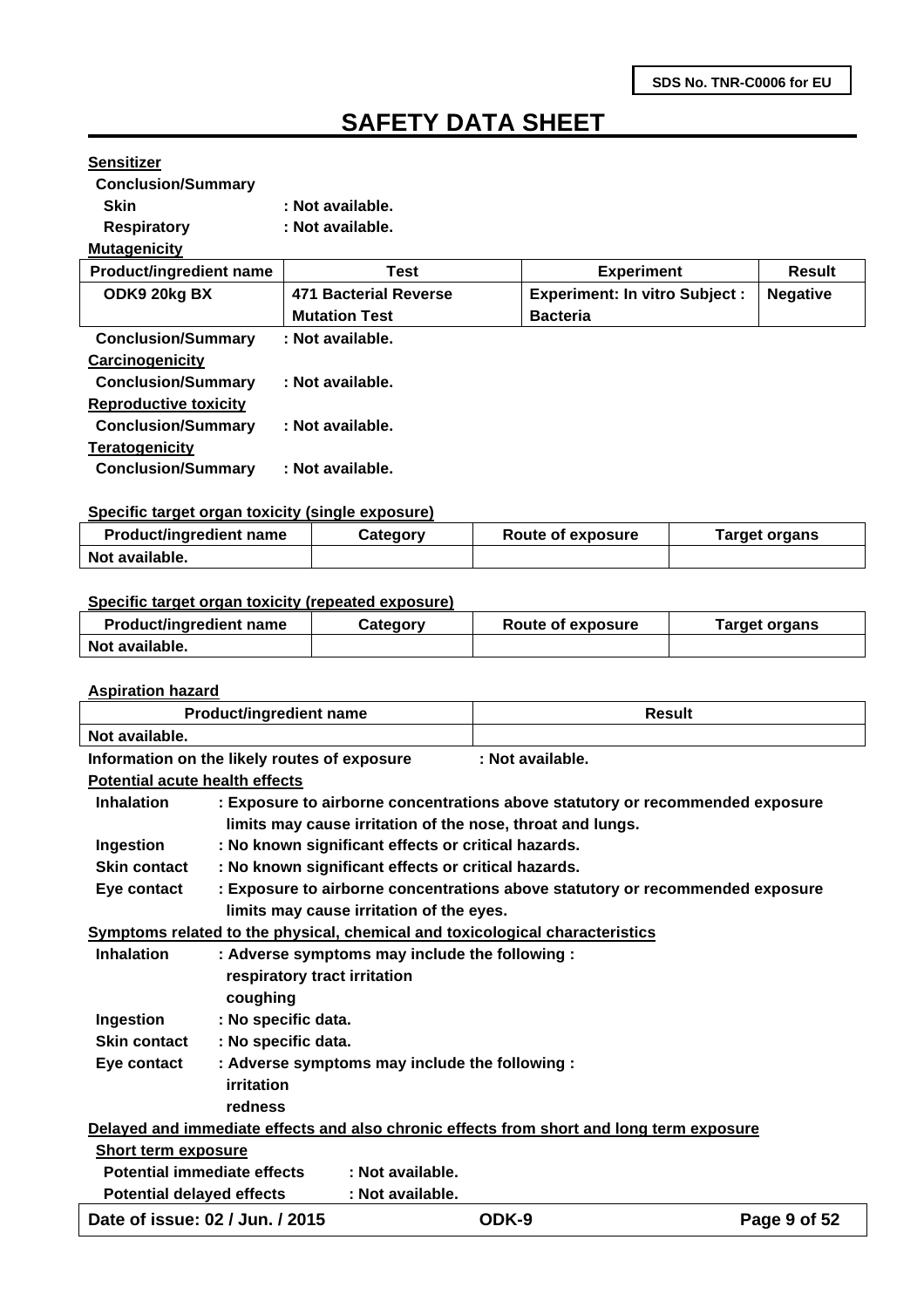| Long term exposure                      |                                                                                           |
|-----------------------------------------|-------------------------------------------------------------------------------------------|
| <b>Potential immediate effects</b>      | : Not available.                                                                          |
| <b>Potential delayed effects</b>        | : Not available.                                                                          |
| <b>Potential chronic health effects</b> |                                                                                           |
| Not available.                          |                                                                                           |
| <b>Conclusion/Summary</b>               | : Not available.                                                                          |
| General                                 | : Repeated or prolonged inhalation of dust may lead to chronic<br>respiratory irritation. |
| Carcinogenicity                         | : No known significant effects or critical hazards.                                       |
| <b>Mutagenicity</b>                     | : No known significant effects or critical hazards.                                       |
| <b>Teratogenicity</b>                   | : No known significant effects or critical hazards.                                       |
| <b>Developmental effects</b>            | : No known significant effects or critical hazards.                                       |
| <b>Fertility effects</b>                | : No known significant effects or critical hazards.                                       |
| Interactive effects                     | : Not available.                                                                          |
| <b>Absorption</b>                       | : Not available.                                                                          |
| <b>Distribution</b>                     | : Not available.                                                                          |
| <b>Metabolism</b>                       | : Not available.                                                                          |
| <b>Elimination</b>                      | : Not available.                                                                          |
| <b>Other information</b>                | : Not available.                                                                          |

### **SECTION 12: Ecological information**

#### **12.1 Toxicity**

| <b>Product/ingredient name</b> | Result                   | <b>Species</b> | <b>Exposure</b> |                      |
|--------------------------------|--------------------------|----------------|-----------------|----------------------|
| <b>Carbon black</b>            | Acute $LC50 > 1000$ mg/L | Fish           | 96 hours        | 203 Fish, Acute      |
|                                |                          |                |                 | <b>Toxicity Test</b> |

**Conclusion/Summary : Not available.**

**12.2 Persistence and degradability**

**Conclusion/Summary : Not available.**

| 12.3 Bioaccumulative potential |  |
|--------------------------------|--|
|--------------------------------|--|

- **Not available.**
- **12.4 Mobility in soil**
- **Soil/water partition : Not available.**
- coefficient (K<sub>oc</sub>)
- **Mobility : Not available.**

**12.5 Results of PBT and vPvB assessment**

PBT : Not applicable.

**vPvB : Not applicable.**

**12.6 Other adverse effects** 

**No known significant effects or critical hazards.**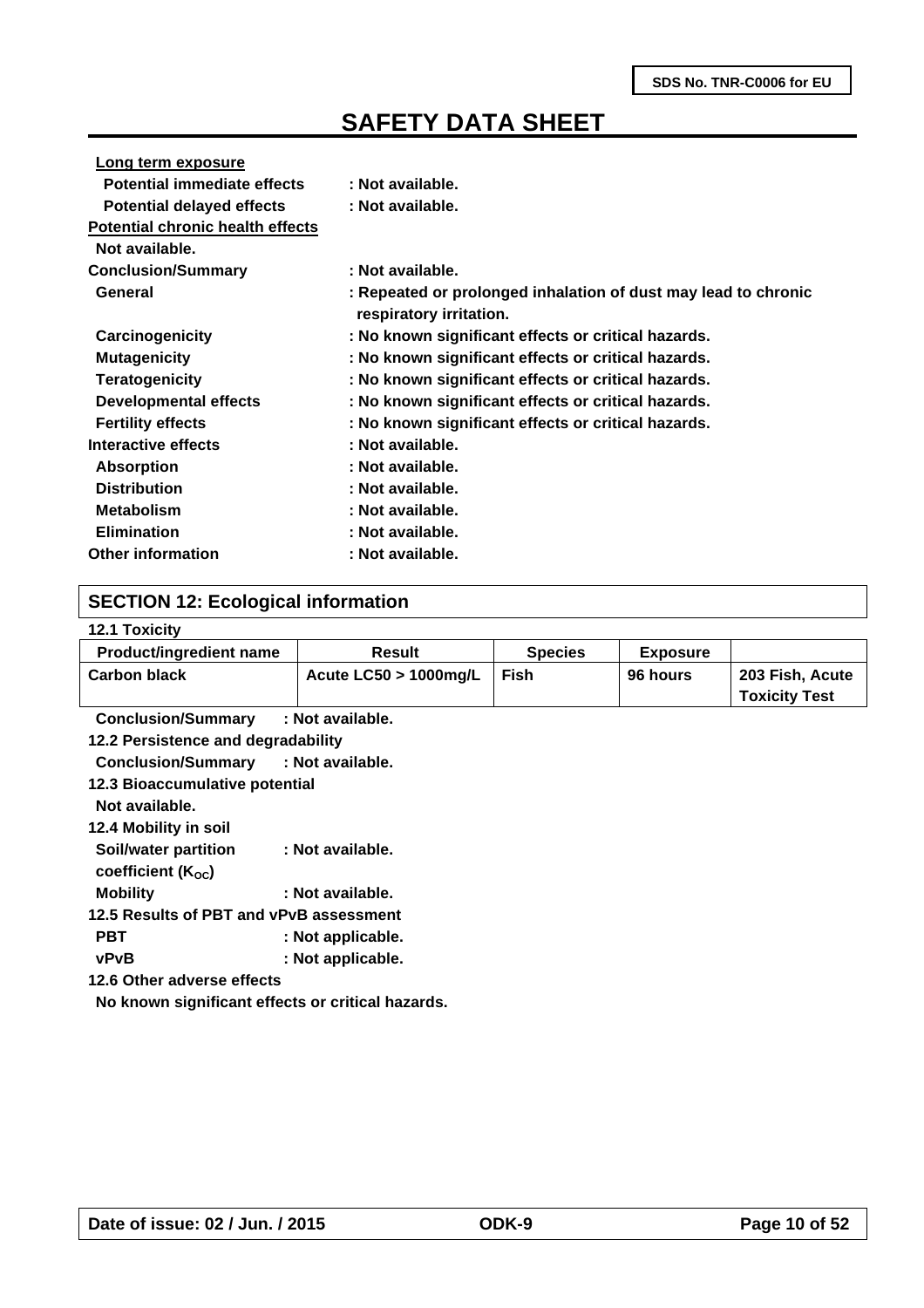### **SECTION 13: Disposal considerations**

**The information in this section contains generic advice and guidance. The list of Identified Uses in Section 1 should be consulted for any available use-specific information provided in the Exposure Scenario(s).**

### **13.1 Waste treatment methods**

| <b>Product</b>             |                                                                                                                                                                                                                                                                                                                                                                                                                                                                                                         |
|----------------------------|---------------------------------------------------------------------------------------------------------------------------------------------------------------------------------------------------------------------------------------------------------------------------------------------------------------------------------------------------------------------------------------------------------------------------------------------------------------------------------------------------------|
| <b>Methods of disposal</b> | : The generation of waste should be avoided or minimized wherever possible.<br>Significant quantities of waste product residues should not be disposed of<br>via the foul sewer. Dispose of surplus and non-recyclable products via a<br>licensed waste disposal contractor. Disposal of this product, solutions and<br>any byproducts should at all times comply with the requirements of<br>environmental protection and waste disposal legislation and any regional<br>local authority requirements. |
| Hazardous waste            | : Within the present knowledge of the supplier, this product is not regarded as<br>hazardous waste, as defined by EU Directive 91/689/EEC.                                                                                                                                                                                                                                                                                                                                                              |
| Packaging                  |                                                                                                                                                                                                                                                                                                                                                                                                                                                                                                         |
| <b>Methods of disposal</b> | : The generation of waste should be avoided or minimized wherever possible.<br>Waste packaging should be recycled. Incineration or landfill should only be<br>considered when recycling is not feasible.                                                                                                                                                                                                                                                                                                |
| <b>Special precautions</b> | : This material and its container must be disposed of in a safe way. Empty<br>containers or liners may retain some product residues. Avoid dispersal of<br>spilled material and runoff and contact with soil, waterways, drains and<br>sewers.                                                                                                                                                                                                                                                          |

### **SECTION 14: Transport information**

|                                   | <b>ADR/RID</b> | <b>ADN</b>     | <b>IMDG</b>    | <b>IATA</b>    |
|-----------------------------------|----------------|----------------|----------------|----------------|
| 14.1 UN number                    | Not regulated. | Not regulated. | Not regulated. | Not regulated. |
| 14.2 UN proper shipping name      |                |                |                |                |
| 14.3 Transport hazard class(es)   | ۰              | ۰              |                | $\blacksquare$ |
| 14.4 Packing group                | -              | ۰              | ۰              | $\blacksquare$ |
| <b>14.5 Environmental hazards</b> | No.            | No.            | No.            | No.            |
| 14.6 Special precautions for user | Not available. | Not available. | Not available. | Not available. |
| <b>Additional information</b>     | -              |                |                |                |

**14.7 Transport in bulk according to Annex II of MARPOL 73/78 and the IBC Code**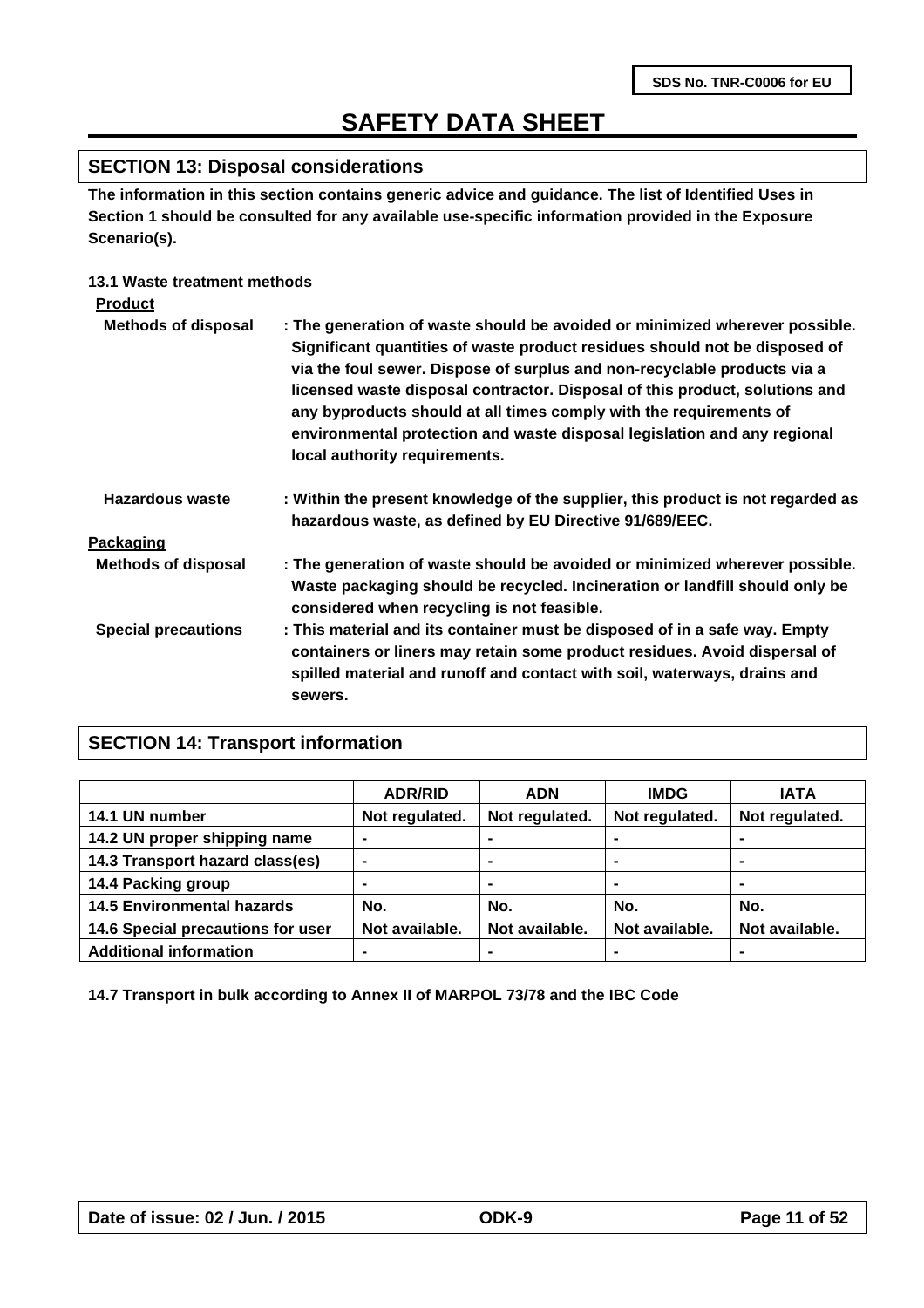| <b>SECTION 15: Regulatory information</b>                                                           |                                                                                              |  |  |  |  |
|-----------------------------------------------------------------------------------------------------|----------------------------------------------------------------------------------------------|--|--|--|--|
| 15.1 Safety, health and environmental regulations/legislation specific for the substance or mixture |                                                                                              |  |  |  |  |
| EU Regulation (EC) No. 1907/2006 (REACH)                                                            |                                                                                              |  |  |  |  |
| Annex XIV List of substances subject to authorization                                               |                                                                                              |  |  |  |  |
| <b>Substances of very high concern</b>                                                              |                                                                                              |  |  |  |  |
| None of the components are listed.                                                                  |                                                                                              |  |  |  |  |
| <b>Other EU regulations</b>                                                                         |                                                                                              |  |  |  |  |
| Germany                                                                                             |                                                                                              |  |  |  |  |
| <b>Hazard class for water</b>                                                                       | : 2 Appendix No. 4                                                                           |  |  |  |  |
| <b>AOX</b>                                                                                          | : The product contains organically bound halogens and can                                    |  |  |  |  |
|                                                                                                     | contribute to the AOX value in waste water.                                                  |  |  |  |  |
| <b>Switzerland</b>                                                                                  |                                                                                              |  |  |  |  |
| <b>VOC content</b>                                                                                  | : Liberated.                                                                                 |  |  |  |  |
| <b>International regulations</b>                                                                    |                                                                                              |  |  |  |  |
| <b>Registration status :</b>                                                                        |                                                                                              |  |  |  |  |
|                                                                                                     | This refers only to country inventory status. Some countries may have additional importation |  |  |  |  |
| requirements.                                                                                       |                                                                                              |  |  |  |  |
| <b>Australia (AICS)</b>                                                                             |                                                                                              |  |  |  |  |
| China (IECSC)                                                                                       |                                                                                              |  |  |  |  |
| Canada (DSL)                                                                                        |                                                                                              |  |  |  |  |
| <b>European Union (EINECS or ELINCS)</b>                                                            |                                                                                              |  |  |  |  |
| <b>Philippines (PICCS)</b>                                                                          |                                                                                              |  |  |  |  |
| <b>United States (TSCA)</b>                                                                         |                                                                                              |  |  |  |  |
| <b>15.2 Chemical Safety Assessment</b>                                                              |                                                                                              |  |  |  |  |

**This product contains substances for which Chemical Safety Assessments are still required.**

### **SECTION 16: Other information**

 **Indicates information that has changed from previously issued version.**

**Abbreviations and acronyms : ATE = Acute Toxicity Estimate**

 **CLP = Classification, Labelling and Packaging Regulation [Regulation (EC) No.1272/2008] DNEL = Derived No Effect Level EUH statement = CLP-specific Hazard statement PNEC = Predicted No Effect Concentration RRN = REACH Registration Number**

#### **Procedure used to derive the classification according to Regulation (EC) No. 1272/2008 [CLP/GHS]**

| <b>Classification</b> | Justification |
|-----------------------|---------------|
| Not classified.       |               |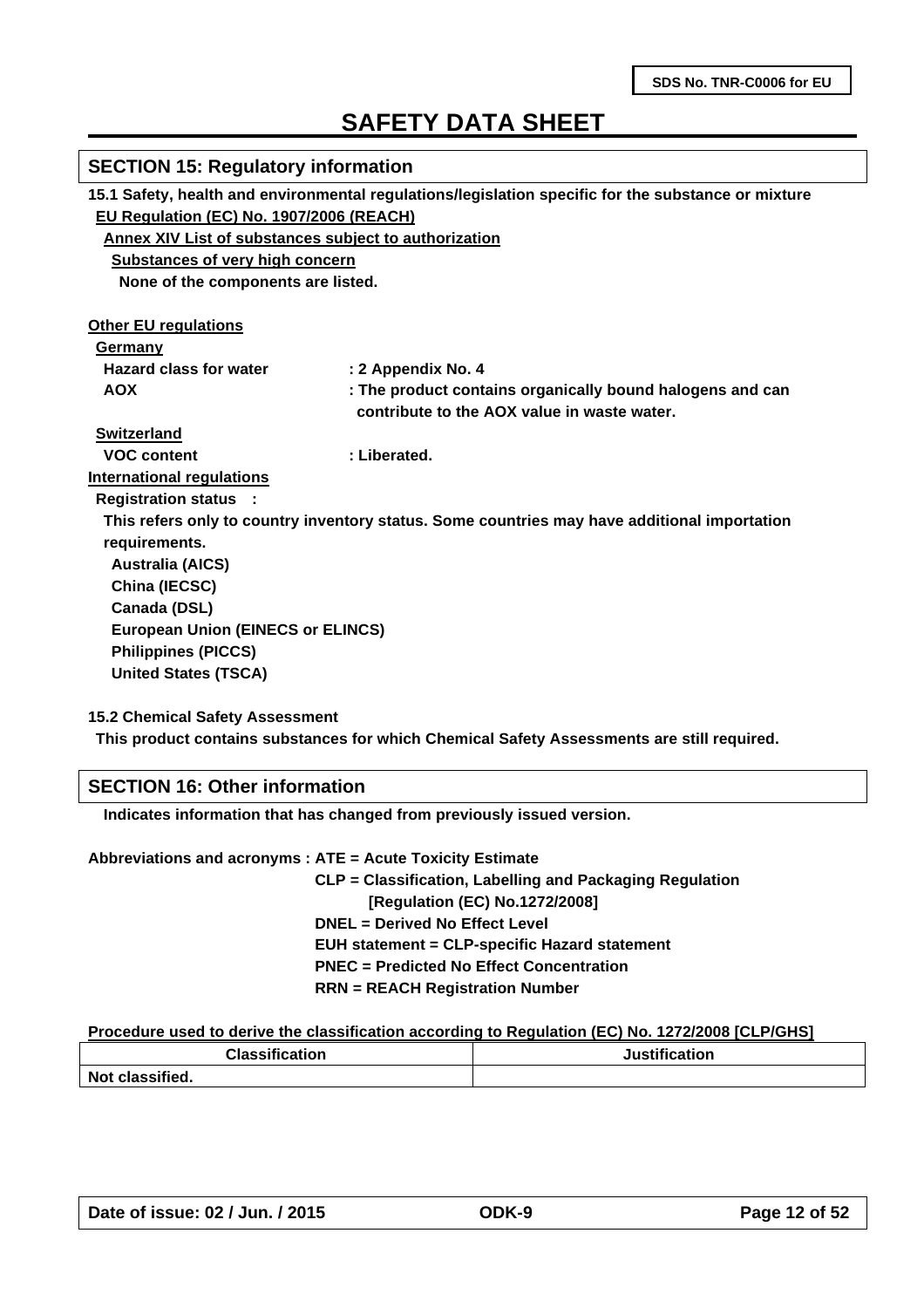### **Europe**

**Full text of abbreviated H statements : Not applicable. Full text of classifications : Not applicable. [CLP/GHS] Full text of abbreviated R phrases : Not applicable. Full text of classifications : Not applicable. [DSD/DPD]** 

#### **Notice to reader**

**The information in this SDS is based on the present state of our knowledge and on current laws. It is always the responsibility of the user to take all necessary steps to fulfill the demands set out in the local rules and legislation. The information in this SDS is meant to be a description of the safety requirements for our product. It is not to be considered a guarantee of the product's properties.**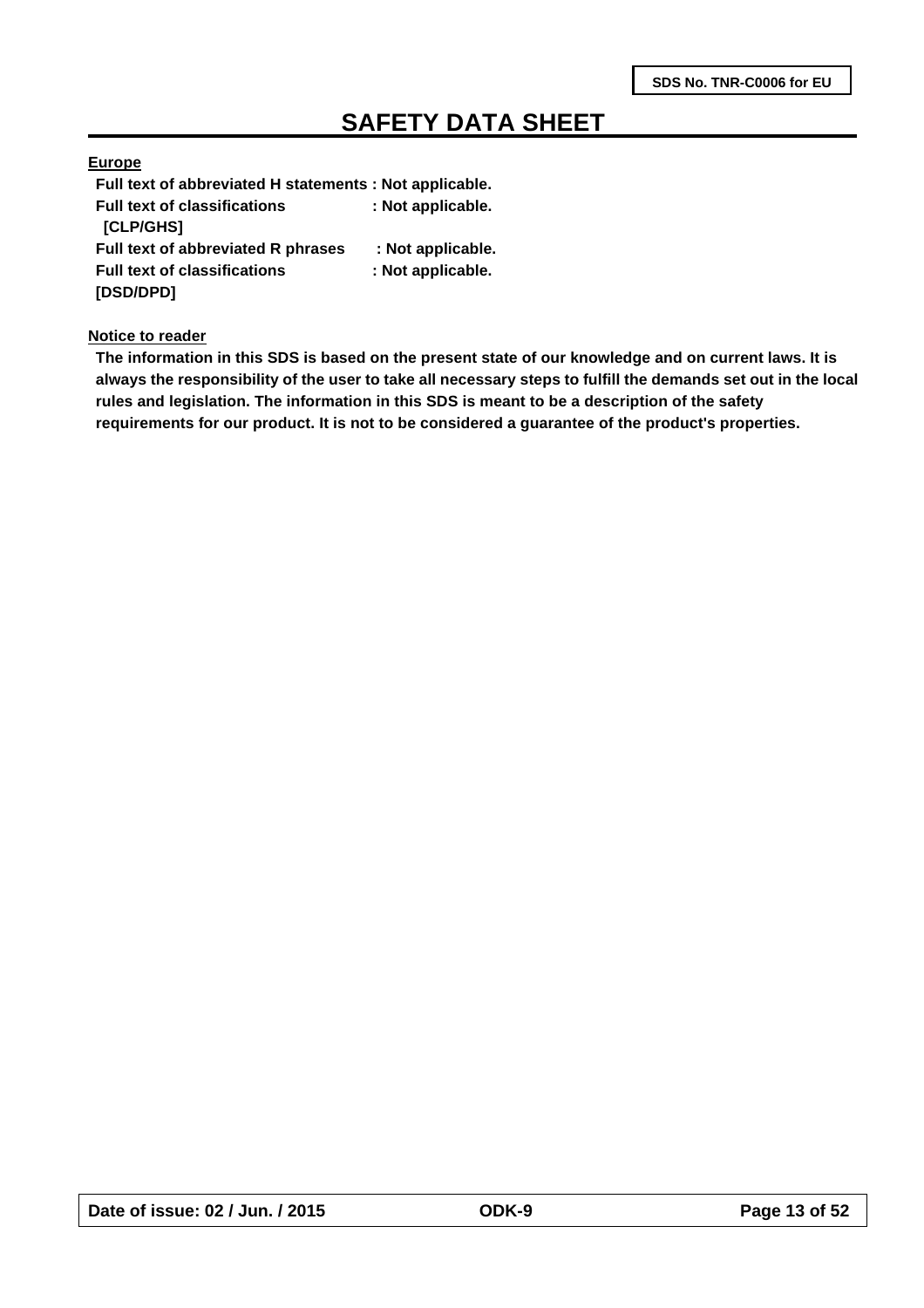

### **1. Identification of the substance/mixture and of the company/undertaking**

| 1.1 Product identifier     |                                                                                   |  |  |  |  |
|----------------------------|-----------------------------------------------------------------------------------|--|--|--|--|
| <b>Product name</b>        | : Yellow toner powder (cartridge) for                                             |  |  |  |  |
|                            | C302/321 series                                                                   |  |  |  |  |
|                            | C310/330/331 series                                                               |  |  |  |  |
|                            | C510/511/530/531 series                                                           |  |  |  |  |
|                            | C610/710/711 series                                                               |  |  |  |  |
|                            | C822/831/841 series                                                               |  |  |  |  |
|                            | C910 series                                                                       |  |  |  |  |
|                            | <b>ES3032/ES3032a4 series</b>                                                     |  |  |  |  |
|                            | <b>ES5430 / ES5431 series</b>                                                     |  |  |  |  |
|                            | <b>ES6410 / ES7411 series</b>                                                     |  |  |  |  |
|                            | <b>ES8431 / ES8441 series</b>                                                     |  |  |  |  |
|                            | ES9410 series                                                                     |  |  |  |  |
|                            | MC332/342/342w/562w series                                                        |  |  |  |  |
|                            | MC351/352/361/362 series                                                          |  |  |  |  |
|                            | <b>MC561/562 series</b>                                                           |  |  |  |  |
|                            | <b>MC760/770/780 series</b>                                                       |  |  |  |  |
|                            | MC850 / MC870 series                                                              |  |  |  |  |
|                            | MC853 / MC873 series                                                              |  |  |  |  |
|                            | ES3451 / ES3452 / ES3461 series                                                   |  |  |  |  |
|                            | <b>ES5461 / ES5462 series</b>                                                     |  |  |  |  |
|                            | ES7460 / ES7470 / ES7480 series                                                   |  |  |  |  |
|                            | ES8450 MFP / ES8470 MFP series                                                    |  |  |  |  |
|                            | ES8453 MFP / ES8473 MFP series                                                    |  |  |  |  |
|                            | (Toner powder name: ODY-8)                                                        |  |  |  |  |
| <b>Product description</b> | : Proprietary mixture.                                                            |  |  |  |  |
|                            | 1.2 Relevant identified uses of the substance or mixture and uses advised against |  |  |  |  |
| <b>Material uses</b>       | : For electrophotographic printing systems                                        |  |  |  |  |
|                            | 1.3 Details of the supplier of the safety data sheet                              |  |  |  |  |
| <b>Manufacturer</b>        | : Oki Data Corporation                                                            |  |  |  |  |
|                            | : 3-1 Futaba-cho, Takasaki-shi, Gunma. 370-8585 JAPAN.                            |  |  |  |  |
|                            | Tel: +81-27-328-6366, Fax: +81-27-328-6398                                        |  |  |  |  |
| <b>Supplier</b>            | : Oki (Europe) Ltd.                                                               |  |  |  |  |
|                            | 1 Oki Way, Wardpark, Cumbernauld G68 0FQ, SCOTLAND, UK.                           |  |  |  |  |
|                            | Tel.: +44(0) 1236 502502                                                          |  |  |  |  |
|                            | Emergency Telephone. No.: +44(0) 1236 502502                                      |  |  |  |  |
|                            | Emergency e-mail contact : MSDSQuestion@okieurope.com                             |  |  |  |  |

### **SECTION 2: Hazards identification**

**2.1 Classification of the substance or mixture Product definition : Mixture Classification according to Regulation (EC) No. 1272/2008 [CLP/GHS] Not classified.**

**Ingredients of unknown toxicity : Percentage of the mixture consisting of ingredient(s) of unknown toxicity : 8,2 %**

**Date of issue: 02 / Jun. / 2015 ODY-8 Page 14 of 52**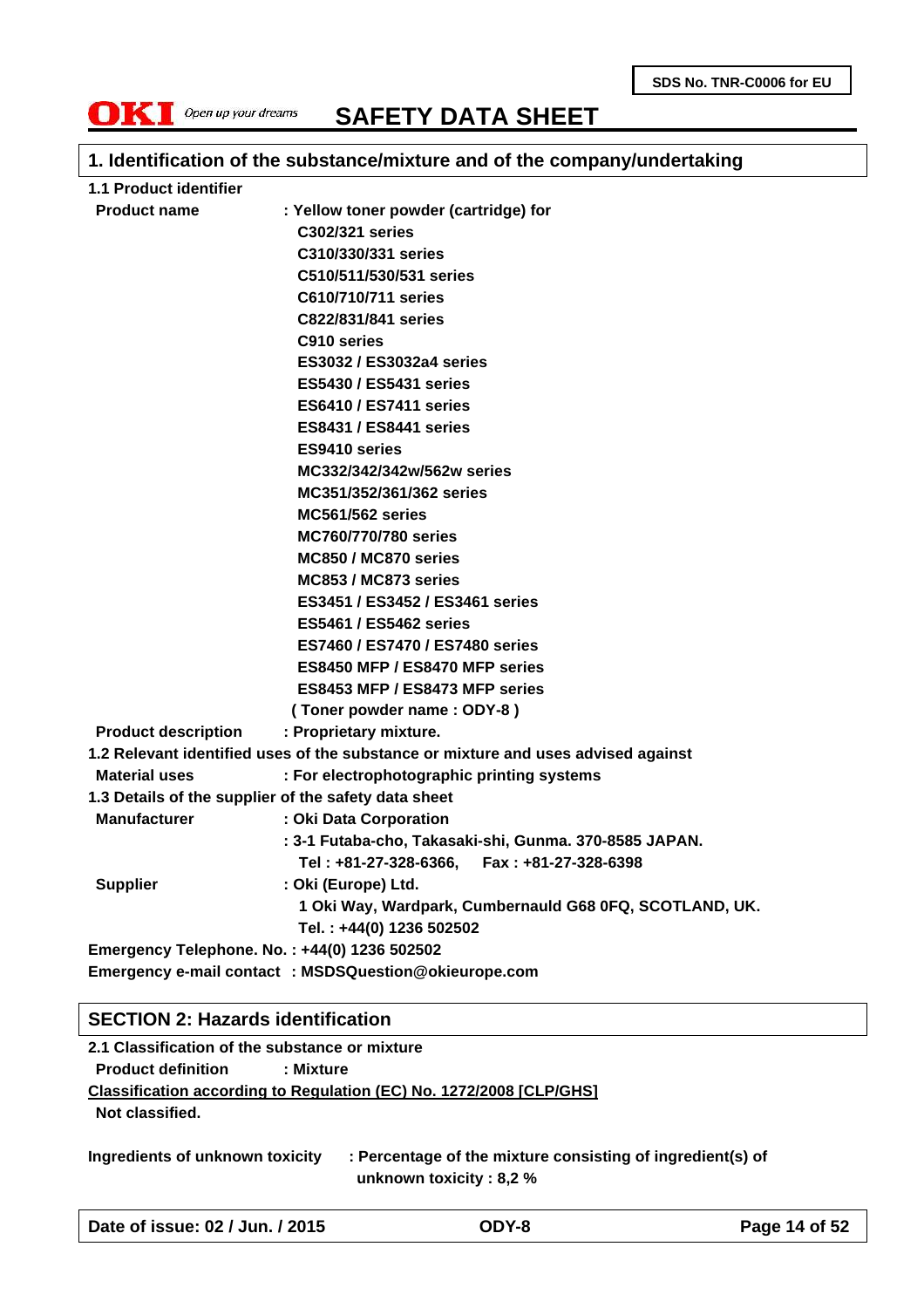**Ingredients of unknown ecotoxicity : Percentage of the mixture consisting of ingredient(s) of unknown hazards to the aquatic environment : 94,6 %**

### **Classification according to Directive 1999/45/EC [DPD]**

| Classification according to Directive 1999/49/LC [DFD] |                   |                                                                                                                                                 |
|--------------------------------------------------------|-------------------|-------------------------------------------------------------------------------------------------------------------------------------------------|
|                                                        |                   | The product is not classified as dangerous according to Directive 1999/45/EC and its amendments.                                                |
| <b>Classification</b>                                  | : Not classified. |                                                                                                                                                 |
|                                                        |                   | See Section 16 for the full text of the R phrases or H statements declared above.                                                               |
|                                                        |                   | See Section 11 for more detailed information on health effects and symptoms.                                                                    |
| 2.2 Label elements                                     |                   |                                                                                                                                                 |
| <b>Signal word</b>                                     | : No signal word. |                                                                                                                                                 |
| <b>Hazard statements</b>                               |                   | : No known significant effects or critical hazards.                                                                                             |
| <b>Precautionary statements</b>                        |                   |                                                                                                                                                 |
| <b>Prevention</b>                                      | : Not applicable. |                                                                                                                                                 |
| <b>Response</b>                                        | : Not applicable. |                                                                                                                                                 |
| <b>Storage</b>                                         | : Not applicable. |                                                                                                                                                 |
| <b>Disposal</b>                                        | : Not applicable. |                                                                                                                                                 |
| Supplemental label elements                            |                   | : Safety Data Sheet available for professional user on request.                                                                                 |
| 2.3 Other hazards                                      |                   |                                                                                                                                                 |
|                                                        |                   | Other hazards which do not result: Fine dust clouds may form explosive mixtures with air.                                                       |
| in classification                                      |                   | Handling and/or processing of this material may generate a dust<br>which can cause mechanical irritation of the eyes, skin, nose and<br>throat. |
|                                                        |                   |                                                                                                                                                 |

#### **SECTION 3: Composition/information on ingredients**

### **Substance/mixture : Mixture**

| <b>Product/ingredient name</b>         | <b>REACH</b>        | <b>EC</b> number | $\%$         | <b>Classification</b> |                         | <b>Type</b> |
|----------------------------------------|---------------------|------------------|--------------|-----------------------|-------------------------|-------------|
|                                        | <b>Registration</b> |                  |              | 67/548/EEC            | <b>Regulation (EC)</b>  |             |
|                                        | number              |                  |              |                       | No. 1272/2008           |             |
|                                        |                     |                  |              |                       | [CLP]                   |             |
| Paraffin                               |                     | 232-315-6        | $1 - 2.5$    | Not classified.       | Not classified.         | $[2]$       |
| bis(3,5ditertbutylsalicylatoO1,O2)zinc | 01-0000015304-79    | 403-360-0        | $0.1 - 0.25$ | F: R11                | Flam. Sol. 1, H228      | $[1]$       |
|                                        |                     |                  |              | Xn; R22               | Acute Tox. 4, H302      |             |
|                                        |                     |                  |              | N; R50/53             | Aquatic Acute 1, H400   |             |
|                                        |                     |                  |              |                       | Aquatic Chronic 1, H410 |             |
|                                        |                     |                  |              | See Section 16 for    |                         |             |
|                                        |                     |                  |              | the full text of the  | See Section 16 for the  |             |
|                                        |                     |                  |              | R-phrases declared    | full text of the H      |             |
|                                        |                     |                  |              | above.                | statements declared     |             |
|                                        |                     |                  |              |                       | above.                  |             |

**There are no additional ingredients present which, within the current knowledge of the supplier and in the concentrations applicable, are classified as hazardous to health or the environment, are PBTs or vPvBs or have been assigned a workplace exposure limit and hence require reporting in this section.**

#### **Type**

**[1] Substance classified with a health or environmental hazard**

**[2] Substance with a workplace exposure limit**

**[3] Substance meets the criteria for PBT according to Regulation (EC) No. 1907/2006, Annex XIII**

**[4] Substance meets the criteria for vPvB according to Regulation (EC) No. 1907/2006, Annex XIII Occupational exposure limits, if available, are listed in Section 8.**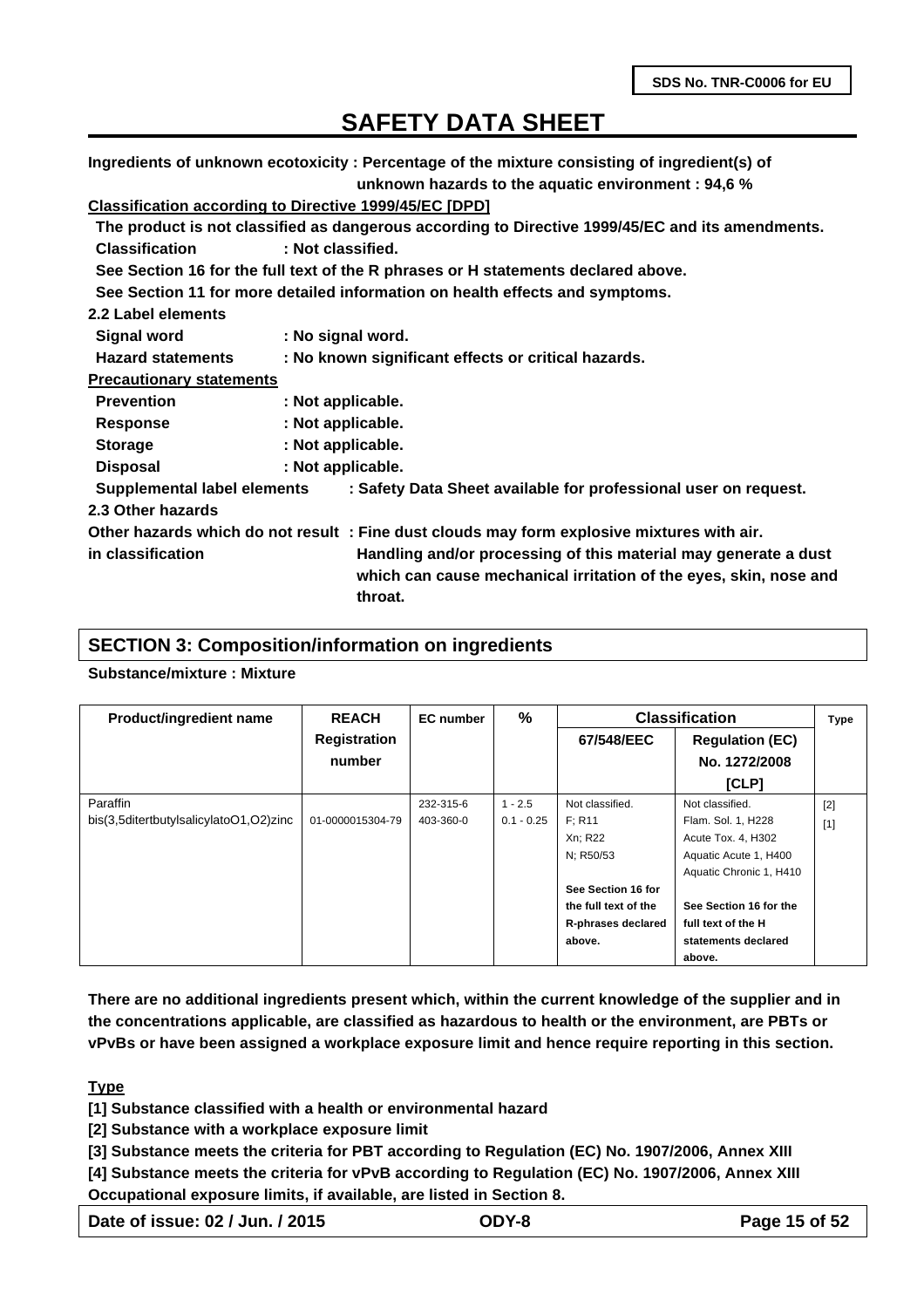### **SECTION 4: First aid measures**

| 4.1 Description of first aid measures |  |
|---------------------------------------|--|
|---------------------------------------|--|

|                                | Protection of first aiders : No action shall be taken involving any personal risk or without suitable<br>training.                                                                                                                                                                                                                                        |
|--------------------------------|-----------------------------------------------------------------------------------------------------------------------------------------------------------------------------------------------------------------------------------------------------------------------------------------------------------------------------------------------------------|
| Eye contact                    | : Immediately flush eyes with plenty of water, occasionally lifting the upper<br>and lower eyelids. Check for and remove any contact lenses.<br>Get medical attention if irritation occurs.                                                                                                                                                               |
| <b>Inhalation</b>              | : Remove victim to fresh air and keep at rest in a position comfortable for<br>breathing. Get medical attention if symptoms occur. In case of inhalation of<br>decomposition products in a fire, symptoms may be delayed. The exposed<br>person may need to be kept under medical surveillance for 48 hours.                                              |
| <b>Skin contact</b>            | : Flush contaminated skin with plenty of water. Remove contaminated<br>clothing and shoes. Get medical attention if symptoms occur.                                                                                                                                                                                                                       |
| Ingestion                      | : Wash out mouth with water. Remove victim to fresh air and keep at rest in a<br>position comfortable for breathing. If material has been swallowed and the<br>exposed person is conscious, give small quantities of water to drink. Do not<br>induce vomiting unless directed to do so by medical personnel.<br>Get medical attention if symptoms occur. |
|                                | 4.2 Most important symptoms and effects, both acute and delayed                                                                                                                                                                                                                                                                                           |
| Potential acute health effects |                                                                                                                                                                                                                                                                                                                                                           |
| Eye contact                    | : Exposure to airborne concentrations above statutory or recommended<br>exposure limits may cause irritation of the eyes.                                                                                                                                                                                                                                 |
| <b>Inhalation</b>              | : Exposure to airborne concentrations above statutory or recommended<br>exposure limits may cause irritation of the nose, throat and lungs. Exposure<br>to decomposition products may cause a health hazard. Serious effects may<br>be delayed following exposure.                                                                                        |
| <b>Skin contact</b>            | : No known significant effects or critical hazards.                                                                                                                                                                                                                                                                                                       |
| Ingestion                      | : No known significant effects or critical hazards.                                                                                                                                                                                                                                                                                                       |
| Overexposure signs/symptoms    |                                                                                                                                                                                                                                                                                                                                                           |
| Eye contact                    | : Adverse symptoms may include the following :<br>irritation<br>redness                                                                                                                                                                                                                                                                                   |
| <b>Inhalation</b>              | : Adverse symptoms may include the following :<br>respiratory tract irritation<br>coughing                                                                                                                                                                                                                                                                |
| <b>Skin contact</b>            | : No specific data.                                                                                                                                                                                                                                                                                                                                       |
| Ingestion                      | : No specific data.                                                                                                                                                                                                                                                                                                                                       |
|                                | 4.3 Indication of any immediate medical attention and special treatment needed                                                                                                                                                                                                                                                                            |
| Notes to physician             | : In case of inhalation of decomposition products in a fire, symptoms may be<br>delayed. The exposed person may need to be kept under medical<br>surveillance for 48 hours.                                                                                                                                                                               |
| <b>Specific treatments</b>     | : No specific treatment.                                                                                                                                                                                                                                                                                                                                  |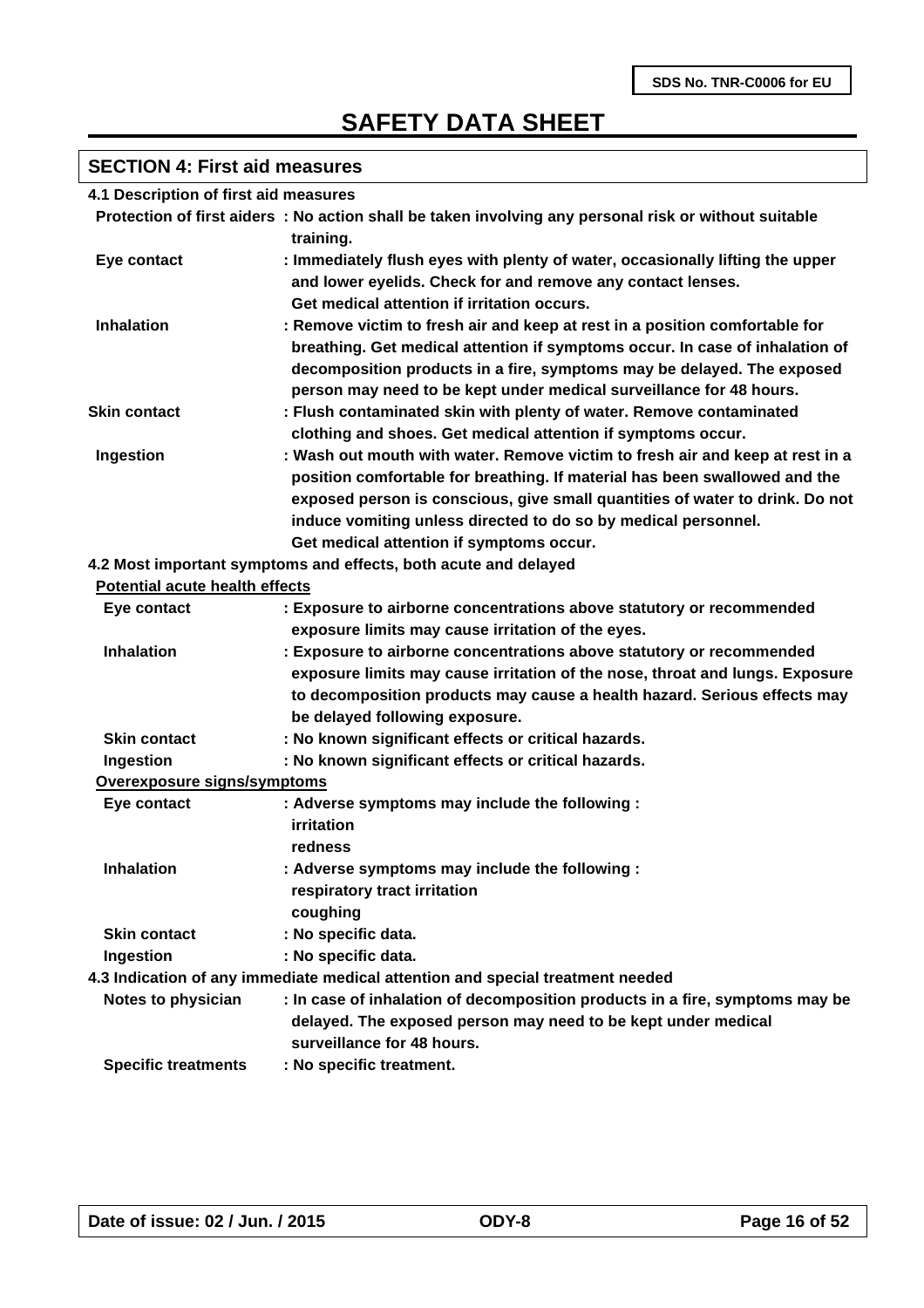# **SECTION 5: Firefighting measures**

| 5.1 Extinguishing media               |                                                                                              |
|---------------------------------------|----------------------------------------------------------------------------------------------|
| Suitable extinguishing media          | : Use dry chemical powder.                                                                   |
| Unsuitable extinguishing media        | : Do not use water jet.                                                                      |
|                                       | 5.2 Special hazards arising from the substance or mixture                                    |
| Hazards from the substance or mixture | : Fine dust clouds may form explosive mixtures with air.                                     |
|                                       | Hazardous combustion products : Decomposition products may include the following materials : |
|                                       | carbon dioxide                                                                               |
|                                       | carbon monoxide                                                                              |
|                                       | nitrogen oxides                                                                              |
|                                       | halogenated compounds                                                                        |
|                                       | metal oxide/oxides                                                                           |
| 5.3 Advice for firefighters           |                                                                                              |
| <b>Special precautions</b>            | : Promptly isolate the scene by removing all persons from the vicinity of                    |
| for fire-fighters                     | the incident if there is a fire. No action shall be taken involving any                      |
|                                       | personal risk or without suitable training. Move containers from fire area                   |
|                                       | if this can be done without risk.                                                            |
|                                       | Use water spray to keep fire-exposed containers cool.                                        |
| <b>Special protective</b>             | : Fire-fighters should wear appropriate protective equipment and                             |
| equipment for                         | self-contained breathing apparatus (SCBA) with a full face-piece                             |
| fire-fighters                         | operated in positive pressure mode.                                                          |
|                                       | Clothing for fire-fighters (including helmets, protective boots and gloves)                  |
|                                       | conforming to European standard EN 469 will provide a basic level of                         |
|                                       | protection for chemical incidents.                                                           |
|                                       |                                                                                              |

#### **SECTION 6: Accidental release measures**

|                             | 6.1 Personal precautions, protective equipment and emergency procedures                                                                                                                                                                                                                                                                      |  |
|-----------------------------|----------------------------------------------------------------------------------------------------------------------------------------------------------------------------------------------------------------------------------------------------------------------------------------------------------------------------------------------|--|
| For non-emergency personnel | : No action shall be taken involving any personal risk or without<br>suitable training. Evacuate surrounding areas. Keep unnecessary<br>and unprotected personnel from entering. Do not touch or walk<br>through spilled material. Shut off all ignition sources.                                                                            |  |
| For emergency responders    | No flares, smoking or flames in hazard area. Avoid breathing dust.<br>Put on appropriate personal protective equipment.<br>: If specialised clothing is required to deal with the spillage, take note<br>of any information in Section 8 on suitable and unsuitable materials.<br>See also the information in "For non-emergency personnel". |  |

#### **6.2 Environmental precautions**

**Avoid dispersal of spilled material and runoff and contact with soil, waterways, drains and sewers. Inform the relevant authorities if the product has caused environmental pollution (sewers, waterways, soil or air).**

**6.3 Methods and materials for containment and cleaning up**

**Small spill : Move containers from spill area. Vacuum or sweep up material and place in a designated, labeled waste container. Use spark-proof tools and explosion-proof equipment. Dispose of via a licensed waste disposal contractor.**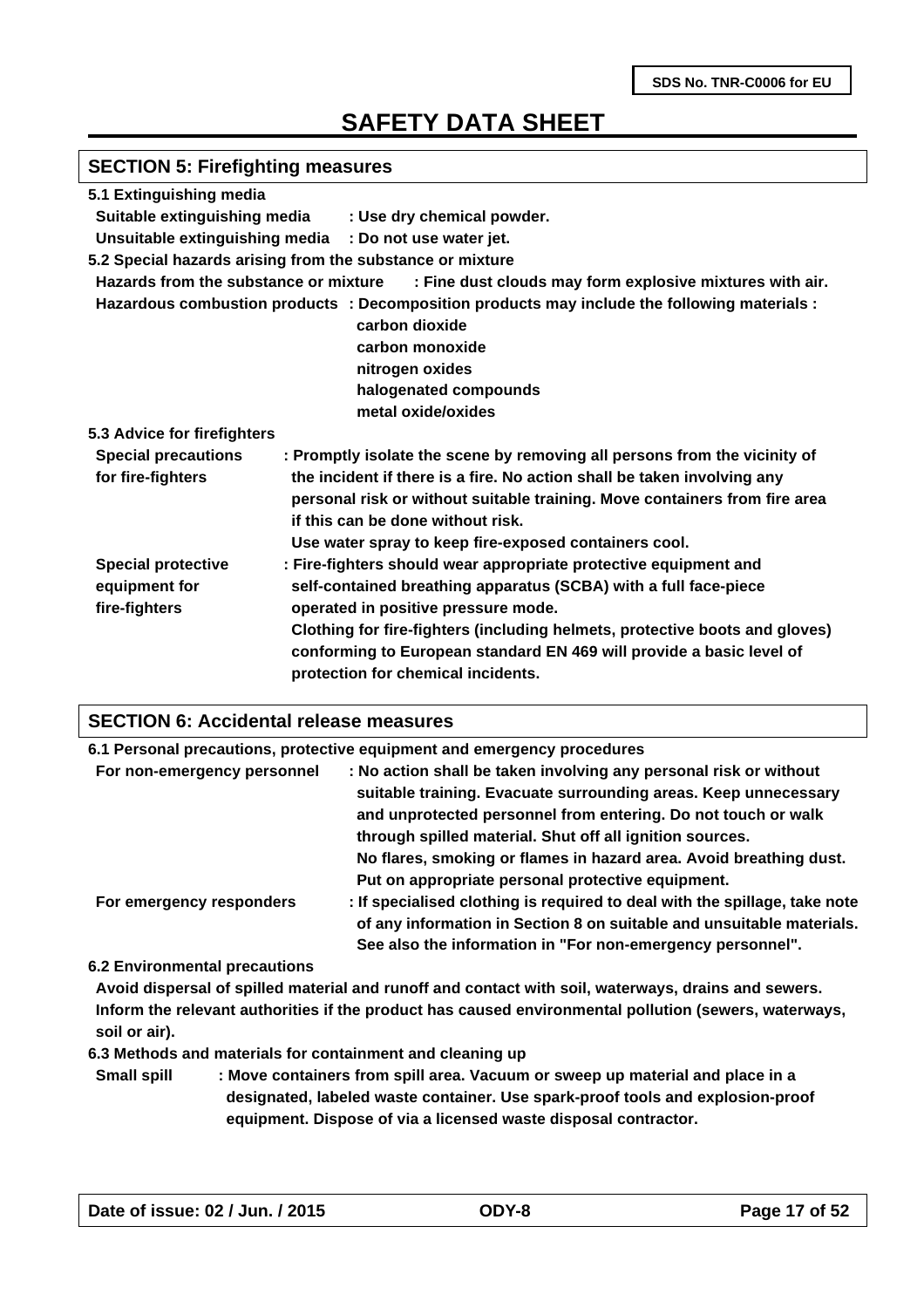**Large spill : Move containers from spill area. Approach release from upwind. Prevent entry into sewers, water courses, basements or confined areas. Vacuum or sweep up material and place in a designated, labeled waste container. Avoid creating dusty conditions and prevent wind dispersal. Use spark-proof tools and explosion-proof equipment. Dispose of via a licensed waste disposal contractor.** 

 **Note : see Section 1 for emergency contact information and Section 13 for waste disposal.**

**6.4 Reference to other sections**

**See Section 1 for emergency contact information.**

**See Section 8 for information on appropriate personal protective equipment.**

**See Section 13 for additional waste treatment information.**

#### **SECTION 7: Handling and storage**

**The information in this section contains generic advice and guidance. The list of Identified Uses in Section 1 should be consulted for any available use-specific information provided in the Exposure Scenario(s).**

#### **7.1 Precautions for safe handling**

| <b>Protective measures</b> | : Put on appropriate personal protective equipment (see Section 8). Avoid<br>Breathing dust. Avoid the creation of dust when handling and avoid all |
|----------------------------|-----------------------------------------------------------------------------------------------------------------------------------------------------|
|                            | possible sources of ignition (spark or flame). Prevent dust accumulation.                                                                           |
|                            | Use only with adequate ventilation. Wear appropriate respirator when                                                                                |
|                            | ventilation is inadequate. Electrical equipment and lighting should be                                                                              |
|                            | protected to appropriate standards to prevent dust coming into contact with                                                                         |
|                            | hot surfaces, sparks or other ignition sources. Take precautionary measures                                                                         |
|                            | against electrostatic discharges. To avoid fire or explosion, dissipate static                                                                      |
|                            | electricity during transfer by grounding and bonding containers and<br>equipment before transferring material.                                      |
| Advice on general          | : Eating, drinking and smoking should be prohibited in areas where this                                                                             |
| occupational hygiene       | material is handled, stored and processed. Workers should wash hands and                                                                            |
|                            | face before eating, drinking and smoking. Remove contaminated clothing                                                                              |

**additional information on hygiene measures. 7.2 Conditions for safe storage, including any incompatibilities :** 

**Store in accordance with local regulations. Store in a segregated and approved area. Store in original container protected from direct sunlight in a dry, cool and well-ventilated area, away from incompatible materials (see Section 10) and food and drink. Eliminate all ignition sources. Separate from oxidizing materials. Keep container tightly closed and sealed until ready for use. Containers that have been opened must be carefully resealed and kept upright to prevent leakage. Do not store in unlabeled containers. Use appropriate containment to avoid environmental contamination.**

**and protective equipment before entering eating areas. See also Section 8 for**

**7.3 Specific end use(s)**

**Recommendations : Not available. Industrial sector specific solutions : Not available.**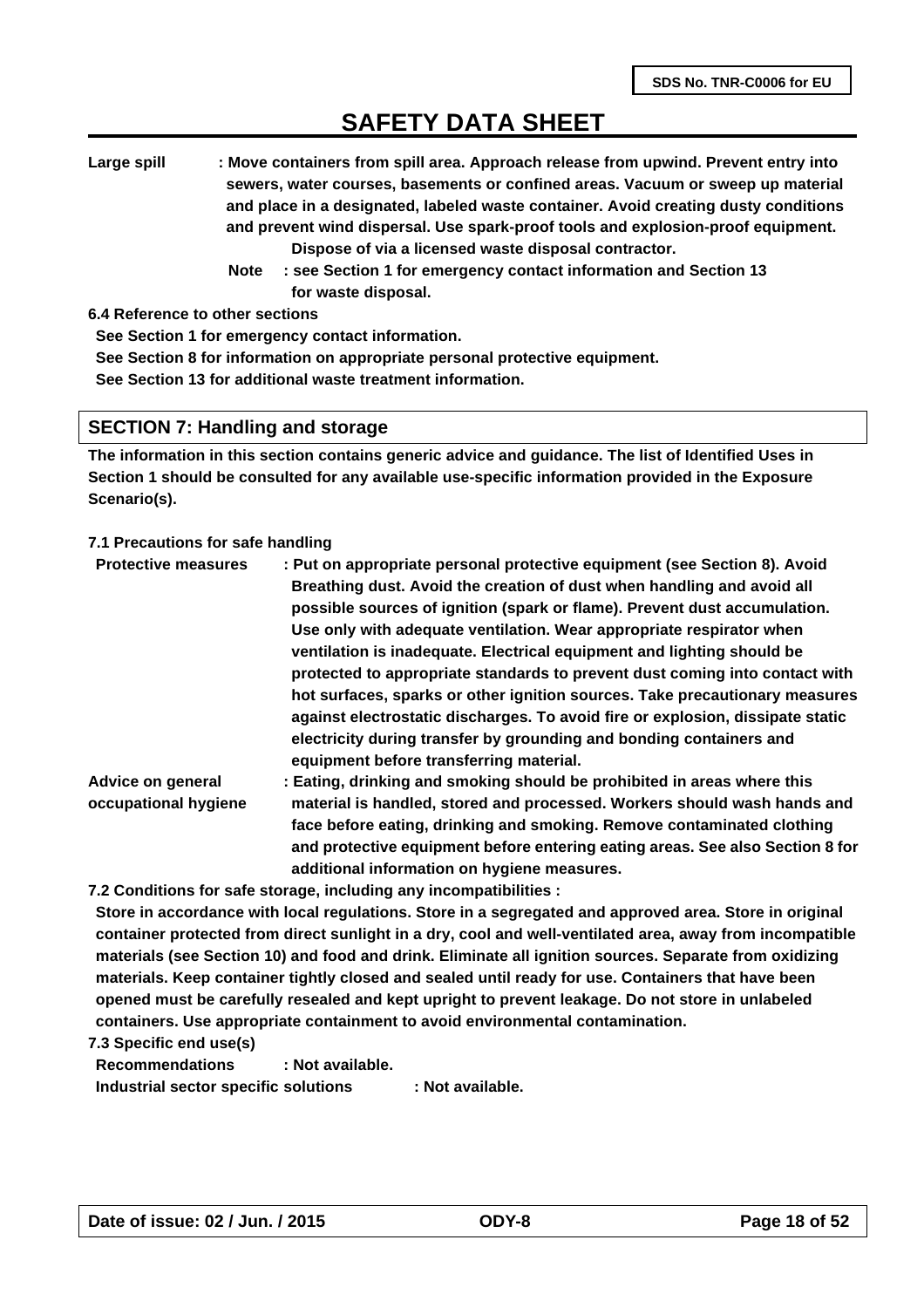#### **SECTION 8: Exposure controls/personal protection**

**The information in this section contains generic advice and guidance. The list of Identified Uses in Section 1 should be consulted for any available use-specific information provided in the Exposure Scenario(s).**

#### **8.1 Control parameters**

**Occupational exposure limits**

| <b>Product/ingredient name</b>            | <b>Exposure limit values</b>                                                                            |
|-------------------------------------------|---------------------------------------------------------------------------------------------------------|
| <b>Europe</b>                             | ACGIH TLV (United States, 1/2011).                                                                      |
| <b>Paraffin</b>                           | TWA: 2 mg/m <sup>3</sup> 8 hour(s). Form: Fume                                                          |
|                                           |                                                                                                         |
| Germany                                   |                                                                                                         |
| No exposure limit value known.            |                                                                                                         |
|                                           |                                                                                                         |
| Spain                                     | <b>INSHT (Spain, 2/2011).</b>                                                                           |
| <b>Paraffin</b>                           | TWA: 2 mg/m <sup>3</sup> 8 hour(s). Form: Fume                                                          |
|                                           |                                                                                                         |
| <b>Recommended monitoring</b>             | : If this product contains ingredients with exposure limits,                                            |
| procedures                                | personal, workplace atmosphere or biological monitoring                                                 |
|                                           | may be required to determine the effectiveness of the ventilation                                       |
|                                           | or other control measures and/or the necessity to use respiratory                                       |
|                                           | protective equipment. Reference should be made to European                                              |
|                                           | Standard EN 689 for methods for the assessment of exposure by                                           |
|                                           | inhalation to chemical agents and national guidance documents for                                       |
|                                           | methods for the determination of hazardous substances.                                                  |
| <b>DNELs/DMELs</b>                        |                                                                                                         |
| No DNELs/DMELs available.                 |                                                                                                         |
| <b>PNECs</b>                              |                                                                                                         |
| No PNECs available.                       |                                                                                                         |
|                                           |                                                                                                         |
| 8.2 Exposure controls                     |                                                                                                         |
|                                           | Appropriate engineering controls: Use only with adequate ventilation. If user operations generate dust, |
|                                           | fumes, gas, vapor or mist, use process enclosures, local exhaust                                        |
|                                           | ventilation or other engineering controls to keep worker exposure to                                    |
|                                           | airborne contaminants below any recommended or statutory limits.                                        |
|                                           | The engineering controls also need to keep gas, vapor or dust                                           |
|                                           | concentrations below any lower explosive limits. Use                                                    |
|                                           | explosion-proof ventilation equipment.                                                                  |
| <b>Individual protection measures</b>     |                                                                                                         |
| <b>Hygiene measures</b>                   | : Wash hands, forearms and face thoroughly after handling chemical                                      |
|                                           | products, before eating, smoking and using the lavatory and at the end of                               |
|                                           | the working period. Appropriate techniques should be used to remove                                     |
|                                           | potentially contaminated clothing. Wash contaminated clothing before                                    |
|                                           | reusing. Ensure that eyewash stations and safety showers are close to the                               |
| workstation location.                     |                                                                                                         |
| <b>Eye/face protection</b>                | : Safety eyewear complying with an approved standard should be used when                                |
|                                           | a risk assessment indicates this is necessary to avoid exposure to liquid                               |
|                                           |                                                                                                         |
|                                           | splashes, mists, gases or dusts. If operating conditions cause high dust                                |
|                                           | concentrations to be produced, use dust goggles. Recommended: splash                                    |
| goggles, safety glasses with side-shields |                                                                                                         |
| Date of issue: 02 / Jun. / 2015           | ODY-8<br>Page 19 of 52                                                                                  |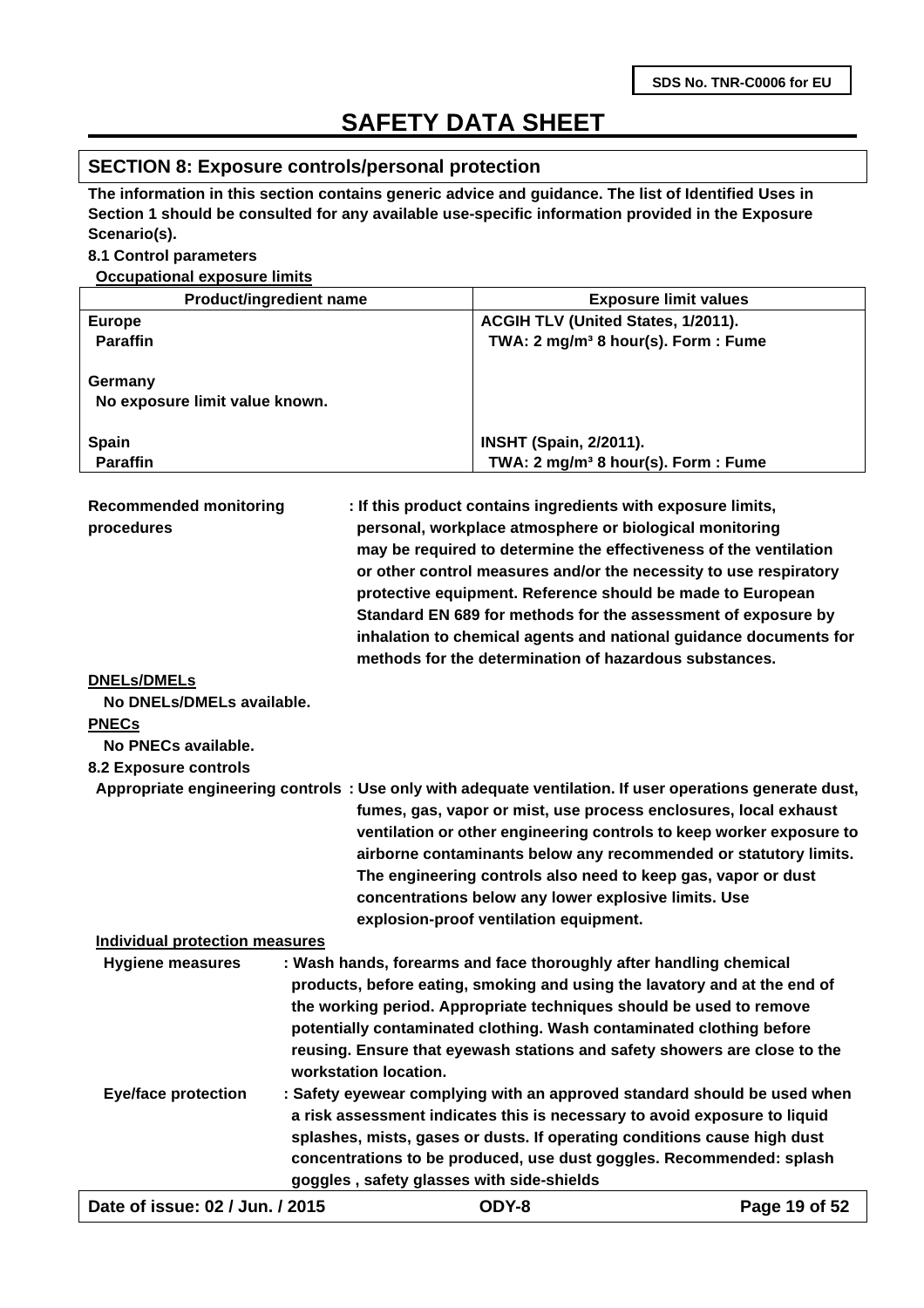| <b>Skin protection</b>        |                                                                                                                                                                                                                                                                                                                                                                                                    |
|-------------------------------|----------------------------------------------------------------------------------------------------------------------------------------------------------------------------------------------------------------------------------------------------------------------------------------------------------------------------------------------------------------------------------------------------|
| <b>Hand protection</b>        | : Chemical-resistant, impervious gloves complying with an approved standard<br>should be worn at all times when handling chemical products if a risk<br>assessment indicates this is necessary.<br>> 8 hours (breakthrough time) : butyl rubber                                                                                                                                                    |
| <b>Body protection</b>        | : Personal protective equipment for the body should be selected based on the<br>task being performed and the risks involved and should be approved by a<br>specialist before handling this product. Recommended: lab coat, overall                                                                                                                                                                 |
| Other skin protection         | : Appropriate footwear and any additional skin protection measures should be<br>selected based on the task being performed and the risks involved and<br>should be approved by a specialist before handling this product.                                                                                                                                                                          |
| <b>Respiratory protection</b> | : Use a properly fitted, air-purifying or air-fed respirator complying with an<br>approved standard if a risk assessment indicates this is necessary.<br>Respirator selection must be based on known or anticipated exposure levels,<br>the hazards of the product and the safe working limits of the selected<br>respirator.                                                                      |
|                               | Recommended: Approved/certified disposable particulate dust mask.                                                                                                                                                                                                                                                                                                                                  |
|                               | Environmental exposure controls : Emissions from ventilation or work process equipment should be<br>checked to ensure they comply with the requirements of<br>environmental protection legislation. In some cases, fume<br>scrubbers, filters or engineering modifications to the process<br>equipment will be necessary to reduce emissions to acceptable<br>levels.                              |
| Remark                        | : The penetration-time of the recommended gloves depends not only on the material.<br>Also other factors may have influence on the penetration-time, as their thickness or<br>the specific use or conditions (temperature). In any case, certificate materials (for<br>example following EN 374) should be selected. Please ask your supplier, if the gloves<br>are suitable for the intended use. |

# **SECTION 9: Physical and chemical properties**

| 9.1 Information on basic physical and chemical properties    |                    |                  |
|--------------------------------------------------------------|--------------------|------------------|
| Appearance                                                   |                    |                  |
| <b>Physical state</b>                                        | : Solid. [Powder.] |                  |
| Color                                                        | : Yellow.          |                  |
| Odor                                                         | : Odorless.        |                  |
| Odor threshold                                               | : Not available.   |                  |
| рH                                                           | : Not applicable.  |                  |
| <b>Melting point</b>                                         | : Not available.   |                  |
| Initial boiling point and boiling range                      |                    | : Not available. |
| <b>Flash point</b>                                           | : Not available.   |                  |
| Evaporation rate (butyl acetate $= 1$ )                      |                    | : Not available. |
| Flammability (solid, gas) : Not available.                   |                    |                  |
| Upper/lower flammability or explosive limits: Not available. |                    |                  |
| Vapor density                                                |                    |                  |
| <b>Density</b>                                               | : Not available.   |                  |
| Solubility(ies)                                              | : Not available.   |                  |
|                                                              |                    |                  |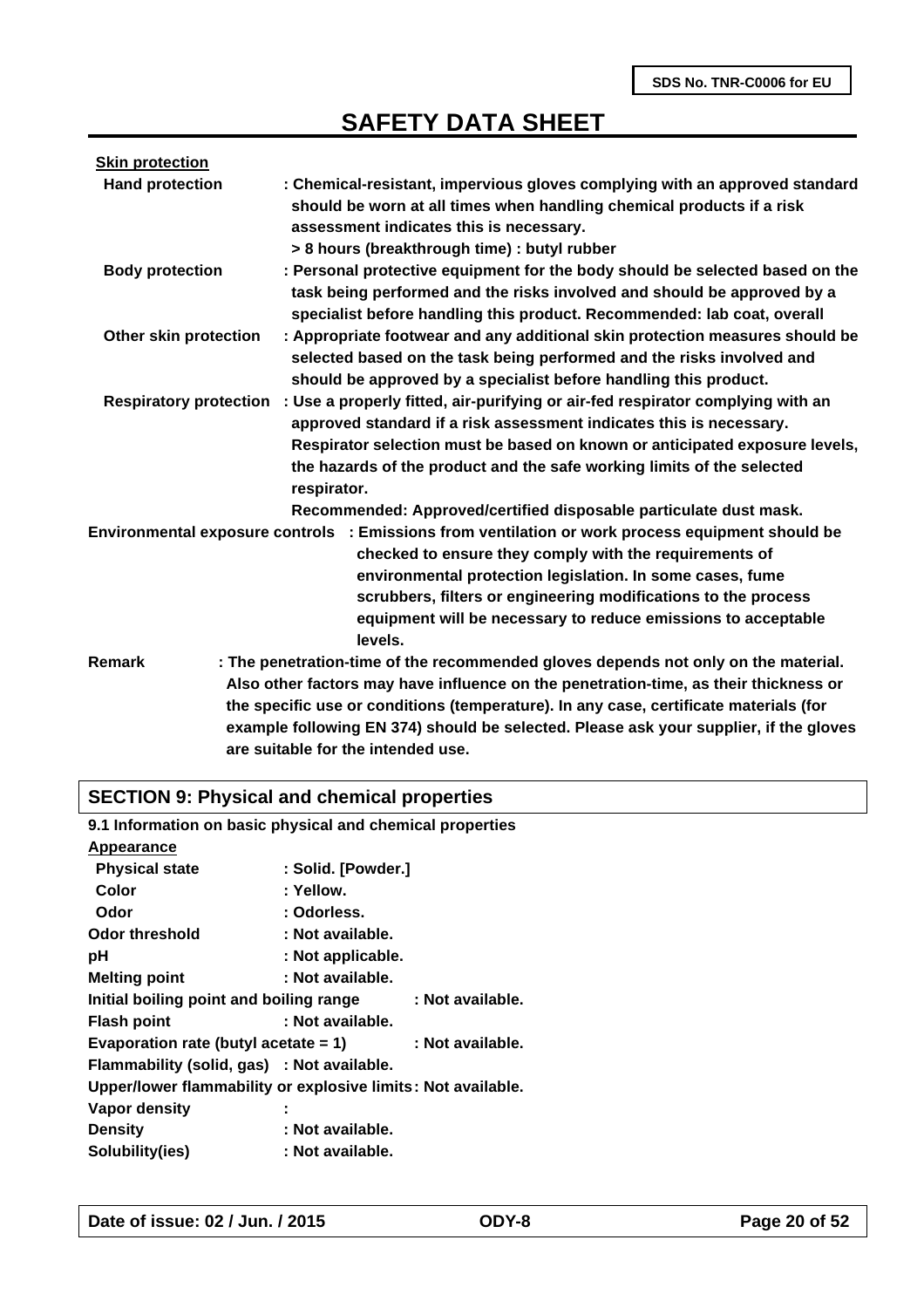| <b>Partition coefficient: n-octanol/water</b> |                  | : Not available.                                                                                                   |
|-----------------------------------------------|------------------|--------------------------------------------------------------------------------------------------------------------|
| <b>Decomposition temperature</b>              |                  | : Not available.                                                                                                   |
| Viscosity (Dynamic)                           |                  |                                                                                                                    |
| <b>Explosive properties</b>                   |                  | : Explosive in the presence of the following materials or conditions:<br>open flames, sparks and static discharge. |
| <b>Oxidizing properties</b>                   | : Not available. |                                                                                                                    |
|                                               |                  |                                                                                                                    |

**9.2 Other information**

**No additional information.**

### **SECTION 10: Stability and reactivity**

#### **10.1 Reactivity :**

**No specific test data related to reactivity available for this product or its ingredients.**

**10.2 Chemical stability :**

**The product is stable.**

**10.3 Possibility of hazardous reactions :**

**Under normal conditions of storage and use, hazardous reactions will not occur.**

**10.4 Conditions to avoid :**

**Avoid the creation of dust when handling and avoid all possible sources of ignition (spark or flame). Take precautionary measures against electrostatic discharges. To avoid fire or explosion, dissipate static electricity during transfer by grounding and bonding containers and equipment before transferring material. Prevent dust accumulation.**

**10.5 Incompatible materials :**

**Reactive or incompatible with the following materials : oxidizing materials**

**10.6 Hazardous decomposition products :**

**Under normal conditions of storage and use, hazardous decomposition products should not be produced.**

### **SECTION 11: Toxicological information**

#### **11.1 Information on toxicological effects**

| <b>Product/ingredient name</b>             | <b>Result</b>      | <b>Species</b> | <b>Dose</b> | <b>Exposure</b> |
|--------------------------------------------|--------------------|----------------|-------------|-----------------|
| <b>Proprietary mixture.</b>                | LD50 Oral          | Rat            | >2000 mg/kg |                 |
| bis(3,5-di-tert-butylsalicylato-O1,O2)zinc | <b>LD50 Dermal</b> | <b>Rabbit</b>  | >2000 mg/kg |                 |
|                                            | LD50 Oral          | Rat            | 1800 mg/kg  |                 |

**Conclusion/Summary : Not available. Acute toxicity estimates Not available. Irritation/Corrosion Conclusion/Summary**  Skin : Not available.

| Date of issue: 02 / Jun. / 2015        |                  | ODY-8 | Page 21 of 52 |
|----------------------------------------|------------------|-------|---------------|
| : Not available.<br><b>Respiratory</b> |                  |       |               |
| <b>Skin</b>                            | : Not available. |       |               |
| <b>Conclusion/Summary</b>              |                  |       |               |
| <b>Sensitizer</b>                      |                  |       |               |
| <b>Respiratory</b>                     | : Not available. |       |               |
| <b>Eyes</b>                            | : Not available. |       |               |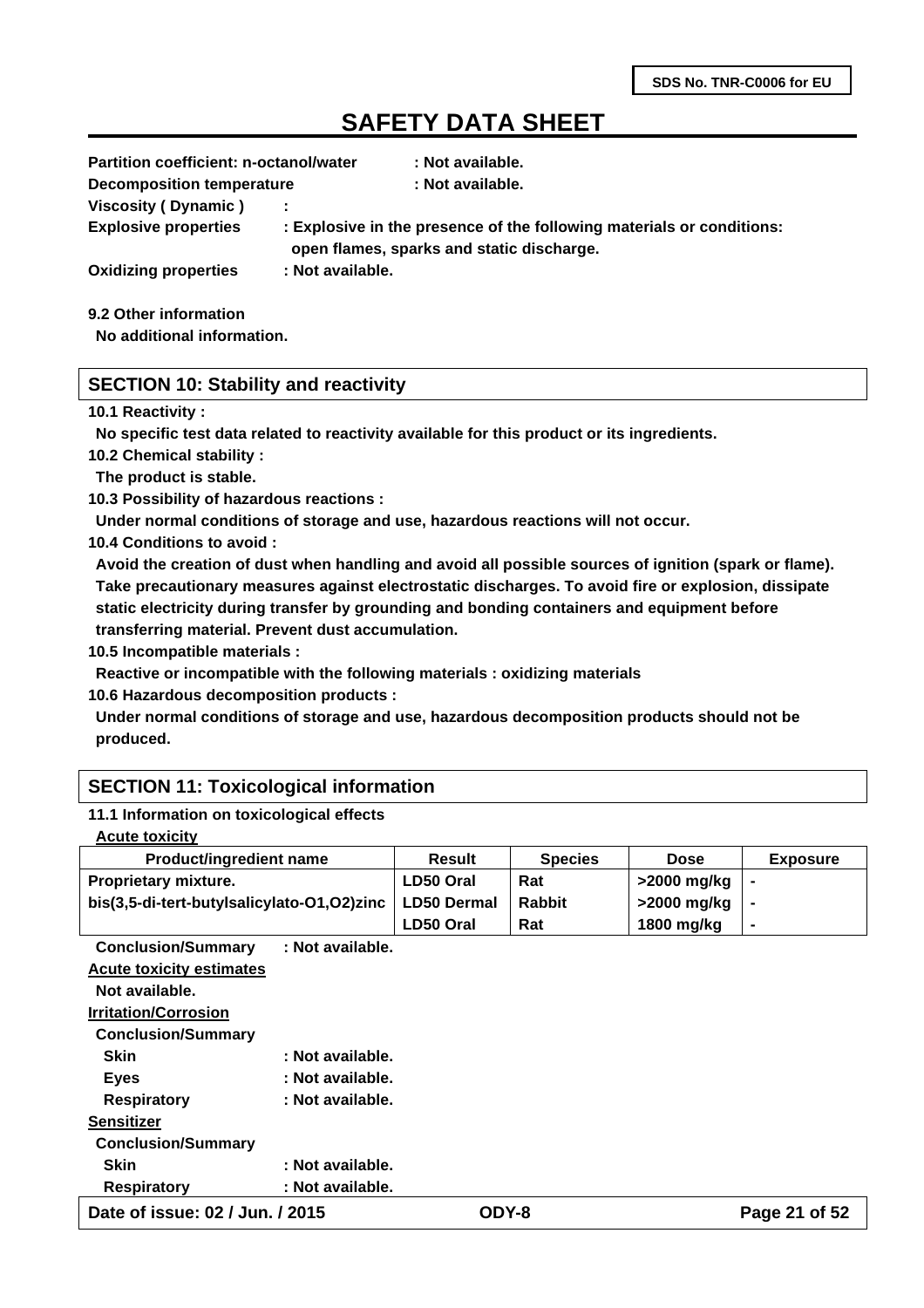| <b>Mutagenicity</b>          |                  |
|------------------------------|------------------|
| <b>Conclusion/Summary</b>    | : Not available. |
| Carcinogenicity              |                  |
| <b>Conclusion/Summary</b>    | : Not available. |
| <b>Reproductive toxicity</b> |                  |
| <b>Conclusion/Summary</b>    | : Not available. |
| <b>Teratogenicity</b>        |                  |
| <b>Conclusion/Summary</b>    | : Not available. |

#### **Specific target organ toxicity (single exposure)**

| <b>Product/ingredient name</b> | Category | Route of exposure | Target organs |
|--------------------------------|----------|-------------------|---------------|
| Not available.                 |          |                   |               |

#### **Specific target organ toxicity (repeated exposure)**

| <b>Product/ingredient name</b> | Category | Route of exposure | Target organs |
|--------------------------------|----------|-------------------|---------------|
| Not available.                 |          |                   |               |

#### **Aspiration hazard**

| <b>Product/ingredient name</b>                                                           |                                                                     |                                          | <b>Result</b>                                                                        |
|------------------------------------------------------------------------------------------|---------------------------------------------------------------------|------------------------------------------|--------------------------------------------------------------------------------------|
| Not available.                                                                           |                                                                     |                                          |                                                                                      |
|                                                                                          | Information on the likely routes of exposure                        |                                          | : Not available.                                                                     |
| <b>Potential acute health effects</b>                                                    |                                                                     |                                          |                                                                                      |
| <b>Inhalation</b>                                                                        |                                                                     |                                          | : Exposure to airborne concentrations above statutory or recommended exposure        |
|                                                                                          |                                                                     |                                          | limits may cause irritation of the nose, throat and lungs. Exposure to decomposition |
|                                                                                          |                                                                     |                                          | products may cause a health hazard. Serious effects may be delayed following         |
|                                                                                          | exposure.                                                           |                                          |                                                                                      |
| Ingestion                                                                                | : No known significant effects or critical hazards.                 |                                          |                                                                                      |
| <b>Skin contact</b>                                                                      | : No known significant effects or critical hazards.                 |                                          |                                                                                      |
| Eye contact                                                                              |                                                                     |                                          | : Exposure to airborne concentrations above statutory or recommended exposure        |
|                                                                                          |                                                                     | limits may cause irritation of the eyes. |                                                                                      |
|                                                                                          |                                                                     |                                          | Symptoms related to the physical, chemical and toxicological characteristics         |
|                                                                                          | <b>Inhalation</b><br>: Adverse symptoms may include the following : |                                          |                                                                                      |
|                                                                                          | respiratory tract irritation                                        |                                          |                                                                                      |
|                                                                                          | coughing                                                            |                                          |                                                                                      |
| Ingestion                                                                                | : No specific data.                                                 |                                          |                                                                                      |
| <b>Skin contact</b>                                                                      | : No specific data.                                                 |                                          |                                                                                      |
| : Adverse symptoms may include the following :<br>Eye contact                            |                                                                     |                                          |                                                                                      |
|                                                                                          | <b>irritation</b>                                                   |                                          |                                                                                      |
|                                                                                          | redness                                                             |                                          |                                                                                      |
| Delayed and immediate effects and also chronic effects from short and long term exposure |                                                                     |                                          |                                                                                      |
| Short term exposure                                                                      |                                                                     |                                          |                                                                                      |
| <b>Potential immediate effects</b><br>: Not available.                                   |                                                                     |                                          |                                                                                      |
| <b>Potential delayed effects</b><br>: Not available.                                     |                                                                     |                                          |                                                                                      |
| Long term exposure                                                                       |                                                                     |                                          |                                                                                      |
| <b>Potential immediate effects</b>                                                       |                                                                     | : Not available.                         |                                                                                      |
| <b>Potential delayed effects</b>                                                         |                                                                     | : Not available.                         |                                                                                      |
|                                                                                          |                                                                     |                                          |                                                                                      |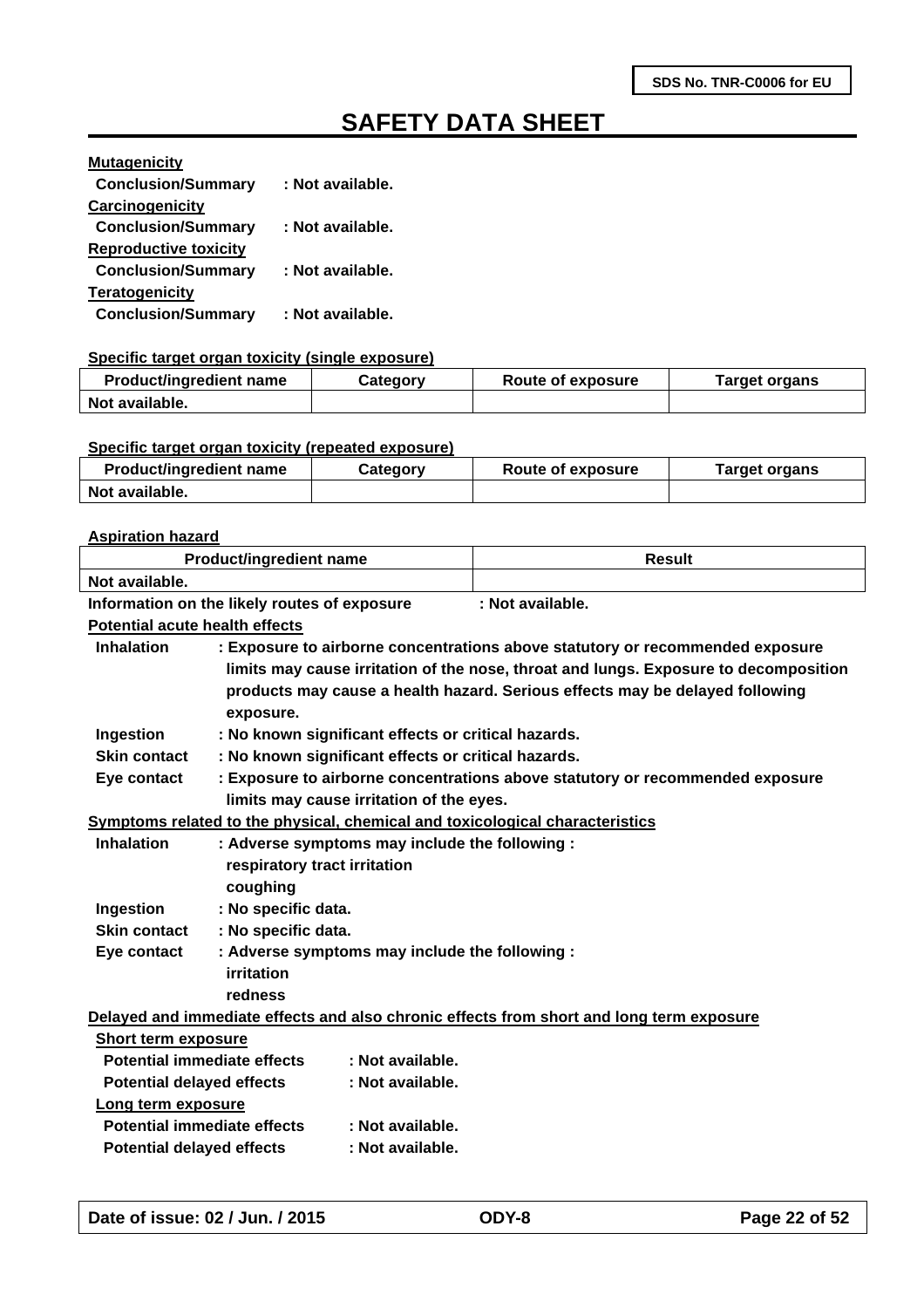#### **Potential chronic health effects**

| Not available.               |                                                                                           |
|------------------------------|-------------------------------------------------------------------------------------------|
| <b>Conclusion/Summary</b>    | : Not available.                                                                          |
| General                      | : Repeated or prolonged inhalation of dust may lead to chronic<br>respiratory irritation. |
| Carcinogenicity              | : No known significant effects or critical hazards.                                       |
| <b>Mutagenicity</b>          | : No known significant effects or critical hazards.                                       |
| <b>Teratogenicity</b>        | : No known significant effects or critical hazards.                                       |
| <b>Developmental effects</b> | : No known significant effects or critical hazards.                                       |
| <b>Fertility effects</b>     | : No known significant effects or critical hazards.                                       |
| Interactive effects          | : Not available.                                                                          |
| <b>Absorption</b>            | : Not available.                                                                          |
| <b>Distribution</b>          | : Not available.                                                                          |
| <b>Metabolism</b>            | : Not available.                                                                          |
| <b>Elimination</b>           | : Not available.                                                                          |
| <b>Other information</b>     | : Not available.                                                                          |

### **SECTION 12: Ecological information**

|  | <b>12.1 Toxicity</b> |
|--|----------------------|
|  |                      |

| <b>Product/ingredient name</b>             | <b>Result</b>       | <b>Species</b> | <b>Exposure</b> |   |  |
|--------------------------------------------|---------------------|----------------|-----------------|---|--|
| bis(3,5-di-tert-butylsalicylato-O1,O2)zinc | Acute EC50 0,6 mg/L | Algae          | 72 hours        | ۰ |  |
|                                            | Acute EC50 0,5 mg/L | Daphnia        | 48 hours        |   |  |
|                                            | Acute LC50 5,5 mg/L | Fish           | 96 hours        | ۰ |  |
|                                            | Acute LC50 4,4 mg/L | Fish           | 96 hours        | ۰ |  |
|                                            |                     |                |                 |   |  |

**Conclusion/Summary : Not available.**

**12.2 Persistence and degradability**

**Conclusion/Summary : Not available.**

| <b>Product/ingredient name</b>             | <b>Aquatic half-life</b> | <b>Photolysis</b> | <b>Biodegradability</b> |
|--------------------------------------------|--------------------------|-------------------|-------------------------|
| bis(3,5-di-tert-butylsalicylato-O1,O2)zinc |                          |                   | Not readily             |

| 12.3 Bioaccumulative potential                    |
|---------------------------------------------------|
|                                                   |
|                                                   |
| : Not available.                                  |
|                                                   |
| : Not available.                                  |
| 12.5 Results of PBT and vPvB assessment           |
| : Not applicable.                                 |
| : Not applicable.                                 |
| 12.6 Other adverse effects                        |
| No known significant effects or critical hazards. |
|                                                   |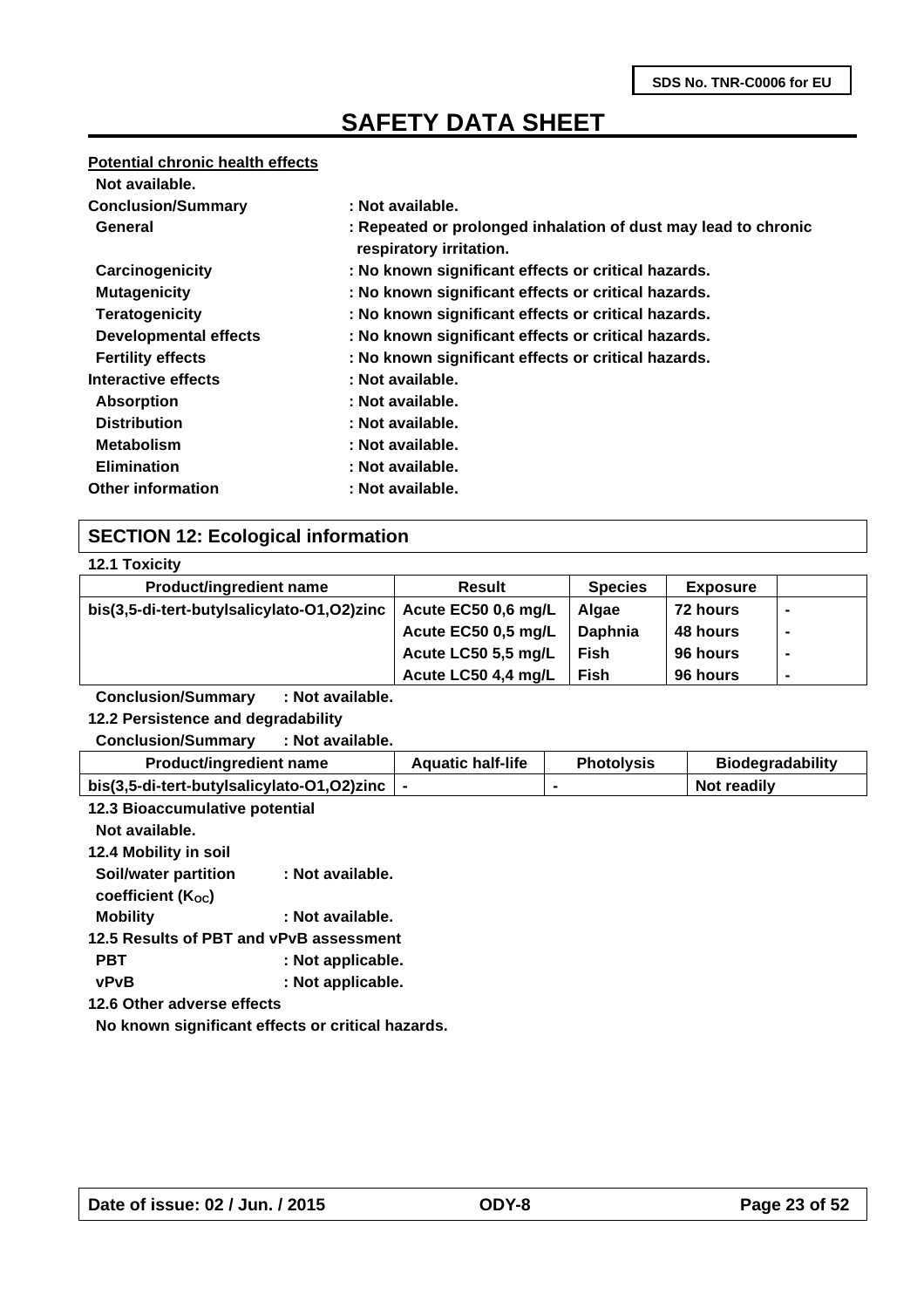### **SECTION 13: Disposal considerations**

**The information in this section contains generic advice and guidance. The list of Identified Uses in Section 1 should be consulted for any available use-specific information provided in the Exposure Scenario(s).**

### **13.1 Waste treatment methods**

| <b>Product</b>             |                                                                                                                                                                                                                                                                                                                                                                                                                                                                                                         |
|----------------------------|---------------------------------------------------------------------------------------------------------------------------------------------------------------------------------------------------------------------------------------------------------------------------------------------------------------------------------------------------------------------------------------------------------------------------------------------------------------------------------------------------------|
| <b>Methods of disposal</b> | : The generation of waste should be avoided or minimized wherever possible.<br>Significant quantities of waste product residues should not be disposed of<br>via the foul sewer. Dispose of surplus and non-recyclable products via a<br>licensed waste disposal contractor. Disposal of this product, solutions and<br>any byproducts should at all times comply with the requirements of<br>environmental protection and waste disposal legislation and any regional<br>local authority requirements. |
| Hazardous waste            | : Within the present knowledge of the supplier, this product is not regarded as<br>hazardous waste, as defined by EU Directive 91/689/EEC.                                                                                                                                                                                                                                                                                                                                                              |
| Packaging                  |                                                                                                                                                                                                                                                                                                                                                                                                                                                                                                         |
| <b>Methods of disposal</b> | : The generation of waste should be avoided or minimized wherever possible.<br>Waste packaging should be recycled. Incineration or landfill should only be<br>considered when recycling is not feasible.                                                                                                                                                                                                                                                                                                |
| <b>Special precautions</b> | : This material and its container must be disposed of in a safe way. Empty<br>containers or liners may retain some product residues. Avoid dispersal of<br>spilled material and runoff and contact with soil, waterways, drains and<br>sewers.                                                                                                                                                                                                                                                          |

### **SECTION 14: Transport information**

|                                   | <b>ADR/RID</b> | <b>ADN</b>     | <b>IMDG</b>    | <b>IATA</b>    |
|-----------------------------------|----------------|----------------|----------------|----------------|
| 14.1 UN number                    | Not regulated. | Not regulated. | Not regulated. | Not regulated. |
| 14.2 UN proper shipping name      |                |                |                |                |
| 14.3 Transport hazard class(es)   | ۰              | ۰              |                | $\blacksquare$ |
| 14.4 Packing group                | -              | ۰              | ۰              | $\blacksquare$ |
| <b>14.5 Environmental hazards</b> | No.            | No.            | No.            | No.            |
| 14.6 Special precautions for user | Not available. | Not available. | Not available. | Not available. |
| <b>Additional information</b>     | -              |                |                |                |

**14.7 Transport in bulk according to Annex II of MARPOL 73/78 and the IBC Code**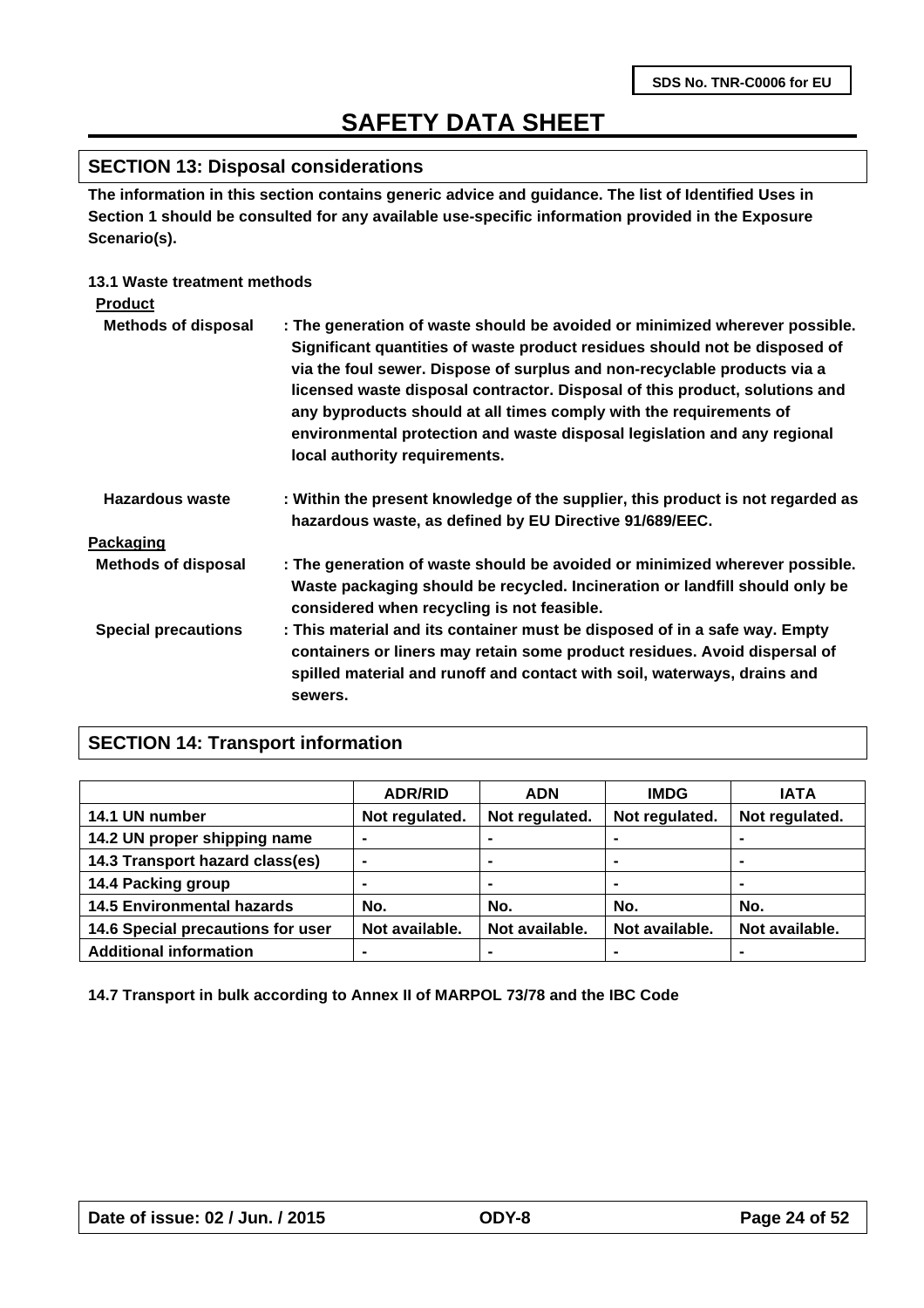| <b>SECTION 15: Regulatory information</b>                                                           |                                                                                              |  |  |  |  |  |  |
|-----------------------------------------------------------------------------------------------------|----------------------------------------------------------------------------------------------|--|--|--|--|--|--|
| 15.1 Safety, health and environmental regulations/legislation specific for the substance or mixture |                                                                                              |  |  |  |  |  |  |
| EU Regulation (EC) No. 1907/2006 (REACH)                                                            |                                                                                              |  |  |  |  |  |  |
|                                                                                                     | <b>Annex XIV List of substances subject to authorization</b>                                 |  |  |  |  |  |  |
| <b>Substances of very high concern</b>                                                              |                                                                                              |  |  |  |  |  |  |
| None of the components are listed.                                                                  |                                                                                              |  |  |  |  |  |  |
| <b>Other EU regulations</b>                                                                         |                                                                                              |  |  |  |  |  |  |
| Germany                                                                                             |                                                                                              |  |  |  |  |  |  |
| <b>Hazard class for water</b>                                                                       | : 2 Appendix No. 4                                                                           |  |  |  |  |  |  |
| <b>AOX</b>                                                                                          | : The product contains organically bound halogens and can                                    |  |  |  |  |  |  |
|                                                                                                     | contribute to the AOX value in waste water.                                                  |  |  |  |  |  |  |
| <b>Switzerland</b>                                                                                  |                                                                                              |  |  |  |  |  |  |
| <b>VOC content</b>                                                                                  | : Liberated.                                                                                 |  |  |  |  |  |  |
| <b>International regulations</b>                                                                    |                                                                                              |  |  |  |  |  |  |
| <b>Registration status :</b>                                                                        |                                                                                              |  |  |  |  |  |  |
|                                                                                                     | This refers only to country inventory status. Some countries may have additional importation |  |  |  |  |  |  |
| requirements.                                                                                       |                                                                                              |  |  |  |  |  |  |
| <b>Australia (AICS)</b>                                                                             |                                                                                              |  |  |  |  |  |  |
| China (IECSC)                                                                                       |                                                                                              |  |  |  |  |  |  |
| Canada (DSL)                                                                                        |                                                                                              |  |  |  |  |  |  |
| <b>European Union (EINECS or ELINCS)</b>                                                            |                                                                                              |  |  |  |  |  |  |
| <b>Philippines (PICCS)</b>                                                                          |                                                                                              |  |  |  |  |  |  |
| <b>United States (TSCA)</b>                                                                         |                                                                                              |  |  |  |  |  |  |
| <b>15.2 Chemical Safety Assessment</b>                                                              |                                                                                              |  |  |  |  |  |  |

**This product contains substances for which Chemical Safety Assessments are still required.**

### **SECTION 16: Other information**

 **Indicates information that has changed from previously issued version.**

**Abbreviations and acronyms : ATE = Acute Toxicity Estimate**

 **CLP = Classification, Labelling and Packaging Regulation [Regulation (EC) No.1272/2008] DNEL = Derived No Effect Level EUH statement = CLP-specific Hazard statement PNEC = Predicted No Effect Concentration RRN = REACH Registration Number**

#### **Procedure used to derive the classification according to Regulation (EC) No. 1272/2008 [CLP/GHS]**

| <b>Classification</b> | Justification |  |  |
|-----------------------|---------------|--|--|
| Not classified.       |               |  |  |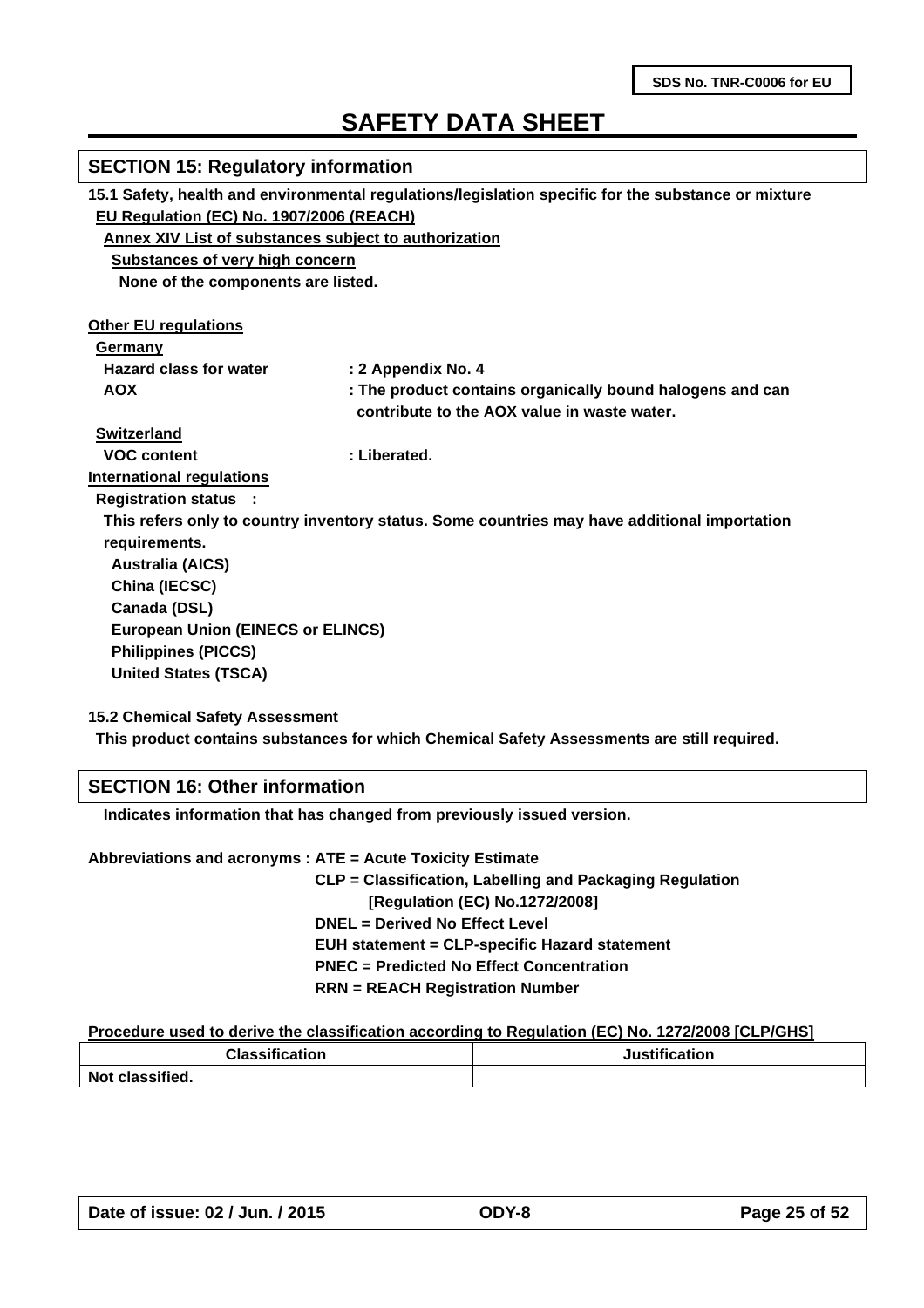| <b>Europe</b>                                                |                                   |                                                                 |  |  |
|--------------------------------------------------------------|-----------------------------------|-----------------------------------------------------------------|--|--|
| Full text of abbreviated H statements: H228 Flammable solid. |                                   |                                                                 |  |  |
|                                                              |                                   | H302 Harmful if swallowed.                                      |  |  |
|                                                              | <b>H400</b>                       | Very toxic to aquatic life.                                     |  |  |
|                                                              | H410                              | Very toxic to aquatic life with long lasting effects.           |  |  |
| Full text of classifications: Acute Tox. 4, H302             |                                   | <b>ACUTE TOXICITY: ORAL - Category 4</b>                        |  |  |
| [CLP/GHS]                                                    | <b>Aquatic Acute 1, H400</b>      | <b>AQUATIC TOXICITY (ACUTE) - Category 1</b>                    |  |  |
|                                                              |                                   | Aquatic Chronic 1, H410 AQUATIC TOXICITY (CHRONIC) - Category 1 |  |  |
|                                                              | <b>Flam. Sol. 1, H228</b>         | <b>FLAMMABLE SOLIDS - Category 1</b>                            |  |  |
| Full text of abbreviated R phrases : R11 - Highly flammable. |                                   |                                                                 |  |  |
|                                                              | R22 - Harmful if swallowed.       |                                                                 |  |  |
|                                                              |                                   | R50/53 - Very toxic to aquatic organisms, may cause long-term   |  |  |
|                                                              |                                   | adverse effects in the aquatic environment.                     |  |  |
| <b>Full text of classifications</b>                          | : F - Highly flammable            |                                                                 |  |  |
| [DSD/DPD]                                                    | Xn - Harmful                      |                                                                 |  |  |
|                                                              | N - Dangerous for the environment |                                                                 |  |  |

**Notice to reader**

**The information in this SDS is based on the present state of our knowledge and on current laws. It is always the responsibility of the user to take all necessary steps to fulfill the demands set out in the local rules and legislation. The information in this SDS is meant to be a description of the safety requirements for our product. It is not to be considered a guarantee of the product's properties.**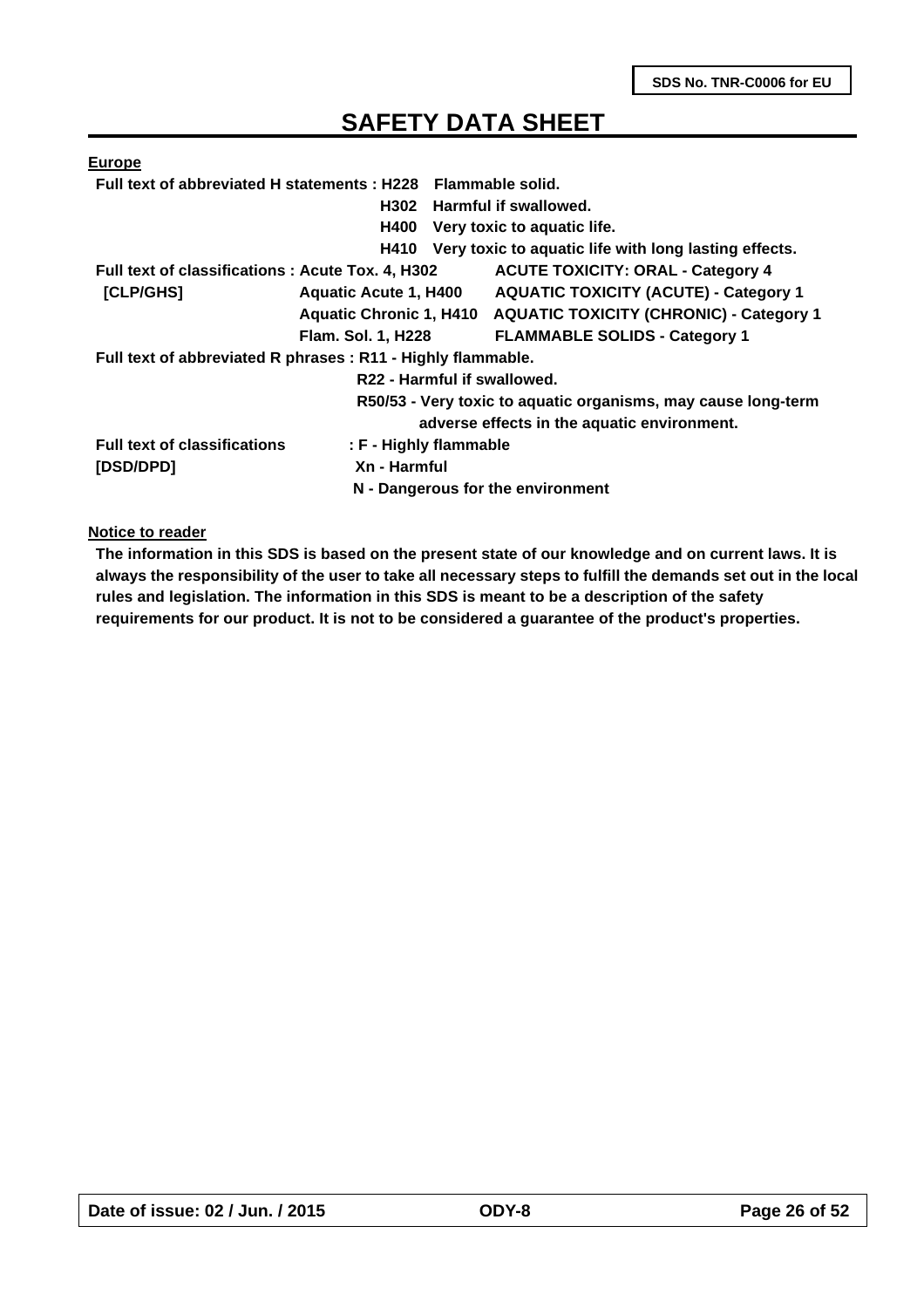

### **1. Identification of the substance/mixture and of the company/undertaking**

| 1.1 Product identifier     |                                                                                   |
|----------------------------|-----------------------------------------------------------------------------------|
| <b>Product name</b>        | : Magenta toner powder (cartridge) for                                            |
|                            | C302/321 series                                                                   |
|                            | C310/330/331 series                                                               |
|                            | C510/511/530/531 series                                                           |
|                            | C610/710/711 series                                                               |
|                            | C822/831/841 series                                                               |
|                            | C910 series                                                                       |
|                            | <b>ES3032 / ES3032a4 series</b>                                                   |
|                            | <b>ES5430 / ES5431 series</b>                                                     |
|                            | <b>ES6410 / ES7411 series</b>                                                     |
|                            | <b>ES8431 / ES8441 series</b>                                                     |
|                            | ES9410 series                                                                     |
|                            | MC332/342/342w/562w series                                                        |
|                            | MC351/352/361/362 series                                                          |
|                            | <b>MC561/562 series</b>                                                           |
|                            | <b>MC760/770/780 series</b>                                                       |
|                            | MC850 / MC870 series                                                              |
|                            | MC853 / MC873 series                                                              |
|                            | ES3451 / ES3452 / ES3461 series                                                   |
|                            | <b>ES5461 / ES5462 series</b>                                                     |
|                            | <b>ES7460 / ES7470 / ES7480 series</b>                                            |
|                            | ES8450 MFP / ES8470 MFP series                                                    |
|                            | ES8453 MFP / ES8473 MFP series                                                    |
|                            | (Toner powder name: ODM-9)                                                        |
| <b>Product description</b> | : Proprietary mixture.                                                            |
|                            | 1.2 Relevant identified uses of the substance or mixture and uses advised against |
| <b>Material uses</b>       | : For electrophotographic printing systems                                        |
|                            | 1.3 Details of the supplier of the safety data sheet                              |
| <b>Manufacturer</b>        | : Oki Data Corporation                                                            |
|                            | : 3-1 Futaba-cho, Takasaki-shi, Gunma. 370-8585 JAPAN.                            |
|                            | Tel: +81-27-328-6366, Fax: +81-27-328-6398                                        |
| <b>Supplier</b>            | : Oki (Europe) Ltd.                                                               |
|                            | 1 Oki Way, Wardpark, Cumbernauld G68 0FQ, SCOTLAND, UK.                           |
|                            | Tel.: +44(0) 1236 502502                                                          |
|                            | Emergency Telephone. No.: +44(0) 1236 502502                                      |
|                            | Emergency e-mail contact : MSDSQuestion@okieurope.com                             |

#### **SECTION 2: Hazards identification**

**2.1 Classification of the substance or mixture Product definition : Mixture Classification according to Regulation (EC) No. 1272/2008 [CLP/GHS] Not classified.**

**Ingredients of unknown toxicity : Percentage of the mixture consisting of ingredient(s) of unknown toxicity : 3,7 %**

**Date of issue: 02 / Jun. / 2015 ODM-9 Page 27 of 52**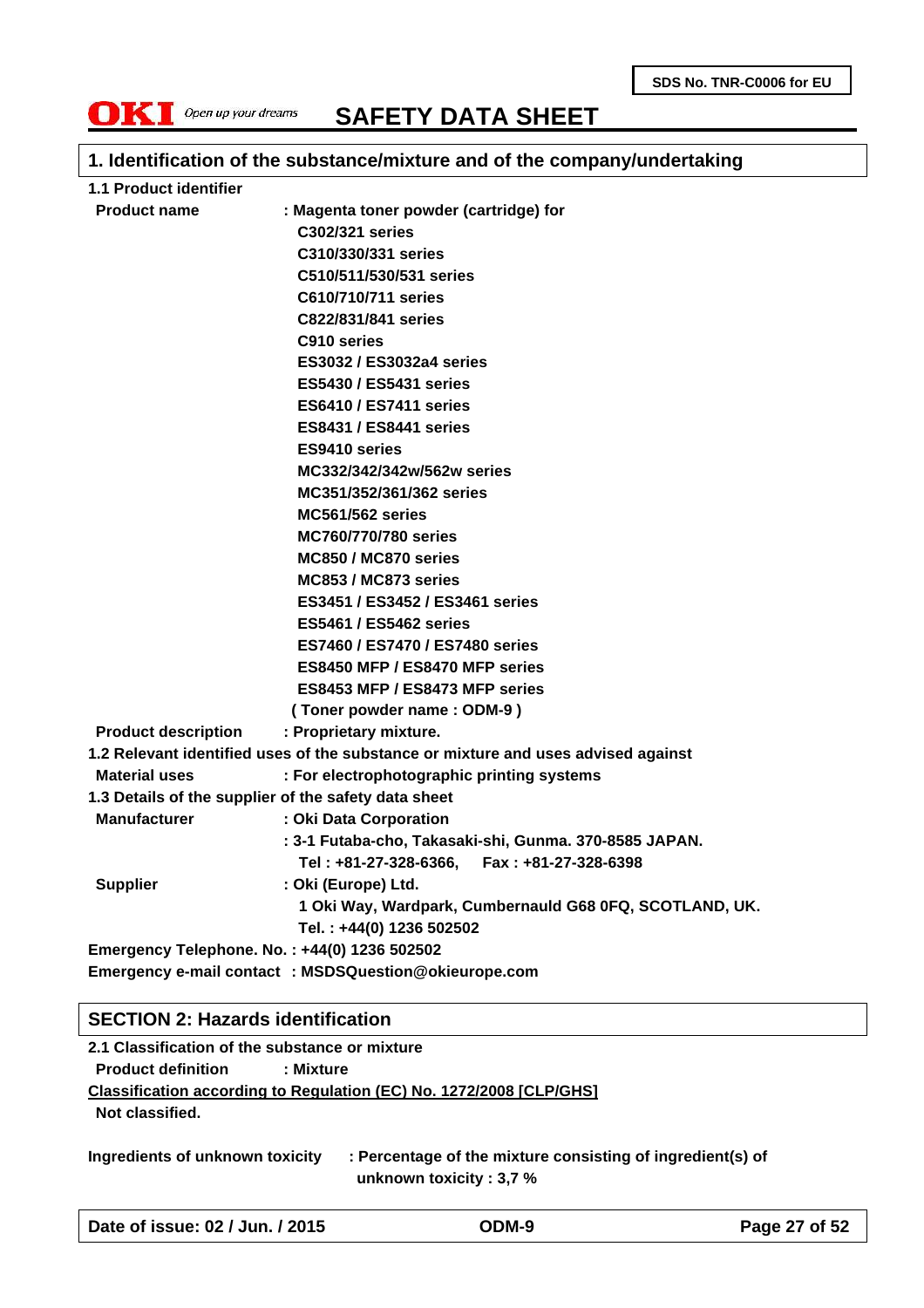**Ingredients of unknown ecotoxicity : Percentage of the mixture consisting of ingredient(s) of unknown hazards to the aquatic environment : 64,8 %**

### **Classification according to Directive 1999/45/EC [DPD]**

| Classification according to Directive 1999/49/LC [DFD] |                   |                                                                                                                                                 |
|--------------------------------------------------------|-------------------|-------------------------------------------------------------------------------------------------------------------------------------------------|
|                                                        |                   | The product is not classified as dangerous according to Directive 1999/45/EC and its amendments.                                                |
| <b>Classification</b>                                  | : Not classified. |                                                                                                                                                 |
|                                                        |                   | See Section 16 for the full text of the R phrases or H statements declared above.                                                               |
|                                                        |                   | See Section 11 for more detailed information on health effects and symptoms.                                                                    |
| 2.2 Label elements                                     |                   |                                                                                                                                                 |
| <b>Signal word</b>                                     | : No signal word. |                                                                                                                                                 |
| <b>Hazard statements</b>                               |                   | : No known significant effects or critical hazards.                                                                                             |
| <b>Precautionary statements</b>                        |                   |                                                                                                                                                 |
| <b>Prevention</b>                                      | : Not applicable. |                                                                                                                                                 |
| <b>Response</b>                                        | : Not applicable. |                                                                                                                                                 |
| <b>Storage</b>                                         | : Not applicable. |                                                                                                                                                 |
| <b>Disposal</b>                                        | : Not applicable. |                                                                                                                                                 |
| Supplemental label elements                            |                   | : Safety Data Sheet available for professional user on request.                                                                                 |
| 2.3 Other hazards                                      |                   |                                                                                                                                                 |
|                                                        |                   | Other hazards which do not result: Fine dust clouds may form explosive mixtures with air.                                                       |
| in classification                                      |                   | Handling and/or processing of this material may generate a dust<br>which can cause mechanical irritation of the eyes, skin, nose and<br>throat. |
|                                                        |                   |                                                                                                                                                 |

#### **SECTION 3: Composition/information on ingredients**

### **Substance/mixture : Mixture**

| <b>Product/ingredient name</b>         | <b>REACH</b>        | <b>EC</b> number | $\%$         | <b>Classification</b> |                         | <b>Type</b> |
|----------------------------------------|---------------------|------------------|--------------|-----------------------|-------------------------|-------------|
|                                        | <b>Registration</b> |                  |              | 67/548/EEC            | <b>Regulation (EC)</b>  |             |
|                                        | number              |                  |              |                       | No. 1272/2008           |             |
|                                        |                     |                  |              |                       | [CLP]                   |             |
| Paraffin                               |                     | 232-315-6        | $1 - 2.5$    | Not classified.       | Not classified.         | $[2]$       |
| bis(3,5ditertbutylsalicylatoO1,O2)zinc | 01-0000015304-79    | 403-360-0        | $0.1 - 0.25$ | F: R11                | Flam. Sol. 1, H228      | $[1]$       |
|                                        |                     |                  |              | Xn; R22               | Acute Tox. 4, H302      |             |
|                                        |                     |                  |              | N; R50/53             | Aquatic Acute 1, H400   |             |
|                                        |                     |                  |              |                       | Aquatic Chronic 1, H410 |             |
|                                        |                     |                  |              | See Section 16 for    | See Section 16 for the  |             |
|                                        |                     |                  |              | the full text of the  | full text of the H      |             |
|                                        |                     |                  |              | R-phrases declared    | statements declared     |             |
|                                        |                     |                  |              | above.                | above.                  |             |

**There are no additional ingredients present which, within the current knowledge of the supplier and in the concentrations applicable, are classified as hazardous to health or the environment, are PBTs or vPvBs or have been assigned a workplace exposure limit and hence require reporting in this section.**

#### **Type**

**[1] Substance classified with a health or environmental hazard**

**[2] Substance with a workplace exposure limit**

**[3] Substance meets the criteria for PBT according to Regulation (EC) No. 1907/2006, Annex XIII**

**[4] Substance meets the criteria for vPvB according to Regulation (EC) No. 1907/2006, Annex XIII Occupational exposure limits, if available, are listed in Section 8.**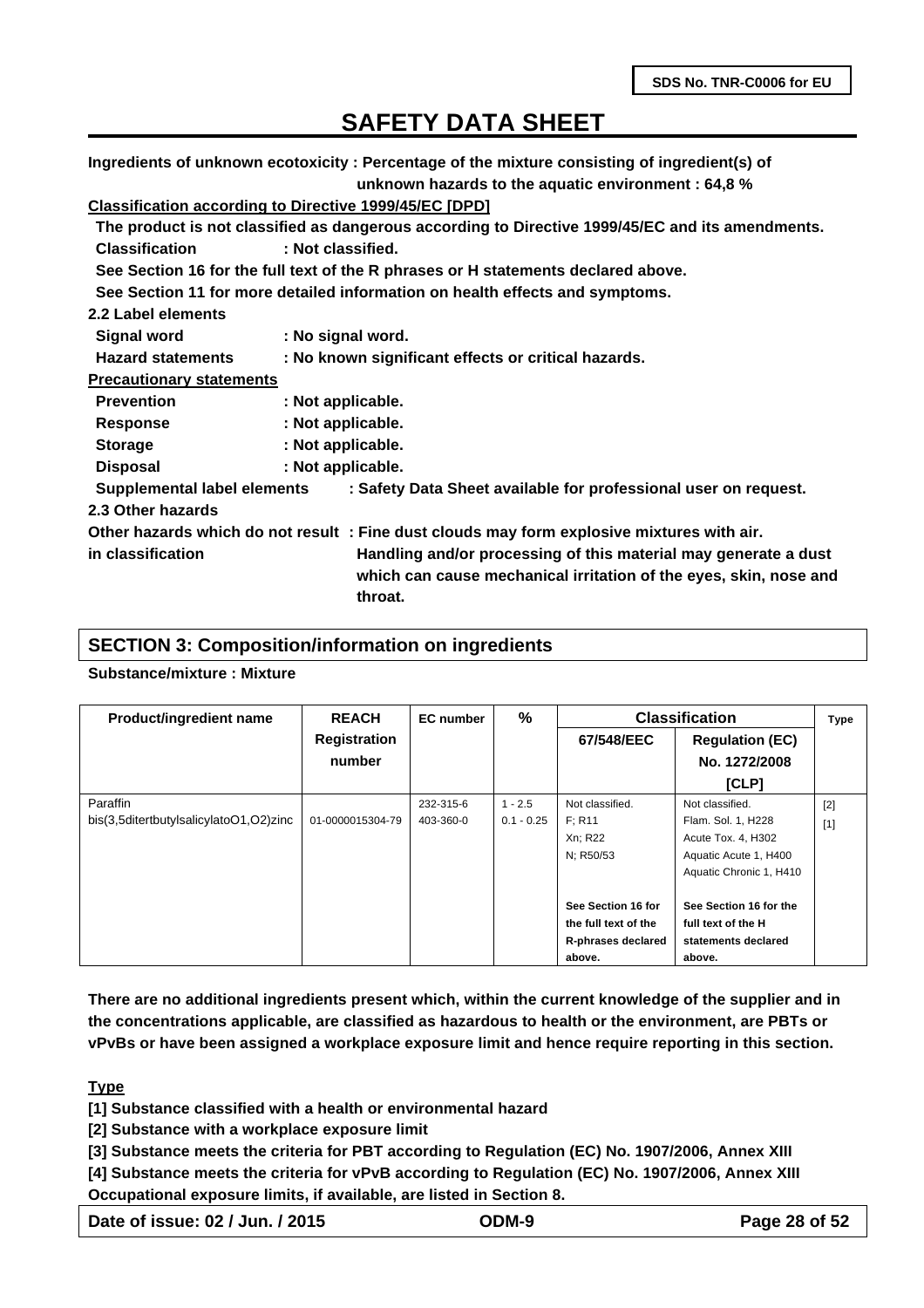# **SECTION 4: First aid measures**

| 4.1 Description of first aid measures |                                                                                                                                                                                                                                                                                                                                                           |
|---------------------------------------|-----------------------------------------------------------------------------------------------------------------------------------------------------------------------------------------------------------------------------------------------------------------------------------------------------------------------------------------------------------|
|                                       | Protection of first aiders : No action shall be taken involving any personal risk or without suitable                                                                                                                                                                                                                                                     |
|                                       | training.                                                                                                                                                                                                                                                                                                                                                 |
| Eye contact                           | : Immediately flush eyes with plenty of water, occasionally lifting the upper<br>and lower eyelids. Check for and remove any contact lenses.                                                                                                                                                                                                              |
|                                       | Get medical attention if irritation occurs.                                                                                                                                                                                                                                                                                                               |
| <b>Inhalation</b>                     | : Remove victim to fresh air and keep at rest in a position comfortable for<br>breathing. Get medical attention if symptoms occur. In case of inhalation of<br>decomposition products in a fire, symptoms may be delayed. The exposed<br>person may need to be kept under medical surveillance for 48 hours.                                              |
| <b>Skin contact</b>                   | : Flush contaminated skin with plenty of water. Remove contaminated<br>clothing and shoes. Get medical attention if symptoms occur.                                                                                                                                                                                                                       |
| Ingestion                             | : Wash out mouth with water. Remove victim to fresh air and keep at rest in a<br>position comfortable for breathing. If material has been swallowed and the<br>exposed person is conscious, give small quantities of water to drink. Do not<br>induce vomiting unless directed to do so by medical personnel.<br>Get medical attention if symptoms occur. |
|                                       | 4.2 Most important symptoms and effects, both acute and delayed                                                                                                                                                                                                                                                                                           |
| <b>Potential acute health effects</b> |                                                                                                                                                                                                                                                                                                                                                           |
| Eye contact                           | : Exposure to airborne concentrations above statutory or recommended<br>exposure limits may cause irritation of the eyes.                                                                                                                                                                                                                                 |
| <b>Inhalation</b>                     | : Exposure to airborne concentrations above statutory or recommended<br>exposure limits may cause irritation of the nose, throat and lungs. Exposure<br>to decomposition products may cause a health hazard. Serious effects may<br>be delayed following exposure.                                                                                        |
| <b>Skin contact</b>                   | : No known significant effects or critical hazards.                                                                                                                                                                                                                                                                                                       |
| Ingestion                             | : No known significant effects or critical hazards.                                                                                                                                                                                                                                                                                                       |
| Overexposure signs/symptoms           |                                                                                                                                                                                                                                                                                                                                                           |
| Eye contact                           | : Adverse symptoms may include the following :<br>irritation<br>redness                                                                                                                                                                                                                                                                                   |
| <b>Inhalation</b>                     | : Adverse symptoms may include the following :<br>respiratory tract irritation<br>coughing                                                                                                                                                                                                                                                                |
| <b>Skin contact</b>                   | : No specific data.                                                                                                                                                                                                                                                                                                                                       |
| Ingestion                             | : No specific data.                                                                                                                                                                                                                                                                                                                                       |
|                                       | 4.3 Indication of any immediate medical attention and special treatment needed                                                                                                                                                                                                                                                                            |
| Notes to physician                    | : In case of inhalation of decomposition products in a fire, symptoms may be<br>delayed. The exposed person may need to be kept under medical<br>surveillance for 48 hours.                                                                                                                                                                               |
| <b>Specific treatments</b>            | : No specific treatment.                                                                                                                                                                                                                                                                                                                                  |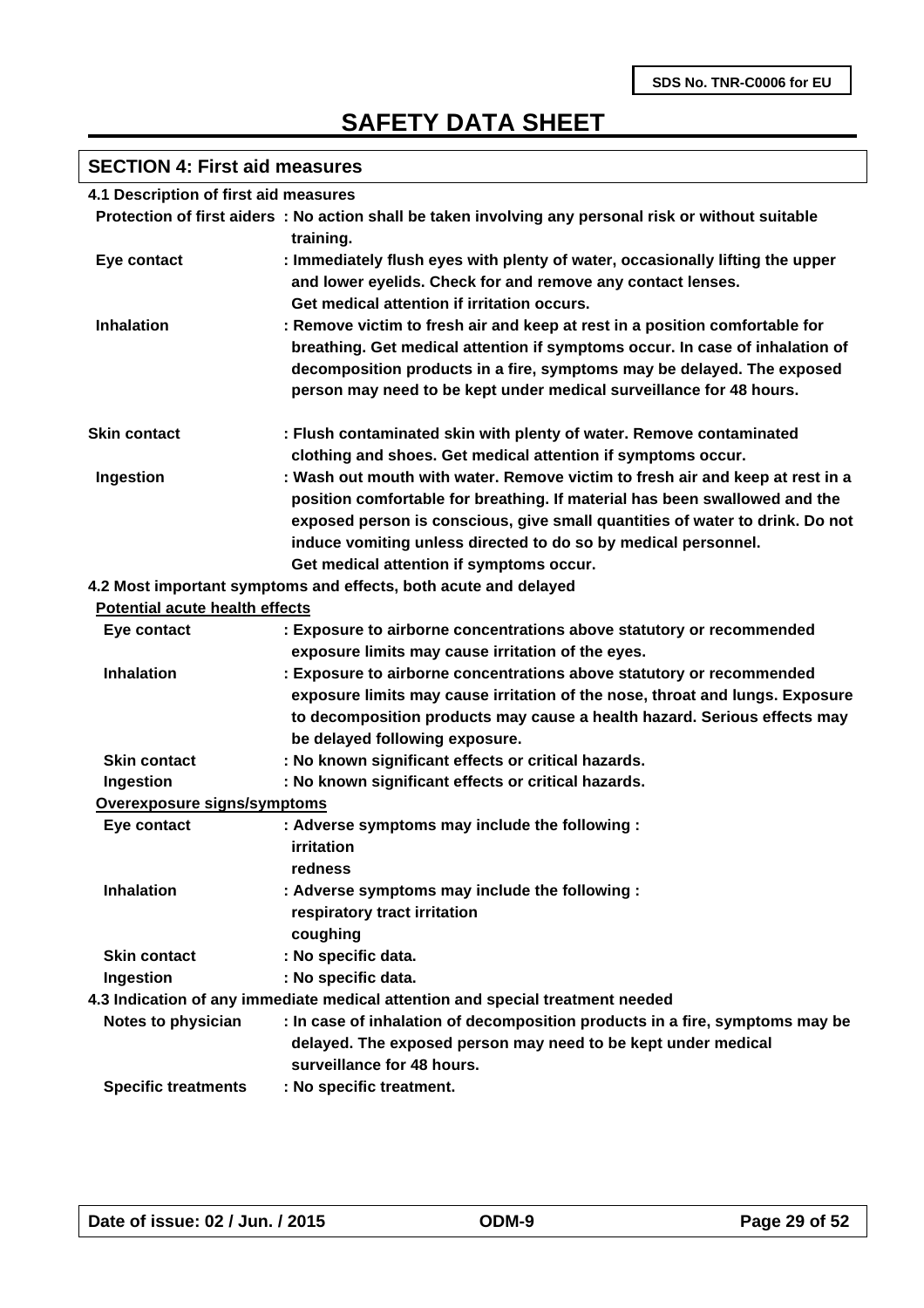# **SECTION 5: Firefighting measures**

| 5.1 Extinguishing media               |                                                                                              |
|---------------------------------------|----------------------------------------------------------------------------------------------|
|                                       | Suitable extinguishing media : Use dry chemical powder.                                      |
|                                       | Unsuitable extinguishing media : Do not use water jet.                                       |
|                                       | 5.2 Special hazards arising from the substance or mixture                                    |
| Hazards from the substance or mixture | : Fine dust clouds may form explosive mixtures with air.                                     |
|                                       | Hazardous combustion products : Decomposition products may include the following materials : |
|                                       | carbon dioxide                                                                               |
|                                       | carbon monoxide                                                                              |
|                                       | nitrogen oxides                                                                              |
|                                       | sulfur oxides                                                                                |
|                                       | halogenated compounds                                                                        |
|                                       | metal oxide/oxides                                                                           |
| 5.3 Advice for firefighters           |                                                                                              |
| <b>Special precautions</b>            | : Promptly isolate the scene by removing all persons from the vicinity of                    |
| for fire-fighters                     | the incident if there is a fire. No action shall be taken involving any                      |
|                                       | personal risk or without suitable training. Move containers from fire area                   |
|                                       | if this can be done without risk.                                                            |
|                                       | Use water spray to keep fire-exposed containers cool.                                        |
| <b>Special protective</b>             | : Fire-fighters should wear appropriate protective equipment and                             |
| equipment for                         | self-contained breathing apparatus (SCBA) with a full face-piece                             |
| fire-fighters                         | operated in positive pressure mode.                                                          |
|                                       | Clothing for fire-fighters (including helmets, protective boots and gloves)                  |
|                                       | conforming to European standard EN 469 will provide a basic level of                         |
|                                       | protection for chemical incidents.                                                           |
|                                       |                                                                                              |

### **SECTION 6: Accidental release measures**

|                             | 6.1 Personal precautions, protective equipment and emergency procedures                                                                                                                                                                                                                                                                 |
|-----------------------------|-----------------------------------------------------------------------------------------------------------------------------------------------------------------------------------------------------------------------------------------------------------------------------------------------------------------------------------------|
| For non-emergency personnel | : No action shall be taken involving any personal risk or without<br>suitable training. Evacuate surrounding areas. Keep unnecessary<br>and unprotected personnel from entering. Do not touch or walk<br>through spilled material. Shut off all ignition sources.<br>No flares, smoking or flames in hazard area. Avoid breathing dust. |
| For emergency responders    | Put on appropriate personal protective equipment.<br>: If specialised clothing is required to deal with the spillage, take note<br>of any information in Section 8 on suitable and unsuitable materials.<br>See also the information in "For non-emergency personnel".                                                                  |

**6.2 Environmental precautions**

**Avoid dispersal of spilled material and runoff and contact with soil, waterways, drains and sewers. Inform the relevant authorities if the product has caused environmental pollution (sewers, waterways, soil or air).**

**6.3 Methods and materials for containment and cleaning up**

**Small spill : Move containers from spill area. Vacuum or sweep up material and place in a designated, labeled waste container. Use spark-proof tools and explosion-proof equipment. Dispose of via a licensed waste disposal contractor.**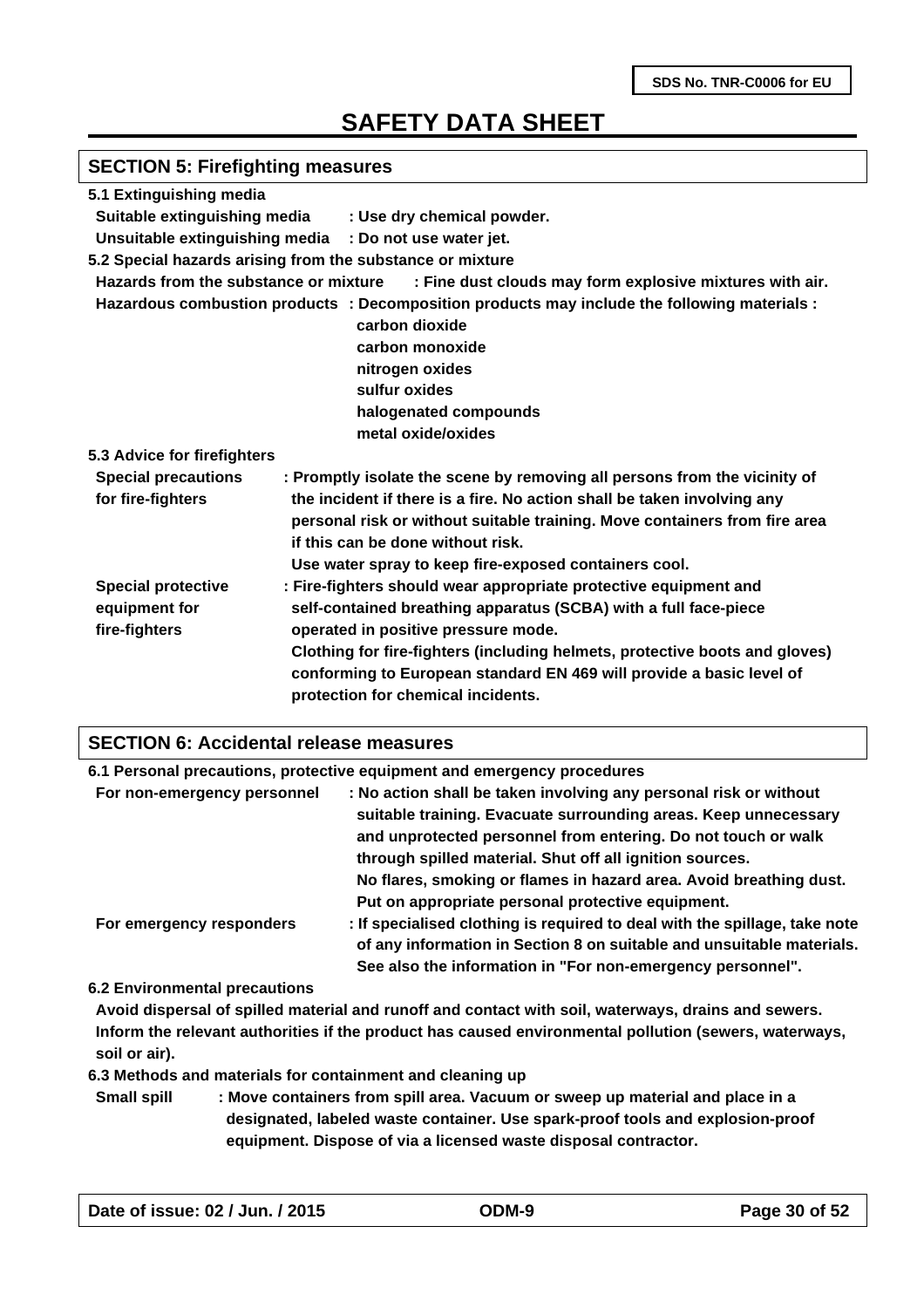**Large spill : Move containers from spill area. Approach release from upwind. Prevent entry into sewers, water courses, basements or confined areas. Vacuum or sweep up material and place in a designated, labeled waste container. Avoid creating dusty conditions and prevent wind dispersal. Use spark-proof tools and explosion-proof equipment. Dispose of via a licensed waste disposal contractor.** 

 **Note : see Section 1 for emergency contact information and Section 13 for waste disposal.**

**6.4 Reference to other sections**

**See Section 1 for emergency contact information.**

**See Section 8 for information on appropriate personal protective equipment.**

**See Section 13 for additional waste treatment information.**

#### **SECTION 7: Handling and storage**

**The information in this section contains generic advice and guidance. The list of Identified Uses in Section 1 should be consulted for any available use-specific information provided in the Exposure Scenario(s).**

#### **7.1 Precautions for safe handling**

| : Put on appropriate personal protective equipment (see Section 8). Avoid<br>Breathing dust. Avoid the creation of dust when handling and avoid all |
|-----------------------------------------------------------------------------------------------------------------------------------------------------|
| possible sources of ignition (spark or flame). Prevent dust accumulation.                                                                           |
| Use only with adequate ventilation. Wear appropriate respirator when                                                                                |
| ventilation is inadequate. Electrical equipment and lighting should be                                                                              |
| protected to appropriate standards to prevent dust coming into contact with                                                                         |
| hot surfaces, sparks or other ignition sources. Take precautionary measures                                                                         |
| against electrostatic discharges. To avoid fire or explosion, dissipate static                                                                      |
| electricity during transfer by grounding and bonding containers and<br>equipment before transferring material.                                      |
| : Eating, drinking and smoking should be prohibited in areas where this                                                                             |
| material is handled, stored and processed. Workers should wash hands and                                                                            |
|                                                                                                                                                     |

**face before eating, drinking and smoking. Remove contaminated clothing and protective equipment before entering eating areas. See also Section 8 for additional information on hygiene measures.**

**7.2 Conditions for safe storage, including any incompatibilities :** 

**Store in accordance with local regulations. Store in a segregated and approved area. Store in original container protected from direct sunlight in a dry, cool and well-ventilated area, away from incompatible materials (see Section 10) and food and drink. Eliminate all ignition sources. Separate from oxidizing materials. Keep container tightly closed and sealed until ready for use. Containers that have been opened must be carefully resealed and kept upright to prevent leakage. Do not store in unlabeled containers. Use appropriate containment to avoid environmental contamination.**

**7.3 Specific end use(s)**

**Recommendations : Not available. Industrial sector specific solutions : Not available.**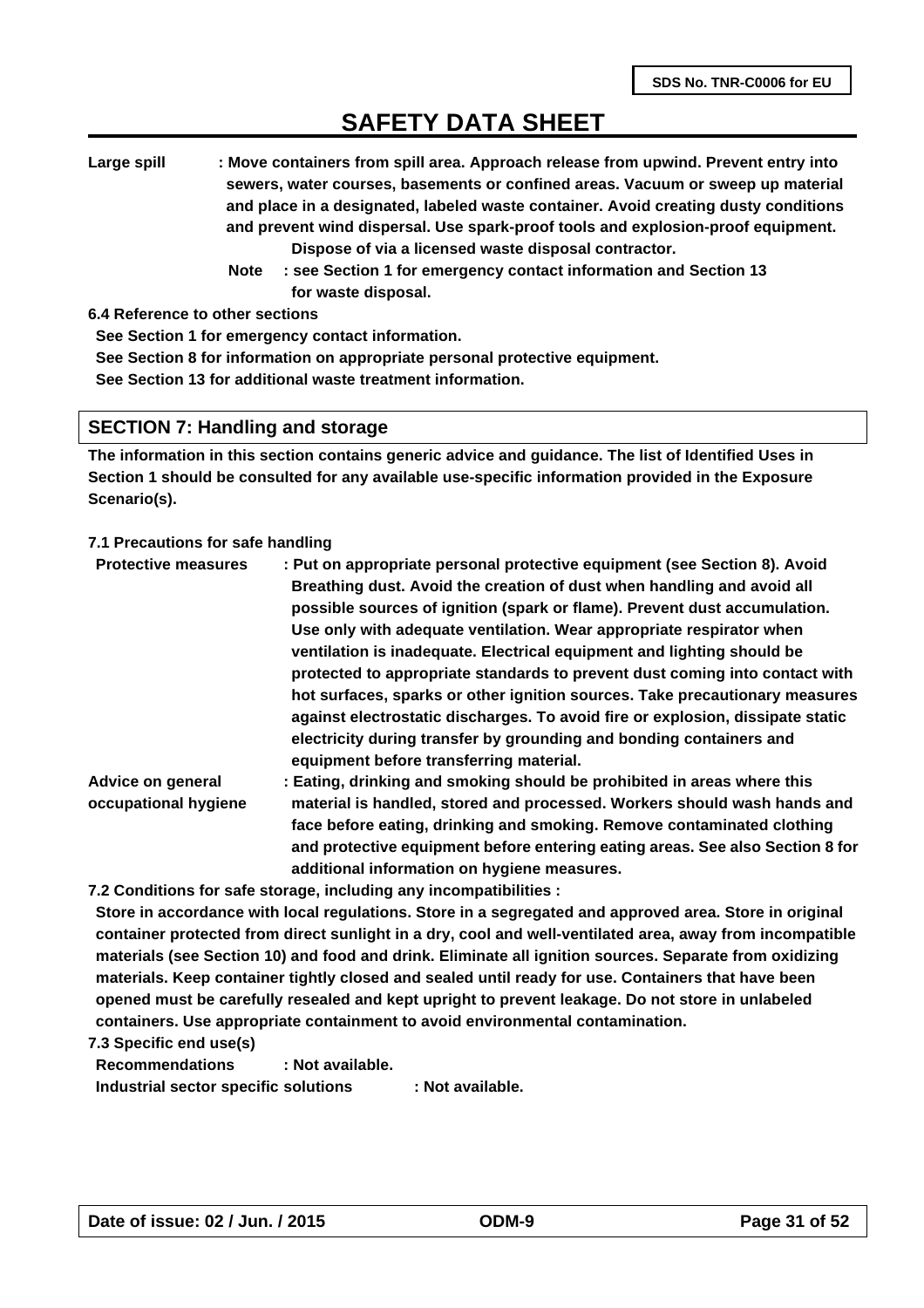#### **SECTION 8: Exposure controls/personal protection**

**The information in this section contains generic advice and guidance. The list of Identified Uses in Section 1 should be consulted for any available use-specific information provided in the Exposure Scenario(s).**

#### **8.1 Control parameters**

**Occupational exposure limits**

| <b>Product/ingredient name</b>            |                       | <b>Exposure limit values</b>                                                                            |
|-------------------------------------------|-----------------------|---------------------------------------------------------------------------------------------------------|
| <b>Europe</b>                             |                       | ACGIH TLV (United States, 1/2011).                                                                      |
| <b>Paraffin</b>                           |                       | TWA: 2 mg/m <sup>3</sup> 8 hour(s). Form: Fume                                                          |
|                                           |                       |                                                                                                         |
| Germany<br>No exposure limit value known. |                       |                                                                                                         |
|                                           |                       |                                                                                                         |
| Spain                                     |                       | <b>INSHT (Spain, 2/2011).</b>                                                                           |
| <b>Paraffin</b>                           |                       | TWA: 2 mg/m <sup>3</sup> 8 hour(s). Form: Fume                                                          |
| <b>Recommended monitoring</b>             |                       | : If this product contains ingredients with exposure limits,                                            |
| procedures                                |                       | personal, workplace atmosphere or biological monitoring                                                 |
|                                           |                       | may be required to determine the effectiveness of the ventilation                                       |
|                                           |                       | or other control measures and/or the necessity to use respiratory                                       |
|                                           |                       | protective equipment. Reference should be made to European                                              |
|                                           |                       | Standard EN 689 for methods for the assessment of exposure by                                           |
|                                           |                       | inhalation to chemical agents and national guidance documents for                                       |
|                                           |                       | methods for the determination of hazardous substances.                                                  |
| <b>DNELs/DMELs</b>                        |                       |                                                                                                         |
| No DNELs/DMELs available.                 |                       |                                                                                                         |
| <b>PNECs</b>                              |                       |                                                                                                         |
| No PNECs available.                       |                       |                                                                                                         |
| 8.2 Exposure controls                     |                       |                                                                                                         |
|                                           |                       | Appropriate engineering controls: Use only with adequate ventilation. If user operations generate dust, |
|                                           |                       | fumes, gas, vapor or mist, use process enclosures, local exhaust                                        |
|                                           |                       | ventilation or other engineering controls to keep worker exposure to                                    |
|                                           |                       | airborne contaminants below any recommended or statutory limits.                                        |
|                                           |                       | The engineering controls also need to keep gas, vapor or dust                                           |
|                                           |                       | concentrations below any lower explosive limits. Use                                                    |
|                                           |                       | explosion-proof ventilation equipment.                                                                  |
| <b>Individual protection measures</b>     |                       |                                                                                                         |
| <b>Hygiene measures</b>                   |                       | : Wash hands, forearms and face thoroughly after handling chemical                                      |
|                                           |                       | products, before eating, smoking and using the lavatory and at the end of                               |
|                                           |                       | the working period. Appropriate techniques should be used to remove                                     |
|                                           |                       | potentially contaminated clothing. Wash contaminated clothing before                                    |
|                                           |                       | reusing. Ensure that eyewash stations and safety showers are close to the                               |
|                                           | workstation location. |                                                                                                         |
| <b>Eye/face protection</b>                |                       | : Safety eyewear complying with an approved standard should be used when                                |
|                                           |                       | a risk assessment indicates this is necessary to avoid exposure to liquid                               |
|                                           |                       | splashes, mists, gases or dusts. If operating conditions cause high dust                                |
|                                           |                       | concentrations to be produced, use dust goggles.                                                        |
|                                           |                       | Recommended: splash goggles, safety glasses with side-shields                                           |
|                                           |                       |                                                                                                         |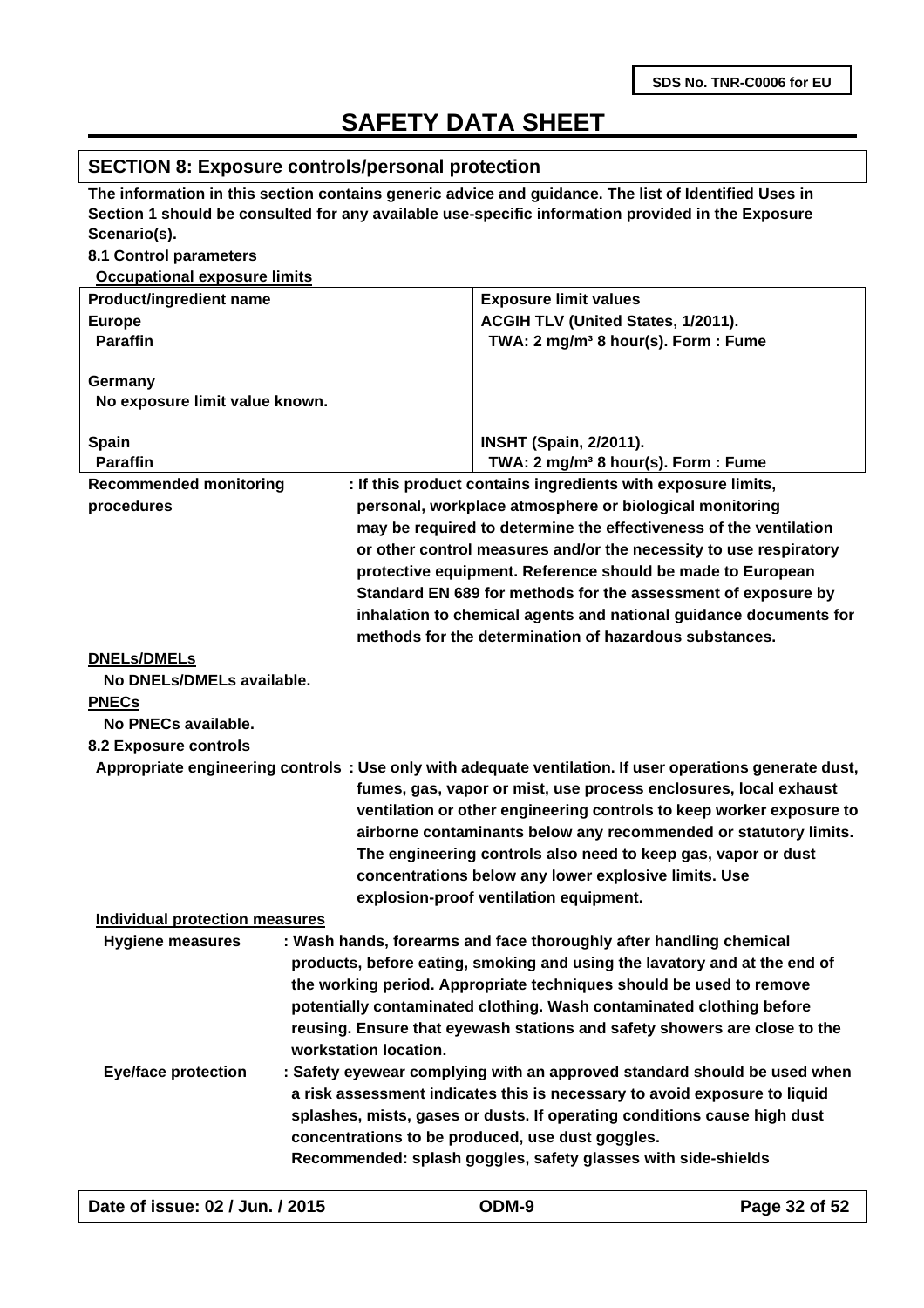| <b>Skin protection</b>        |                                                                                                                                                                                                                                                                                                                                                                                                    |
|-------------------------------|----------------------------------------------------------------------------------------------------------------------------------------------------------------------------------------------------------------------------------------------------------------------------------------------------------------------------------------------------------------------------------------------------|
| <b>Hand protection</b>        | : Chemical-resistant, impervious gloves complying with an approved standard<br>should be worn at all times when handling chemical products if a risk<br>assessment indicates this is necessary.<br>> 8 hours (breakthrough time) : butyl rubber                                                                                                                                                    |
| <b>Body protection</b>        | : Personal protective equipment for the body should be selected based on the<br>task being performed and the risks involved and should be approved by a<br>specialist before handling this product. Recommended: lab coat, overall                                                                                                                                                                 |
| Other skin protection         | : Appropriate footwear and any additional skin protection measures should be<br>selected based on the task being performed and the risks involved and<br>should be approved by a specialist before handling this product.                                                                                                                                                                          |
| <b>Respiratory protection</b> | : Use a properly fitted, air-purifying or air-fed respirator complying with an<br>approved standard if a risk assessment indicates this is necessary.<br>Respirator selection must be based on known or anticipated exposure levels,<br>the hazards of the product and the safe working limits of the selected<br>respirator.                                                                      |
|                               | Environmental exposure controls : Emissions from ventilation or work process equipment should be<br>checked to ensure they comply with the requirements of<br>environmental protection legislation. In some cases, fume<br>scrubbers, filters or engineering modifications to the process<br>equipment will be necessary to reduce emissions to acceptable<br>levels.                              |
| Remark                        | : The penetration-time of the recommended gloves depends not only on the material.<br>Also other factors may have influence on the penetration-time, as their thickness or<br>the specific use or conditions (temperature). In any case, certificate materials (for<br>example following EN 374) should be selected. Please ask your supplier, if the gloves<br>are suitable for the intended use. |

# **SECTION 9: Physical and chemical properties**

|                                            | 9.1 Information on basic physical and chemical properties    |
|--------------------------------------------|--------------------------------------------------------------|
| Appearance                                 |                                                              |
| <b>Physical state</b>                      | : Solid. [Powder.]                                           |
| Color                                      | : Red.                                                       |
| Odor                                       | : Odorless.                                                  |
| <b>Odor threshold</b>                      | : Not available.                                             |
| рH                                         | : Not applicable.                                            |
| <b>Melting point</b>                       | : Not available.                                             |
| Initial boiling point and boiling range    | : Not available.                                             |
| <b>Flash point</b>                         | : Not available.                                             |
| Evaporation rate (butyl acetate $= 1$ )    | : Not available.                                             |
| Flammability (solid, gas) : Not available. |                                                              |
|                                            | Upper/lower flammability or explosive limits: Not available. |
| Vapor density                              |                                                              |
| <b>Density</b>                             | : 1.2 g/cm3 (20 $^{\circ}$ C)                                |
| Solubility(ies)                            | : Insoluble in the following materials : cold water.         |
|                                            |                                                              |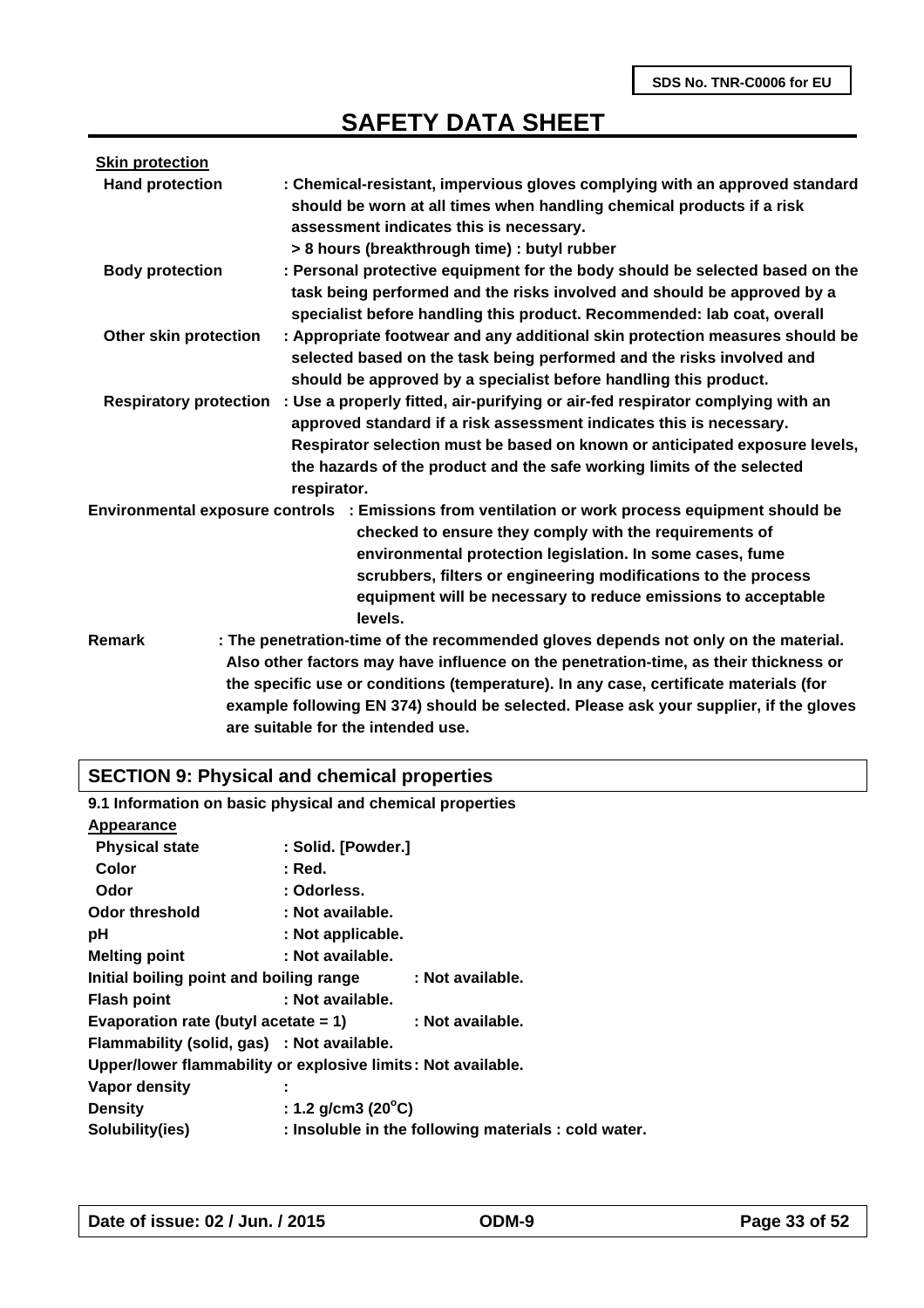| <b>Partition coefficient: n-octanol/water</b> |                                                                                                                    | : Not available. |  |  |
|-----------------------------------------------|--------------------------------------------------------------------------------------------------------------------|------------------|--|--|
| <b>Decomposition temperature</b>              |                                                                                                                    | : Not available. |  |  |
| Viscosity (Dynamic)                           |                                                                                                                    |                  |  |  |
| <b>Explosive properties</b>                   | : Explosive in the presence of the following materials or conditions:<br>open flames, sparks and static discharge. |                  |  |  |
| <b>Oxidizing properties</b>                   | : Not available.                                                                                                   |                  |  |  |
|                                               |                                                                                                                    |                  |  |  |

**9.2 Other information**

**No additional information.**

### **SECTION 10: Stability and reactivity**

#### **10.1 Reactivity :**

**No specific test data related to reactivity available for this product or its ingredients.**

**10.2 Chemical stability :**

**The product is stable.**

**10.3 Possibility of hazardous reactions :**

**Under normal conditions of storage and use, hazardous reactions will not occur.**

**10.4 Conditions to avoid :**

**Avoid the creation of dust when handling and avoid all possible sources of ignition (spark or flame). Take precautionary measures against electrostatic discharges. To avoid fire or explosion, dissipate static electricity during transfer by grounding and bonding containers and equipment before transferring material. Prevent dust accumulation.**

**10.5 Incompatible materials :**

**Reactive or incompatible with the following materials : oxidizing materials**

**10.6 Hazardous decomposition products :**

**Under normal conditions of storage and use, hazardous decomposition products should not be produced.**

### **SECTION 11: Toxicological information**

#### **11.1 Information on toxicological effects**

| <b>Product/ingredient name</b>             | Result             | <b>Species</b> | <b>Dose</b> | <b>Exposure</b> |
|--------------------------------------------|--------------------|----------------|-------------|-----------------|
| <b>Proprietary mixture.</b>                | LD50 Oral          | Rat            | >2000 mg/kg |                 |
| bis(3,5-di-tert-butylsalicylato-O1,O2)zinc | <b>LD50 Dermal</b> | <b>Rabbit</b>  | >2000 mg/kg |                 |
|                                            | LD50 Oral          | Rat            | 1800 mg/kg  | $\blacksquare$  |

**Conclusion/Summary : Not available. Acute toxicity estimates Not available. Irritation/Corrosion Conclusion/Summary Skin : Not available.**

| ----                      | .                | ----- | $\overline{\phantom{a}}$ |
|---------------------------|------------------|-------|--------------------------|
| <b>Respiratory</b>        | : Not available. |       |                          |
| <b>Skin</b>               | : Not available. |       |                          |
| <b>Conclusion/Summary</b> |                  |       |                          |
| Sensitizer                |                  |       |                          |
| <b>Respiratory</b>        | : Not available. |       |                          |
| <b>Eyes</b>               | : Not available. |       |                          |
| UNII                      | . πυι αναπανισ.  |       |                          |

**Date of issue: 02 / Jun. / 2015 ODM-9 Page 34 of 52**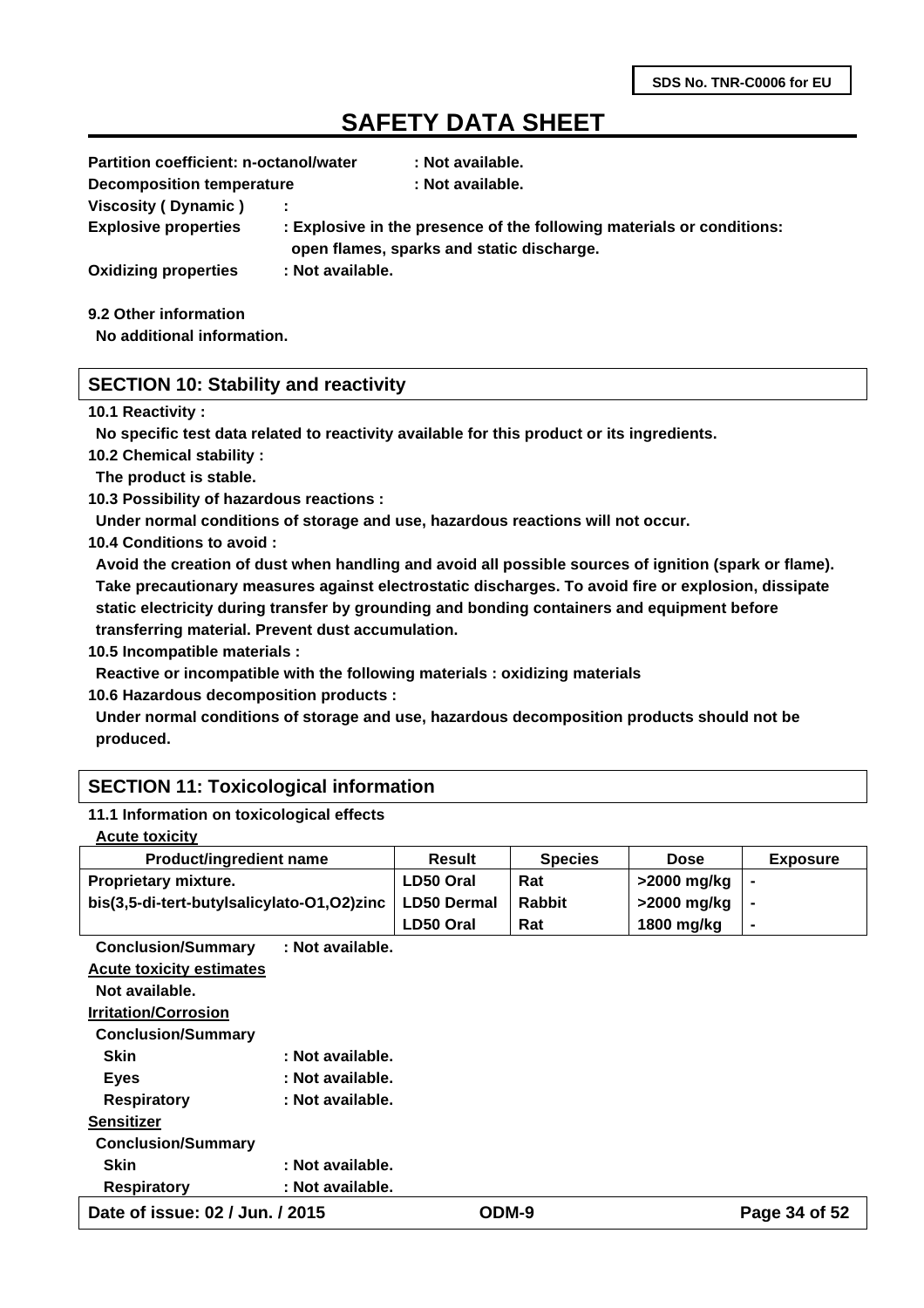| <b>Mutagenicity</b>          |                  |
|------------------------------|------------------|
| <b>Conclusion/Summary</b>    | : Not available. |
| Carcinogenicity              |                  |
| <b>Conclusion/Summary</b>    | : Not available. |
| <b>Reproductive toxicity</b> |                  |
| <b>Conclusion/Summary</b>    | : Not available. |
| <b>Teratogenicity</b>        |                  |
| <b>Conclusion/Summary</b>    | : Not available. |

#### **Specific target organ toxicity (single exposure)**

| <b>Product/ingredient name</b> | Category |  | Target organs |  |
|--------------------------------|----------|--|---------------|--|
| Not available.                 |          |  |               |  |

#### **Specific target organ toxicity (repeated exposure)**

| <b>Product/ingredient name</b> | Category | Route of exposure | Target organs |
|--------------------------------|----------|-------------------|---------------|
| Not available.                 |          |                   |               |

#### **Aspiration hazard**

| <b>Product/ingredient name</b>        |                                                     |                                          | <b>Result</b>                                                                            |
|---------------------------------------|-----------------------------------------------------|------------------------------------------|------------------------------------------------------------------------------------------|
| Not available.                        |                                                     |                                          |                                                                                          |
|                                       | Information on the likely routes of exposure        |                                          | : Not available.                                                                         |
| <b>Potential acute health effects</b> |                                                     |                                          |                                                                                          |
| <b>Inhalation</b>                     |                                                     |                                          | : Exposure to airborne concentrations above statutory or recommended exposure            |
|                                       |                                                     |                                          | limits may cause irritation of the nose, throat and lungs. Exposure to decomposition     |
|                                       |                                                     |                                          | products may cause a health hazard. Serious effects may be delayed following             |
|                                       | exposure.                                           |                                          |                                                                                          |
| Ingestion                             | : No known significant effects or critical hazards. |                                          |                                                                                          |
| <b>Skin contact</b>                   | : No known significant effects or critical hazards. |                                          |                                                                                          |
| Eye contact                           |                                                     |                                          | : Exposure to airborne concentrations above statutory or recommended exposure            |
|                                       |                                                     | limits may cause irritation of the eyes. |                                                                                          |
|                                       |                                                     |                                          | Symptoms related to the physical, chemical and toxicological characteristics             |
| <b>Inhalation</b>                     | : Adverse symptoms may include the following :      |                                          |                                                                                          |
|                                       | respiratory tract irritation                        |                                          |                                                                                          |
|                                       | coughing                                            |                                          |                                                                                          |
| Ingestion                             | : No specific data.                                 |                                          |                                                                                          |
| <b>Skin contact</b>                   | : No specific data.                                 |                                          |                                                                                          |
| Eye contact                           | : Adverse symptoms may include the following :      |                                          |                                                                                          |
|                                       | <b>irritation</b>                                   |                                          |                                                                                          |
|                                       | redness                                             |                                          |                                                                                          |
|                                       |                                                     |                                          | Delayed and immediate effects and also chronic effects from short and long term exposure |
| Short term exposure                   |                                                     |                                          |                                                                                          |
| <b>Potential immediate effects</b>    |                                                     | : Not available.                         |                                                                                          |
| <b>Potential delayed effects</b>      |                                                     | : Not available.                         |                                                                                          |
| Long term exposure                    |                                                     |                                          |                                                                                          |
| <b>Potential immediate effects</b>    |                                                     | : Not available.                         |                                                                                          |
| <b>Potential delayed effects</b>      |                                                     | : Not available.                         |                                                                                          |
|                                       |                                                     |                                          |                                                                                          |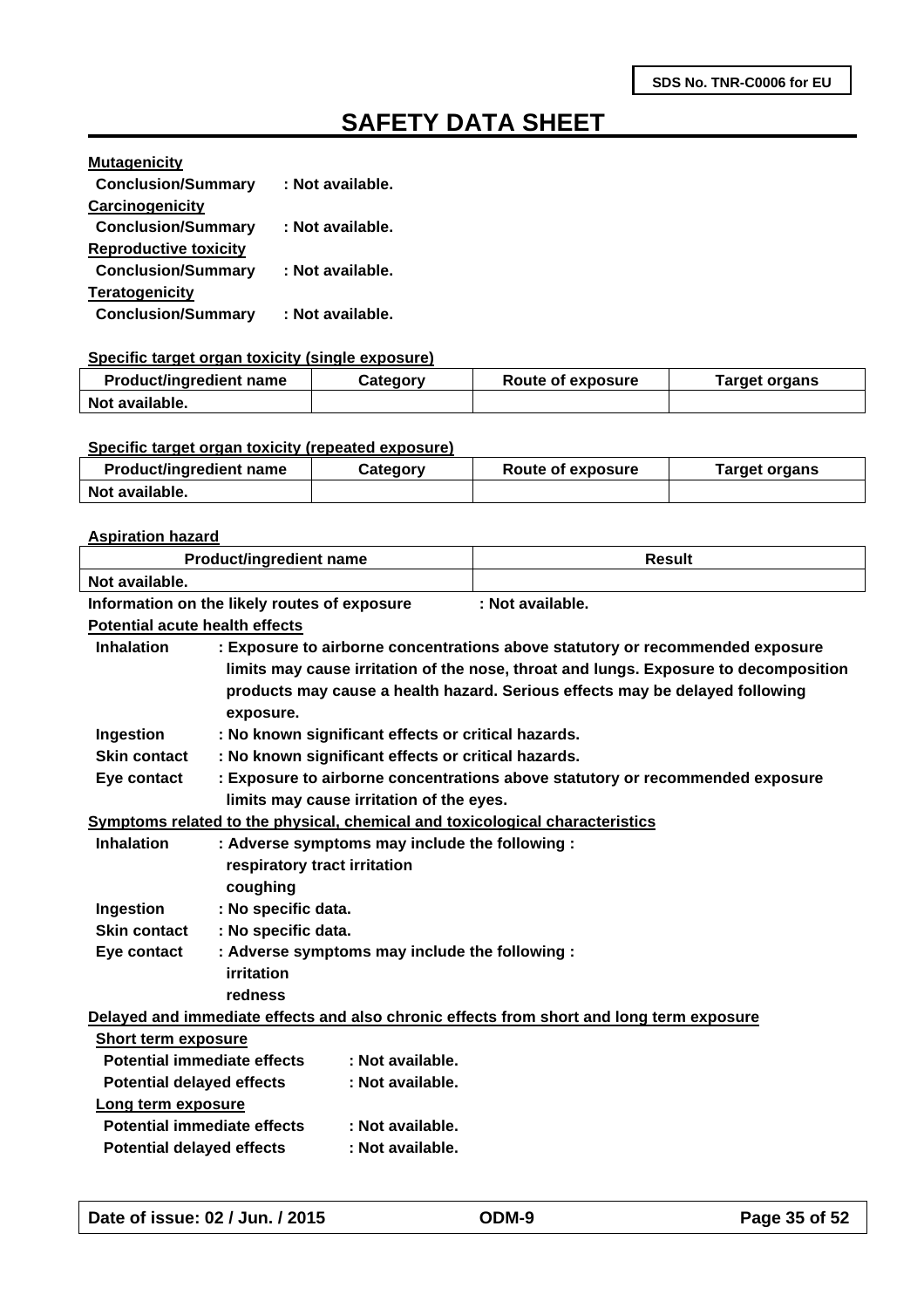#### **Potential chronic health effects**

| Not available.               |                                                                                           |
|------------------------------|-------------------------------------------------------------------------------------------|
| <b>Conclusion/Summary</b>    | : Not available.                                                                          |
| General                      | : Repeated or prolonged inhalation of dust may lead to chronic<br>respiratory irritation. |
| Carcinogenicity              | : No known significant effects or critical hazards.                                       |
| <b>Mutagenicity</b>          | : No known significant effects or critical hazards.                                       |
| <b>Teratogenicity</b>        | : No known significant effects or critical hazards.                                       |
| <b>Developmental effects</b> | : No known significant effects or critical hazards.                                       |
| <b>Fertility effects</b>     | : No known significant effects or critical hazards.                                       |
| Interactive effects          | : Not available.                                                                          |
| <b>Absorption</b>            | : Not available.                                                                          |
| <b>Distribution</b>          | : Not available.                                                                          |
| <b>Metabolism</b>            | : Not available.                                                                          |
| <b>Elimination</b>           | : Not available.                                                                          |
| <b>Other information</b>     | : Not available.                                                                          |

### **SECTION 12: Ecological information**

|  | <b>12.1 Toxicity</b> |
|--|----------------------|
|  |                      |

| <b>Product/ingredient name</b>             | <b>Result</b>       | <b>Species</b> | <b>Exposure</b> |   |
|--------------------------------------------|---------------------|----------------|-----------------|---|
| bis(3,5-di-tert-butylsalicylato-O1,O2)zinc | Acute EC50 0,6 mg/L | Algae          | 72 hours        | ۰ |
|                                            | Acute EC50 0,5 mg/L | <b>Daphnia</b> | 48 hours        | ۰ |
|                                            | Acute LC50 5,5 mg/L | <b>Fish</b>    | 96 hours        |   |
|                                            | Acute LC50 4,4 mg/L | Fish           | 96 hours        | ۰ |
|                                            |                     |                |                 |   |

**Conclusion/Summary : Not available.**

**12.2 Persistence and degradability**

**Conclusion/Summary : Not available.**

| <b>Product/ingredient name</b>             | <b>Aquatic half-life</b> | <b>Photolysis</b> | <b>Biodegradability</b> |
|--------------------------------------------|--------------------------|-------------------|-------------------------|
| bis(3,5-di-tert-butylsalicylato-O1,O2)zinc |                          |                   | Not readily             |

| 12.3 Bioaccumulative potential                    |
|---------------------------------------------------|
|                                                   |
|                                                   |
| : Not available.                                  |
|                                                   |
| : Not available.                                  |
| 12.5 Results of PBT and vPvB assessment           |
| : Not applicable.                                 |
| : Not applicable.                                 |
| 12.6 Other adverse effects                        |
| No known significant effects or critical hazards. |
|                                                   |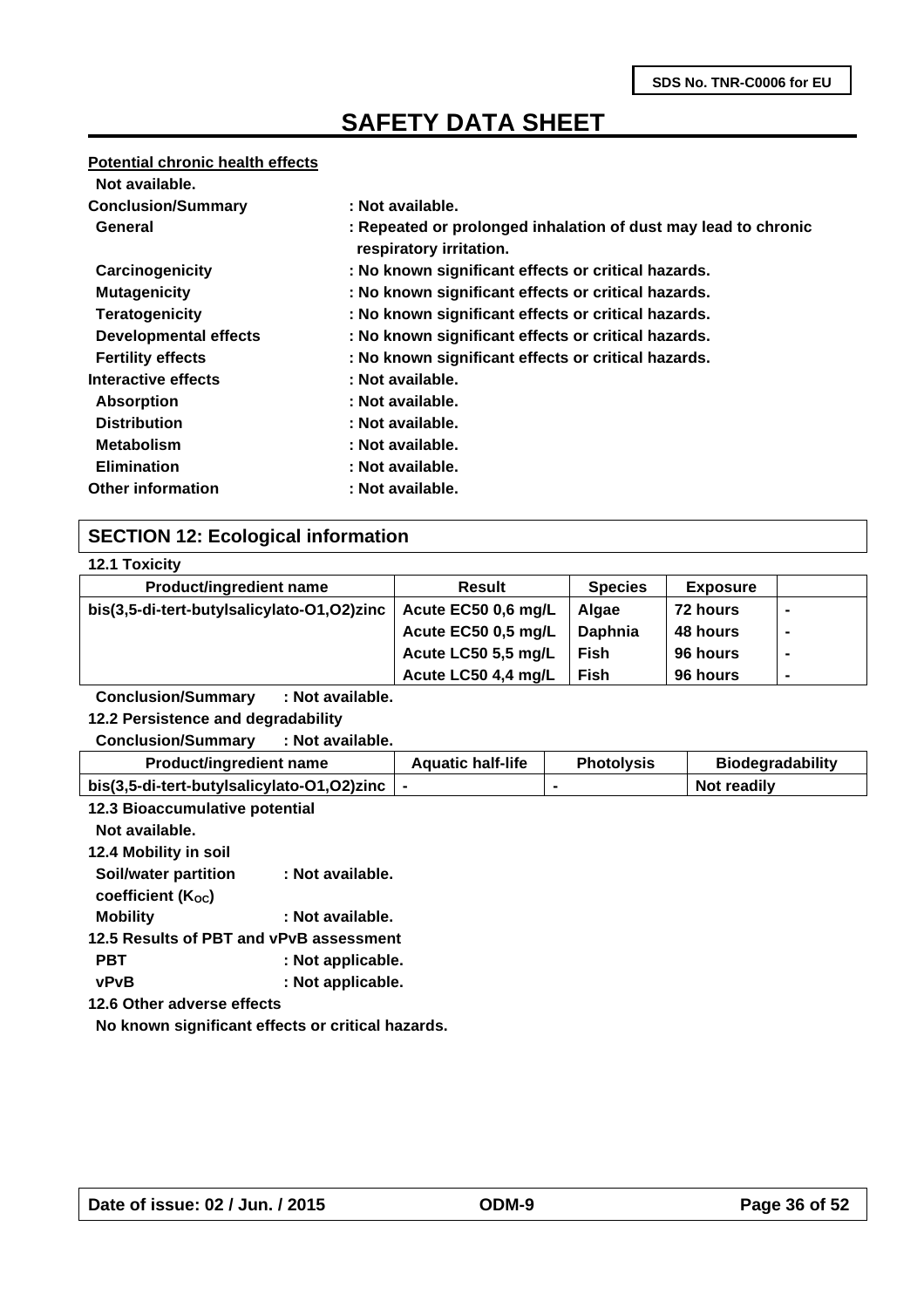### **SECTION 13: Disposal considerations**

**The information in this section contains generic advice and guidance. The list of Identified Uses in Section 1 should be consulted for any available use-specific information provided in the Exposure Scenario(s).**

### **13.1 Waste treatment methods**

| <b>Product</b>             |                                                                                                                                                                                                                                                                                                                                                                                                                                                                                                         |
|----------------------------|---------------------------------------------------------------------------------------------------------------------------------------------------------------------------------------------------------------------------------------------------------------------------------------------------------------------------------------------------------------------------------------------------------------------------------------------------------------------------------------------------------|
| <b>Methods of disposal</b> | : The generation of waste should be avoided or minimized wherever possible.<br>Significant quantities of waste product residues should not be disposed of<br>via the foul sewer. Dispose of surplus and non-recyclable products via a<br>licensed waste disposal contractor. Disposal of this product, solutions and<br>any byproducts should at all times comply with the requirements of<br>environmental protection and waste disposal legislation and any regional<br>local authority requirements. |
| Hazardous waste            | : Within the present knowledge of the supplier, this product is not regarded as<br>hazardous waste, as defined by EU Directive 91/689/EEC.                                                                                                                                                                                                                                                                                                                                                              |
| Packaging                  |                                                                                                                                                                                                                                                                                                                                                                                                                                                                                                         |
| <b>Methods of disposal</b> | : The generation of waste should be avoided or minimized wherever possible.<br>Waste packaging should be recycled. Incineration or landfill should only be<br>considered when recycling is not feasible.                                                                                                                                                                                                                                                                                                |
| <b>Special precautions</b> | : This material and its container must be disposed of in a safe way. Empty<br>containers or liners may retain some product residues. Avoid dispersal of<br>spilled material and runoff and contact with soil, waterways, drains and<br>sewers.                                                                                                                                                                                                                                                          |

### **SECTION 14: Transport information**

|                                   | <b>ADR/RID</b> | <b>ADN</b>     | <b>IMDG</b>    | <b>IATA</b>    |
|-----------------------------------|----------------|----------------|----------------|----------------|
| 14.1 UN number                    | Not regulated. | Not regulated. | Not regulated. | Not regulated. |
| 14.2 UN proper shipping name      |                |                |                |                |
| 14.3 Transport hazard class(es)   | ۰              | ۰              |                | $\blacksquare$ |
| 14.4 Packing group                | -              | ۰              | ۰              | $\blacksquare$ |
| <b>14.5 Environmental hazards</b> | No.            | No.            | No.            | No.            |
| 14.6 Special precautions for user | Not available. | Not available. | Not available. | Not available. |
| <b>Additional information</b>     | -              |                |                |                |

**14.7 Transport in bulk according to Annex II of MARPOL 73/78 and the IBC Code**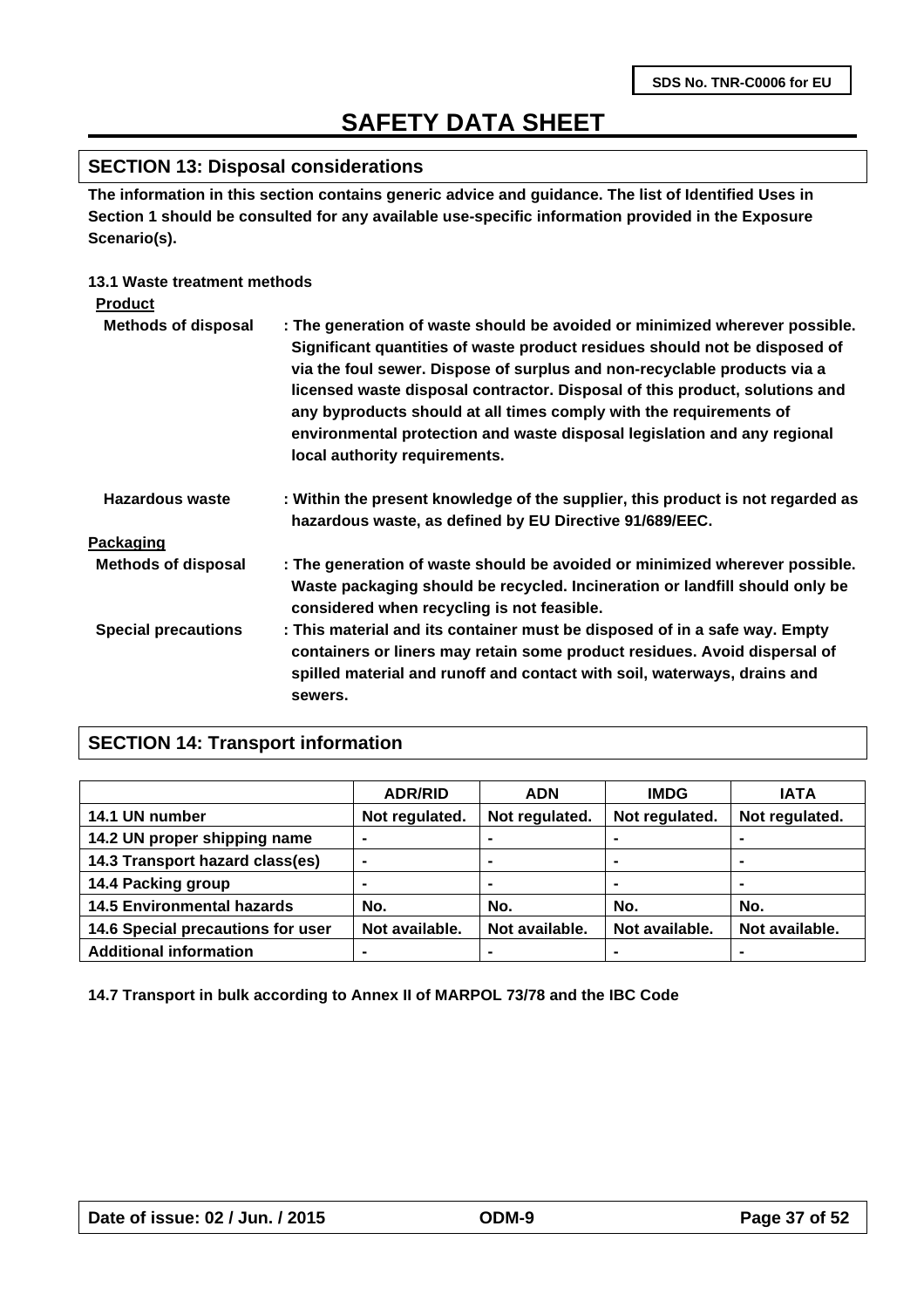| <b>SECTION 15: Regulatory information</b>             |                                                                                                     |
|-------------------------------------------------------|-----------------------------------------------------------------------------------------------------|
|                                                       | 15.1 Safety, health and environmental regulations/legislation specific for the substance or mixture |
| EU Regulation (EC) No. 1907/2006 (REACH)              |                                                                                                     |
| Annex XIV List of substances subject to authorization |                                                                                                     |
| <b>Substances of very high concern</b>                |                                                                                                     |
| None of the components are listed.                    |                                                                                                     |
| <b>Other EU regulations</b>                           |                                                                                                     |
| Germany                                               |                                                                                                     |
| <b>Hazard class for water</b>                         | : 2 Appendix No. 4                                                                                  |
| <b>AOX</b>                                            | : The product contains organically bound halogens and can                                           |
|                                                       | contribute to the AOX value in waste water.                                                         |
| <b>Switzerland</b>                                    |                                                                                                     |
| <b>VOC content</b>                                    | : Liberated.                                                                                        |
| <b>International regulations</b>                      |                                                                                                     |
| <b>Registration status :</b>                          |                                                                                                     |
|                                                       | This refers only to country inventory status. Some countries may have additional importation        |
| requirements.                                         |                                                                                                     |
| <b>Australia (AICS)</b>                               |                                                                                                     |
| China (IECSC)                                         |                                                                                                     |
| Canada (DSL)                                          |                                                                                                     |
|                                                       |                                                                                                     |
| <b>European Union (EINECS or ELINCS)</b>              |                                                                                                     |
| <b>Republic of Korea (KECI)</b>                       |                                                                                                     |
| <b>Philippines (PICCS)</b>                            |                                                                                                     |
| <b>United States (TSCA)</b>                           |                                                                                                     |
|                                                       |                                                                                                     |

**15.2 Chemical Safety Assessment**

**This product contains substances for which Chemical Safety Assessments are still required.**

### **SECTION 16: Other information**

 **Indicates information that has changed from previously issued version.**

| Abbreviations and acronyms : ATE = Acute Toxicity Estimate |
|------------------------------------------------------------|
| CLP = Classification, Labelling and Packaging Regulation   |
| [Regulation (EC) No.1272/2008]                             |
| <b>DNEL = Derived No Effect Level</b>                      |
| <b>EUH statement = CLP-specific Hazard statement</b>       |
| <b>PNEC</b> = Predicted No Effect Concentration            |
| <b>RRN = REACH Registration Number</b>                     |
|                                                            |

#### **Procedure used to derive the classification according to Regulation (EC) No. 1272/2008 [CLP/GHS]**

| <b>Classification</b> | <b>Justification</b> |  |
|-----------------------|----------------------|--|
| Not classified.       |                      |  |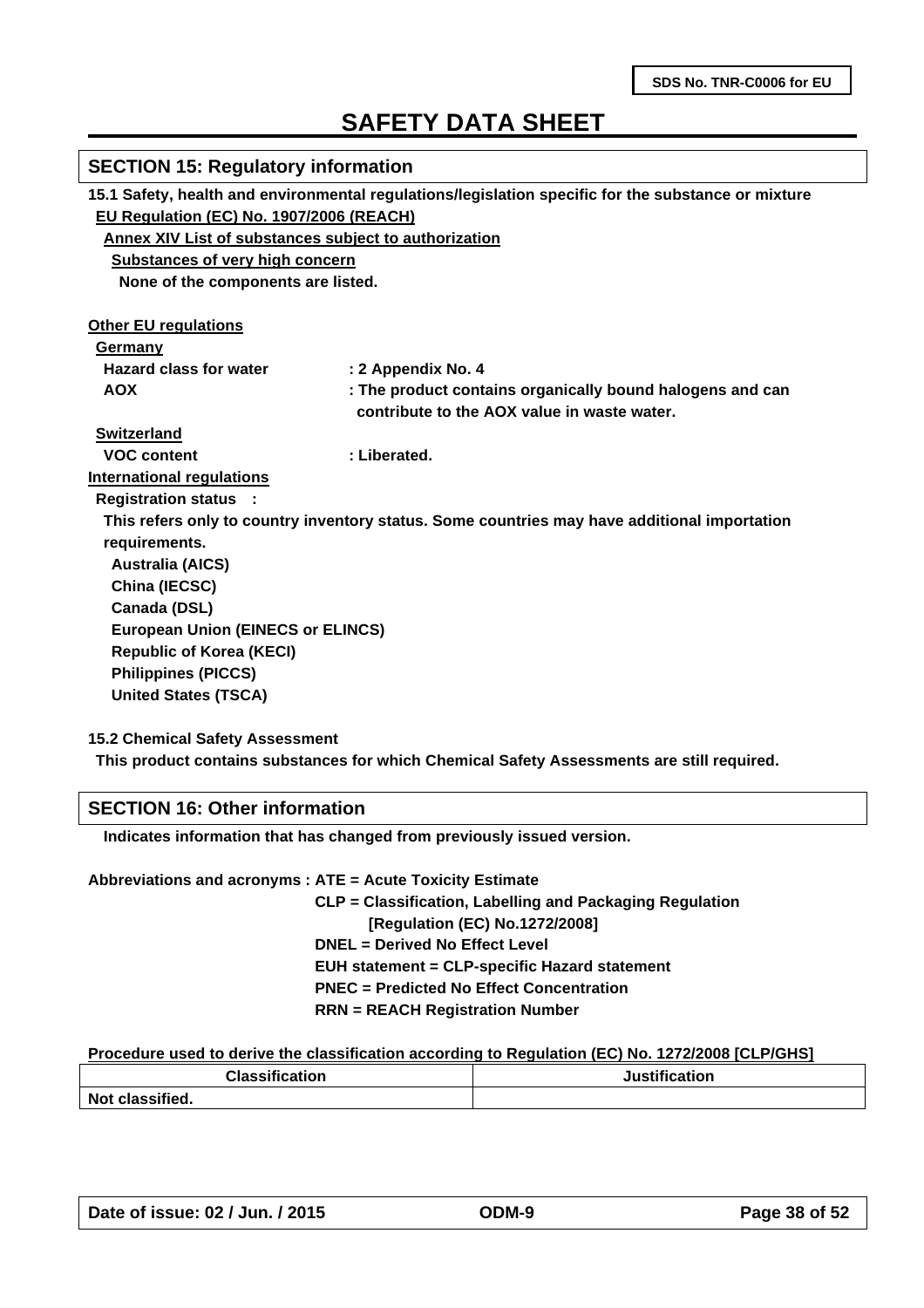| <b>Europe</b>                                                |                                   |                                                                 |
|--------------------------------------------------------------|-----------------------------------|-----------------------------------------------------------------|
| Full text of abbreviated H statements: H228 Flammable solid. |                                   |                                                                 |
|                                                              | H302 Harmful if swallowed.        |                                                                 |
|                                                              | <b>H400</b>                       | Very toxic to aquatic life.                                     |
|                                                              | H410                              | Very toxic to aquatic life with long lasting effects.           |
| Full text of classifications : Acute Tox. 4, H302            |                                   | <b>ACUTE TOXICITY: ORAL - Category 4</b>                        |
| [CLP/GHS]                                                    | <b>Aquatic Acute 1, H400</b>      | <b>AQUATIC TOXICITY (ACUTE) - Category 1</b>                    |
|                                                              |                                   | Aquatic Chronic 1, H410 AQUATIC TOXICITY (CHRONIC) - Category 1 |
|                                                              | <b>Flam. Sol. 1, H228</b>         | <b>FLAMMABLE SOLIDS - Category 1</b>                            |
| Full text of abbreviated R phrases : R11 - Highly flammable. |                                   |                                                                 |
|                                                              | R22 - Harmful if swallowed.       |                                                                 |
|                                                              |                                   | R50/53 - Very toxic to aquatic organisms, may cause long-term   |
|                                                              |                                   | adverse effects in the aquatic environment.                     |
| <b>Full text of classifications</b>                          | : F - Highly flammable            |                                                                 |
| [DSD/DPD]                                                    | Xn - Harmful                      |                                                                 |
|                                                              | N - Dangerous for the environment |                                                                 |

**Notice to reader**

**The information in this SDS is based on the present state of our knowledge and on current laws. It is always the responsibility of the user to take all necessary steps to fulfill the demands set out in the local rules and legislation. The information in this SDS is meant to be a description of the safety requirements for our product. It is not to be considered a guarantee of the product's properties.**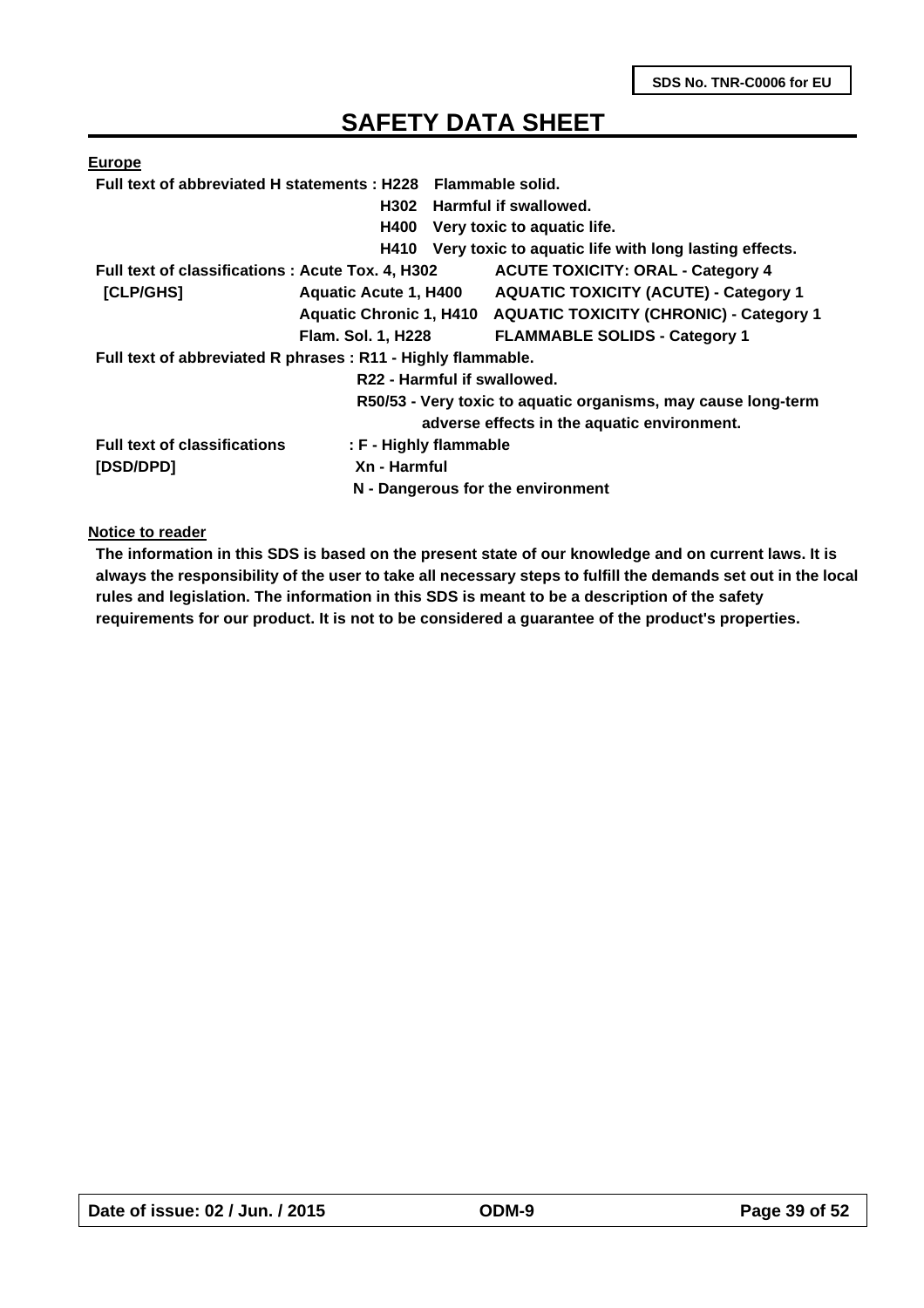**SDS No. TNR-C0006 for EU**



**SAFETY DATA SHEET**

### **1. Identification of the substance/mixture and of the company/undertaking**

| 1.1 Product identifier     |                                                                                   |  |  |  |  |
|----------------------------|-----------------------------------------------------------------------------------|--|--|--|--|
| <b>Product name</b>        | : Cyan toner powder (cartridge) for                                               |  |  |  |  |
|                            | C302/321 series                                                                   |  |  |  |  |
|                            | C310/330/331 series                                                               |  |  |  |  |
|                            | C510/511/530/531 series                                                           |  |  |  |  |
|                            | C610/710/711 series                                                               |  |  |  |  |
|                            | C822/831/841 series                                                               |  |  |  |  |
|                            | C910 series                                                                       |  |  |  |  |
|                            | ES3032 / ES3032a4 series                                                          |  |  |  |  |
|                            | <b>ES5430 / ES5431 series</b>                                                     |  |  |  |  |
|                            | <b>ES6410 / ES7411 series</b>                                                     |  |  |  |  |
|                            | <b>ES8431 / ES8441 series</b>                                                     |  |  |  |  |
|                            | ES9410 series                                                                     |  |  |  |  |
|                            | MC332/342/342w/562w series                                                        |  |  |  |  |
|                            | MC351/352/361/362 series                                                          |  |  |  |  |
|                            | <b>MC561/562 series</b>                                                           |  |  |  |  |
|                            | <b>MC760/770/780 series</b>                                                       |  |  |  |  |
|                            | MC850 / MC870 series                                                              |  |  |  |  |
|                            | MC853 / MC873 series                                                              |  |  |  |  |
|                            | ES3451 / ES3452 / ES3461 series                                                   |  |  |  |  |
|                            | <b>ES5461 / ES5462 series</b>                                                     |  |  |  |  |
|                            | ES7460 / ES7470 / ES7480 series                                                   |  |  |  |  |
|                            | ES8450 MFP / ES8470 MFP series                                                    |  |  |  |  |
|                            | ES8453 MFP / ES8473 MFP series                                                    |  |  |  |  |
|                            | (Toner powder name: ODC-8)                                                        |  |  |  |  |
| <b>Product description</b> | : Proprietary mixture.                                                            |  |  |  |  |
|                            | 1.2 Relevant identified uses of the substance or mixture and uses advised against |  |  |  |  |
| <b>Material uses</b>       | : For electrophotographic printing systems                                        |  |  |  |  |
|                            | 1.3 Details of the supplier of the safety data sheet                              |  |  |  |  |
| <b>Manufacturer</b>        | : Oki Data Corporation                                                            |  |  |  |  |
|                            | : 3-1 Futaba-cho, Takasaki-shi, Gunma. 370-8585 JAPAN.                            |  |  |  |  |
|                            | Tel: +81-27-328-6366, Fax: +81-27-328-6398                                        |  |  |  |  |
| <b>Supplier</b>            | : Oki (Europe) Ltd.                                                               |  |  |  |  |
|                            | 1 Oki Way, Wardpark, Cumbernauld G68 0FQ, SCOTLAND, UK.                           |  |  |  |  |
|                            | Tel.: +44(0) 1236 502502                                                          |  |  |  |  |
|                            | Emergency Telephone. No.: +44(0) 1236 502502                                      |  |  |  |  |
|                            | Emergency e-mail contact : MSDSQuestion@okieurope.com                             |  |  |  |  |

#### **SECTION 2: Hazards identification**

**2.1 Classification of the substance or mixture Product definition : Mixture Classification according to Regulation (EC) No. 1272/2008 [CLP/GHS] Not classified.**

**Ingredients of unknown toxicity : Percentage of the mixture consisting of ingredient(s) of unknown toxicity : 1,9 %**

**Date of issue: 02 / Jun. / 2015 ODC-8 Page 40 of 52**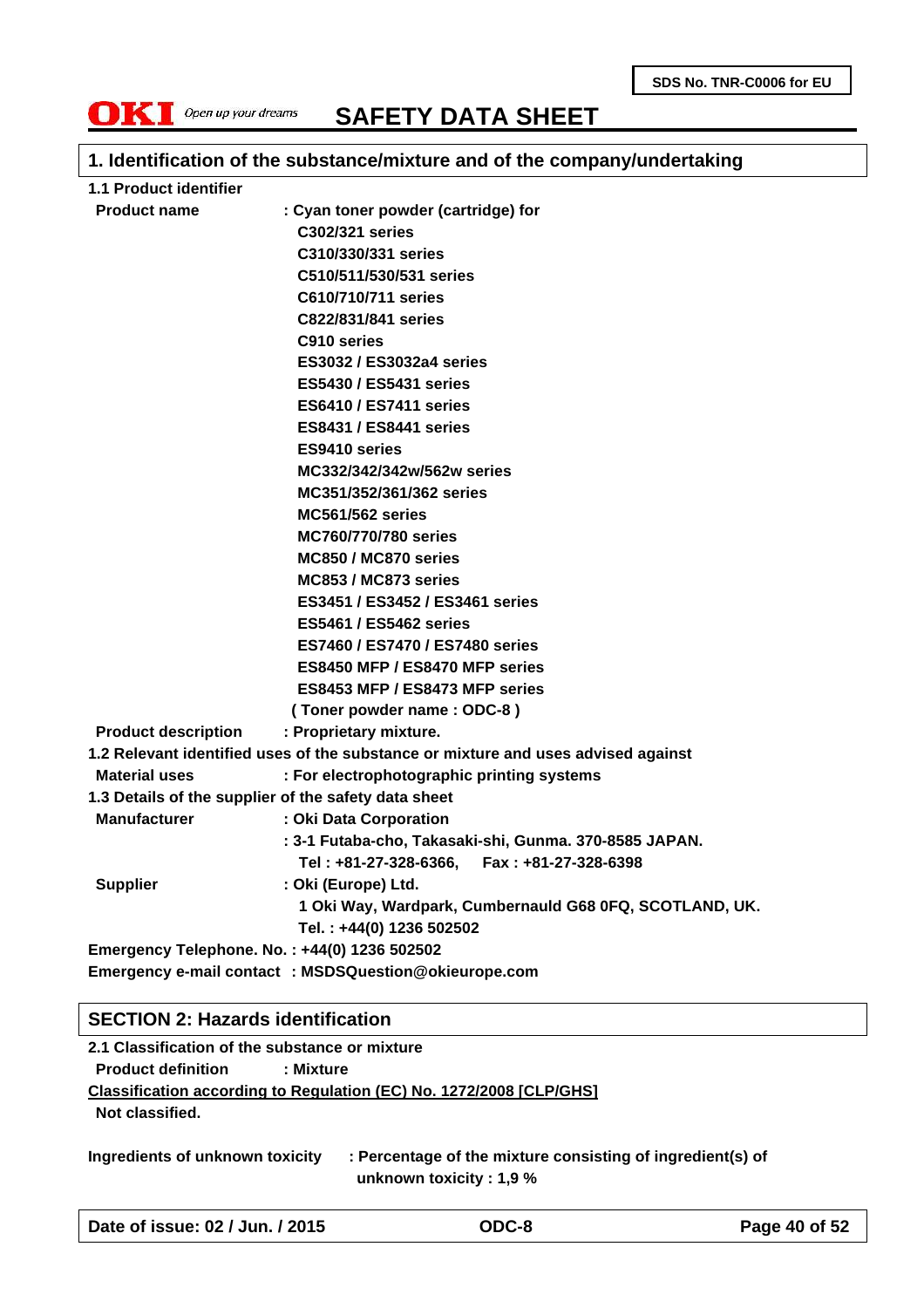**Ingredients of unknown ecotoxicity : Percentage of the mixture consisting of ingredient(s) of unknown hazards to the aquatic environment : 94,4 %**

### **Classification according to Directive 1999/45/EC [DPD]**

| Classification according to Directive 1999/49/LC [DFD] |                   |                                                                                                                                                 |
|--------------------------------------------------------|-------------------|-------------------------------------------------------------------------------------------------------------------------------------------------|
|                                                        |                   | The product is not classified as dangerous according to Directive 1999/45/EC and its amendments.                                                |
| <b>Classification</b>                                  | : Not classified. |                                                                                                                                                 |
|                                                        |                   | See Section 16 for the full text of the R phrases or H statements declared above.                                                               |
|                                                        |                   | See Section 11 for more detailed information on health effects and symptoms.                                                                    |
| 2.2 Label elements                                     |                   |                                                                                                                                                 |
| <b>Signal word</b>                                     | : No signal word. |                                                                                                                                                 |
| <b>Hazard statements</b>                               |                   | : No known significant effects or critical hazards.                                                                                             |
| <b>Precautionary statements</b>                        |                   |                                                                                                                                                 |
| <b>Prevention</b>                                      | : Not applicable. |                                                                                                                                                 |
| <b>Response</b>                                        | : Not applicable. |                                                                                                                                                 |
| <b>Storage</b>                                         | : Not applicable. |                                                                                                                                                 |
| <b>Disposal</b>                                        | : Not applicable. |                                                                                                                                                 |
| Supplemental label elements                            |                   | : Safety Data Sheet available for professional user on request.                                                                                 |
| 2.3 Other hazards                                      |                   |                                                                                                                                                 |
|                                                        |                   | Other hazards which do not result: Fine dust clouds may form explosive mixtures with air.                                                       |
| in classification                                      |                   | Handling and/or processing of this material may generate a dust<br>which can cause mechanical irritation of the eyes, skin, nose and<br>throat. |
|                                                        |                   |                                                                                                                                                 |

#### **SECTION 3: Composition/information on ingredients**

#### **Substance/mixture : Mixture**

| <b>Product/ingredient name</b>         | <b>REACH</b>        | <b>EC</b> number | $\%$         |                      | <b>Classification</b>   | <b>Type</b> |
|----------------------------------------|---------------------|------------------|--------------|----------------------|-------------------------|-------------|
|                                        | <b>Registration</b> |                  |              | 67/548/EEC           | <b>Regulation (EC)</b>  |             |
|                                        | number              |                  |              |                      | No. 1272/2008           |             |
|                                        |                     |                  |              |                      | [CLP]                   |             |
| Paraffin                               |                     | 232-315-6        | $1 - 2.5$    | Not classified.      | Not classified.         | $[2]$       |
| bis(3,5ditertbutylsalicylatoO1,O2)zinc | 01-0000015304-79    | 403-360-0        | $0.1 - 0.25$ | F: R11               | Flam. Sol. 1, H228      | $[1]$       |
|                                        |                     |                  |              | Xn; R22              | Acute Tox. 4, H302      |             |
|                                        |                     |                  |              | N; R50/53            | Aquatic Acute 1, H400   |             |
|                                        |                     |                  |              |                      | Aquatic Chronic 1, H410 |             |
|                                        |                     |                  |              | See Section 16 for   | See Section 16 for the  |             |
|                                        |                     |                  |              | the full text of the | full text of the H      |             |
|                                        |                     |                  |              | R-phrases declared   | statements declared     |             |
|                                        |                     |                  |              | above.               | above.                  |             |

**There are no additional ingredients present which, within the current knowledge of the supplier and in the concentrations applicable, are classified as hazardous to health or the environment, are PBTs or vPvBs or have been assigned a workplace exposure limit and hence require reporting in this section.**

#### **Type**

**[1] Substance classified with a health or environmental hazard**

**[2] Substance with a workplace exposure limit**

**[3] Substance meets the criteria for PBT according to Regulation (EC) No. 1907/2006, Annex XIII**

**[4] Substance meets the criteria for vPvB according to Regulation (EC) No. 1907/2006, Annex XIII Occupational exposure limits, if available, are listed in Section 8.**

| Date of issue: 02 / Jun. / 2015 | ODC-8 | Page 41 of 52 |
|---------------------------------|-------|---------------|
|---------------------------------|-------|---------------|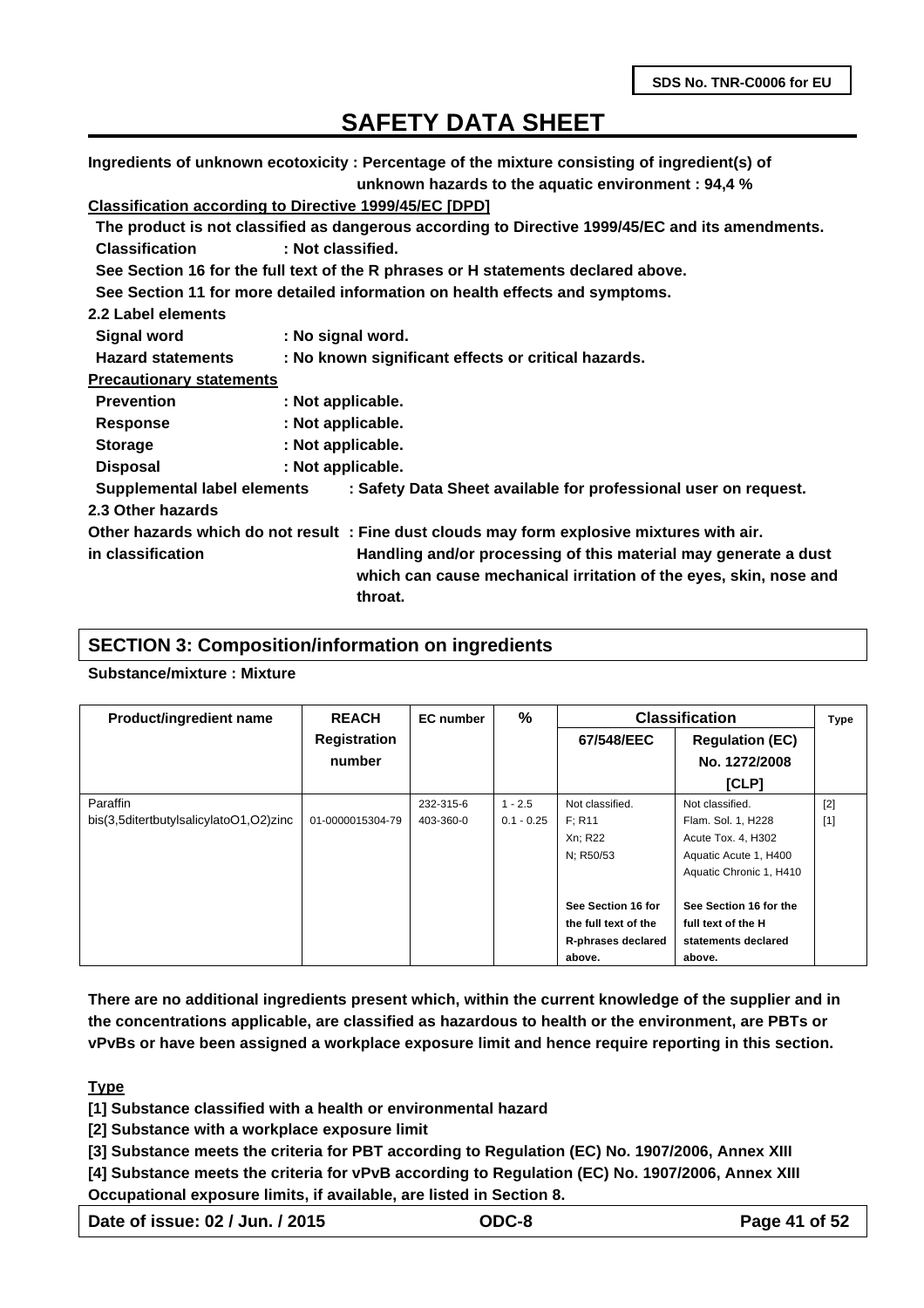# **SECTION 4: First aid measures**

| 4.1 Description of first aid measures |                                                                                                                                                                                                                                                                                                                                                           |
|---------------------------------------|-----------------------------------------------------------------------------------------------------------------------------------------------------------------------------------------------------------------------------------------------------------------------------------------------------------------------------------------------------------|
|                                       | Protection of first aiders : No action shall be taken involving any personal risk or without suitable                                                                                                                                                                                                                                                     |
|                                       | training.                                                                                                                                                                                                                                                                                                                                                 |
| Eye contact                           | : Immediately flush eyes with plenty of water, occasionally lifting the upper<br>and lower eyelids. Check for and remove any contact lenses.<br>Get medical attention if irritation occurs.                                                                                                                                                               |
| <b>Inhalation</b>                     | : Remove victim to fresh air and keep at rest in a position comfortable for<br>breathing. Get medical attention if symptoms occur. In case of inhalation of<br>decomposition products in a fire, symptoms may be delayed. The exposed<br>person may need to be kept under medical surveillance for 48 hours.                                              |
| <b>Skin contact</b>                   | : Flush contaminated skin with plenty of water. Remove contaminated<br>clothing and shoes. Get medical attention if symptoms occur.                                                                                                                                                                                                                       |
| Ingestion                             | : Wash out mouth with water. Remove victim to fresh air and keep at rest in a<br>position comfortable for breathing. If material has been swallowed and the<br>exposed person is conscious, give small quantities of water to drink. Do not<br>induce vomiting unless directed to do so by medical personnel.<br>Get medical attention if symptoms occur. |
|                                       | 4.2 Most important symptoms and effects, both acute and delayed                                                                                                                                                                                                                                                                                           |
| <b>Potential acute health effects</b> |                                                                                                                                                                                                                                                                                                                                                           |
| Eye contact                           | : Exposure to airborne concentrations above statutory or recommended<br>exposure limits may cause irritation of the eyes.                                                                                                                                                                                                                                 |
| <b>Inhalation</b>                     | : Exposure to airborne concentrations above statutory or recommended<br>exposure limits may cause irritation of the nose, throat and lungs. Exposure<br>to decomposition products may cause a health hazard. Serious effects may<br>be delayed following exposure.                                                                                        |
| <b>Skin contact</b>                   | : No known significant effects or critical hazards.                                                                                                                                                                                                                                                                                                       |
| Ingestion                             | : No known significant effects or critical hazards.                                                                                                                                                                                                                                                                                                       |
| Overexposure signs/symptoms           |                                                                                                                                                                                                                                                                                                                                                           |
| Eye contact                           | : Adverse symptoms may include the following :<br>irritation<br>redness                                                                                                                                                                                                                                                                                   |
| <b>Inhalation</b>                     | : Adverse symptoms may include the following :<br>respiratory tract irritation<br>coughing                                                                                                                                                                                                                                                                |
| <b>Skin contact</b>                   | : No specific data.                                                                                                                                                                                                                                                                                                                                       |
| Ingestion                             | : No specific data.                                                                                                                                                                                                                                                                                                                                       |
|                                       | 4.3 Indication of any immediate medical attention and special treatment needed                                                                                                                                                                                                                                                                            |
| Notes to physician                    | : In case of inhalation of decomposition products in a fire, symptoms may be<br>delayed. The exposed person may need to be kept under medical<br>surveillance for 48 hours.                                                                                                                                                                               |
| <b>Specific treatments</b>            | : No specific treatment.                                                                                                                                                                                                                                                                                                                                  |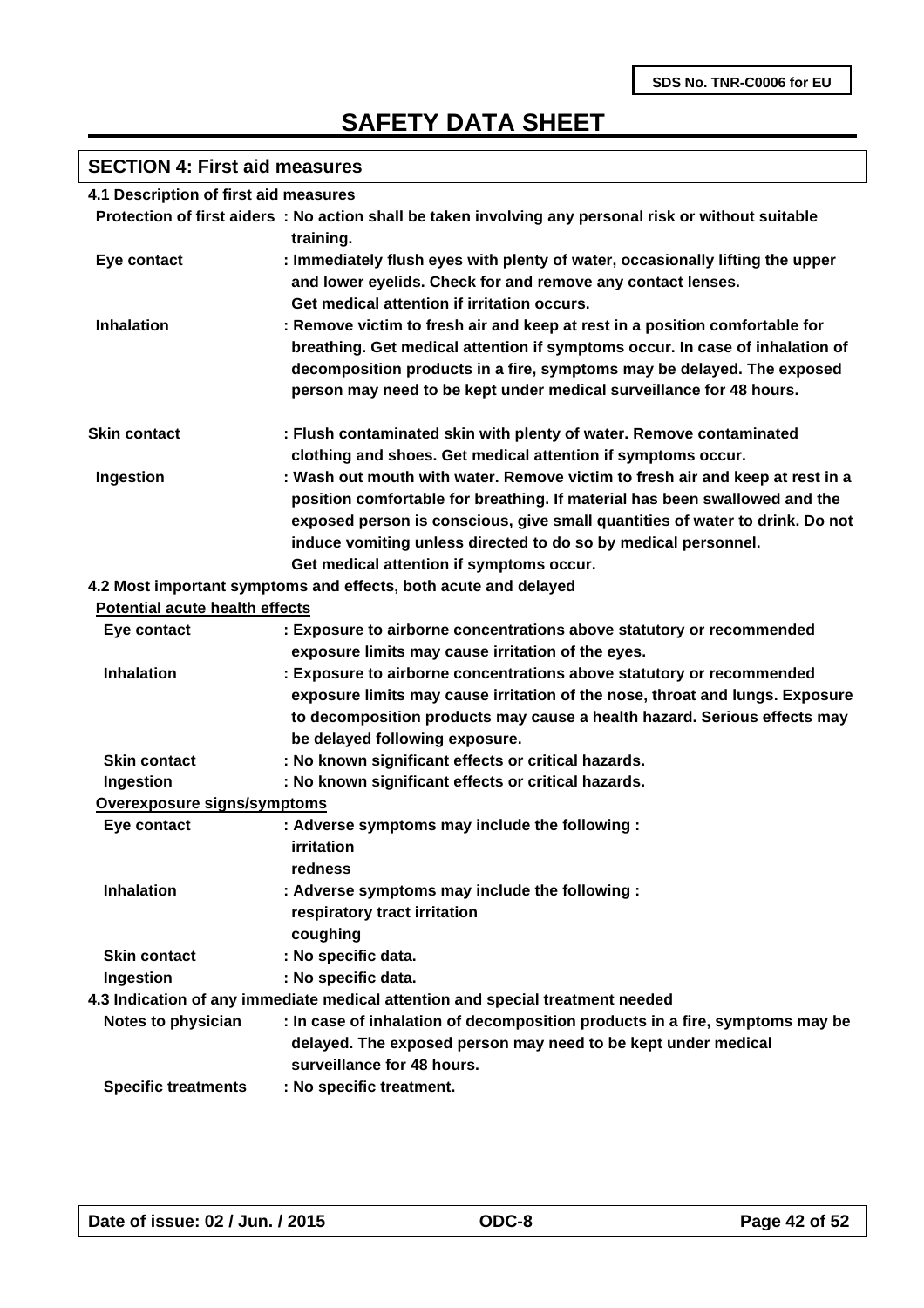# **SECTION 5: Firefighting measures**

| 5.1 Extinguishing media               |                                                                                              |
|---------------------------------------|----------------------------------------------------------------------------------------------|
| Suitable extinguishing media          | : Use dry chemical powder.                                                                   |
|                                       | Unsuitable extinguishing media : Do not use water jet.                                       |
|                                       | 5.2 Special hazards arising from the substance or mixture                                    |
| Hazards from the substance or mixture | : Fine dust clouds may form explosive mixtures with air.                                     |
|                                       | Hazardous combustion products : Decomposition products may include the following materials : |
|                                       | carbon dioxide                                                                               |
|                                       | carbon monoxide                                                                              |
|                                       | nitrogen oxides                                                                              |
|                                       | halogenated compounds                                                                        |
|                                       | metal oxide/oxides                                                                           |
| 5.3 Advice for firefighters           |                                                                                              |
| <b>Special precautions</b>            | : Promptly isolate the scene by removing all persons from the vicinity of                    |
| for fire-fighters                     | the incident if there is a fire. No action shall be taken involving any                      |
|                                       | personal risk or without suitable training. Move containers from fire area                   |
|                                       | if this can be done without risk.                                                            |
|                                       | Use water spray to keep fire-exposed containers cool.                                        |
| <b>Special protective</b>             | : Fire-fighters should wear appropriate protective equipment and                             |
| equipment for                         | self-contained breathing apparatus (SCBA) with a full face-piece                             |
| fire-fighters                         | operated in positive pressure mode.                                                          |
|                                       | Clothing for fire-fighters (including helmets, protective boots and gloves)                  |
|                                       | conforming to European standard EN 469 will provide a basic level of                         |
|                                       | protection for chemical incidents.                                                           |
|                                       |                                                                                              |

#### **SECTION 6: Accidental release measures**

|                             | 6.1 Personal precautions, protective equipment and emergency procedures                                                                                                                                                                                                                                                                      |
|-----------------------------|----------------------------------------------------------------------------------------------------------------------------------------------------------------------------------------------------------------------------------------------------------------------------------------------------------------------------------------------|
| For non-emergency personnel | : No action shall be taken involving any personal risk or without<br>suitable training. Evacuate surrounding areas. Keep unnecessary<br>and unprotected personnel from entering. Do not touch or walk<br>through spilled material. Shut off all ignition sources.                                                                            |
| For emergency responders    | No flares, smoking or flames in hazard area. Avoid breathing dust.<br>Put on appropriate personal protective equipment.<br>: If specialised clothing is required to deal with the spillage, take note<br>of any information in Section 8 on suitable and unsuitable materials.<br>See also the information in "For non-emergency personnel". |

#### **6.2 Environmental precautions**

**Avoid dispersal of spilled material and runoff and contact with soil, waterways, drains and sewers. Inform the relevant authorities if the product has caused environmental pollution (sewers, waterways, soil or air).**

**6.3 Methods and materials for containment and cleaning up**

**Small spill : Move containers from spill area. Vacuum or sweep up material and place in a designated, labeled waste container. Use spark-proof tools and explosion-proof equipment. Dispose of via a licensed waste disposal contractor.**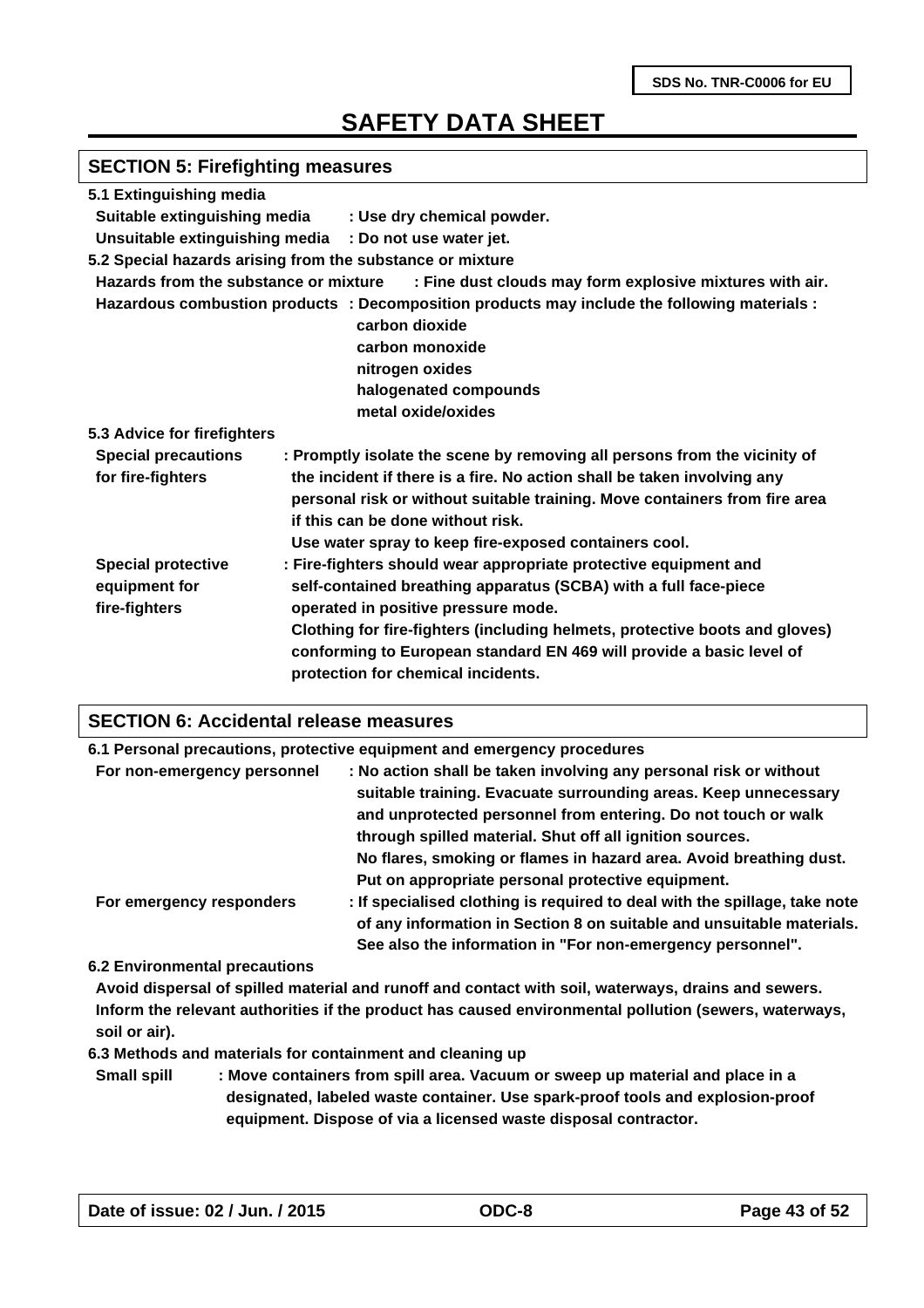**Large spill : Move containers from spill area. Approach release from upwind. Prevent entry into sewers, water courses, basements or confined areas. Vacuum or sweep up material and place in a designated, labeled waste container. Avoid creating dusty conditions and prevent wind dispersal. Use spark-proof tools and explosion-proof equipment. Dispose of via a licensed waste disposal contractor.** 

 **Note : see Section 1 for emergency contact information and Section 13 for waste disposal.**

**6.4 Reference to other sections**

**See Section 1 for emergency contact information.**

**See Section 8 for information on appropriate personal protective equipment.**

**See Section 13 for additional waste treatment information.**

#### **SECTION 7: Handling and storage**

**The information in this section contains generic advice and guidance. The list of Identified Uses in Section 1 should be consulted for any available use-specific information provided in the Exposure Scenario(s).**

#### **7.1 Precautions for safe handling**

| <b>Protective measures</b> | : Put on appropriate personal protective equipment (see Section 8). Avoid                                      |
|----------------------------|----------------------------------------------------------------------------------------------------------------|
|                            | Breathing dust. Avoid the creation of dust when handling and avoid all                                         |
|                            | possible sources of ignition (spark or flame). Prevent dust accumulation.                                      |
|                            | Use only with adequate ventilation. Wear appropriate respirator when                                           |
|                            | ventilation is inadequate. Electrical equipment and lighting should be                                         |
|                            | protected to appropriate standards to prevent dust coming into contact with                                    |
|                            | hot surfaces, sparks or other ignition sources. Take precautionary measures                                    |
|                            | against electrostatic discharges. To avoid fire or explosion, dissipate static                                 |
|                            | electricity during transfer by grounding and bonding containers and<br>equipment before transferring material. |
| Advice on general          | : Eating, drinking and smoking should be prohibited in areas where this                                        |
| occupational hygiene       | material is handled, stored and processed. Workers should wash hands and                                       |
|                            | face before eating, drinking and smoking. Remove contaminated clothing                                         |

**additional information on hygiene measures. 7.2 Conditions for safe storage, including any incompatibilities :** 

**Store in accordance with local regulations. Store in a segregated and approved area. Store in original container protected from direct sunlight in a dry, cool and well-ventilated area, away from incompatible materials (see Section 10) and food and drink. Eliminate all ignition sources. Separate from oxidizing materials. Keep container tightly closed and sealed until ready for use. Containers that have been opened must be carefully resealed and kept upright to prevent leakage. Do not store in unlabeled containers. Use appropriate containment to avoid environmental contamination.**

**and protective equipment before entering eating areas. See also Section 8 for**

**7.3 Specific end use(s)**

**Recommendations : Not available. Industrial sector specific solutions : Not available.**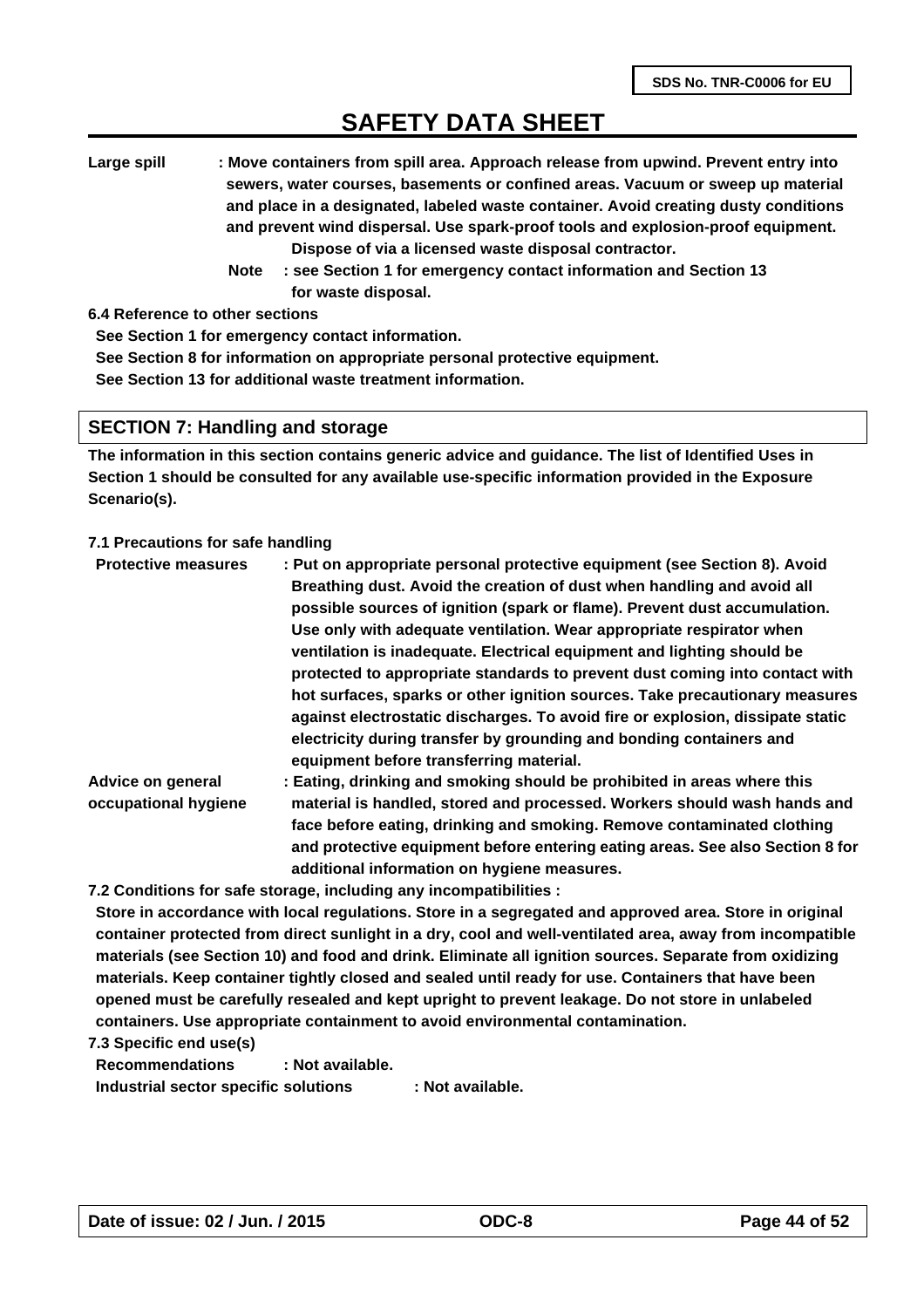### **SECTION 8: Exposure controls/personal protection**

**The information in this section contains generic advice and guidance. The list of Identified Uses in Section 1 should be consulted for any available use-specific information provided in the Exposure Scenario(s).**

#### **8.1 Control parameters**

**Occupational exposure limits**

| <b>Product/ingredient name</b>        |                       | <b>Exposure limit values</b>                                                                            |
|---------------------------------------|-----------------------|---------------------------------------------------------------------------------------------------------|
| <b>Europe</b>                         |                       | ACGIH TLV (United States, 1/2011).                                                                      |
| <b>Paraffin</b>                       |                       | TWA: 2 mg/m <sup>3</sup> 8 hour(s). Form: Fume                                                          |
|                                       |                       |                                                                                                         |
| Germany                               |                       |                                                                                                         |
| No exposure limit value known.        |                       |                                                                                                         |
| Spain                                 |                       | <b>INSHT (Spain, 2/2011).</b>                                                                           |
| <b>Paraffin</b>                       |                       | TWA: 2 mg/m <sup>3</sup> 8 hour(s). Form: Fume                                                          |
| <b>Recommended monitoring</b>         |                       | : If this product contains ingredients with exposure limits,                                            |
| procedures                            |                       | personal, workplace atmosphere or biological monitoring                                                 |
|                                       |                       | may be required to determine the effectiveness of the ventilation                                       |
|                                       |                       | or other control measures and/or the necessity to use respiratory                                       |
|                                       |                       | protective equipment. Reference should be made to European                                              |
|                                       |                       | Standard EN 689 for methods for the assessment of exposure by                                           |
|                                       |                       | inhalation to chemical agents and national guidance documents for                                       |
|                                       |                       | methods for the determination of hazardous substances.                                                  |
| <b>DNELs/DMELs</b>                    |                       |                                                                                                         |
| No DNELs/DMELs available.             |                       |                                                                                                         |
| <b>PNECs</b>                          |                       |                                                                                                         |
| No PNECs available.                   |                       |                                                                                                         |
| 8.2 Exposure controls                 |                       |                                                                                                         |
|                                       |                       | Appropriate engineering controls: Use only with adequate ventilation. If user operations generate dust, |
|                                       |                       | fumes, gas, vapor or mist, use process enclosures, local exhaust                                        |
|                                       |                       | ventilation or other engineering controls to keep worker exposure to                                    |
|                                       |                       | airborne contaminants below any recommended or statutory limits.                                        |
|                                       |                       | The engineering controls also need to keep gas, vapor or dust                                           |
|                                       |                       | concentrations below any lower explosive limits. Use                                                    |
|                                       |                       | explosion-proof ventilation equipment.                                                                  |
| <b>Individual protection measures</b> |                       |                                                                                                         |
| <b>Hygiene measures</b>               |                       | : Wash hands, forearms and face thoroughly after handling chemical                                      |
|                                       |                       | products, before eating, smoking and using the lavatory and at the end of                               |
|                                       |                       | the working period. Appropriate techniques should be used to remove                                     |
|                                       |                       | potentially contaminated clothing. Wash contaminated clothing before                                    |
|                                       |                       | reusing. Ensure that eyewash stations and safety showers are close to the                               |
|                                       | workstation location. |                                                                                                         |
| <b>Eye/face protection</b>            |                       | : Safety eyewear complying with an approved standard should be used when                                |
|                                       |                       | a risk assessment indicates this is necessary to avoid exposure to liquid                               |
|                                       |                       | splashes, mists, gases or dusts. If operating conditions cause high dust                                |
|                                       |                       | concentrations to be produced, use dust goggles.                                                        |
|                                       |                       | Recommended: splash goggles, safety glasses with side-shields                                           |
|                                       |                       |                                                                                                         |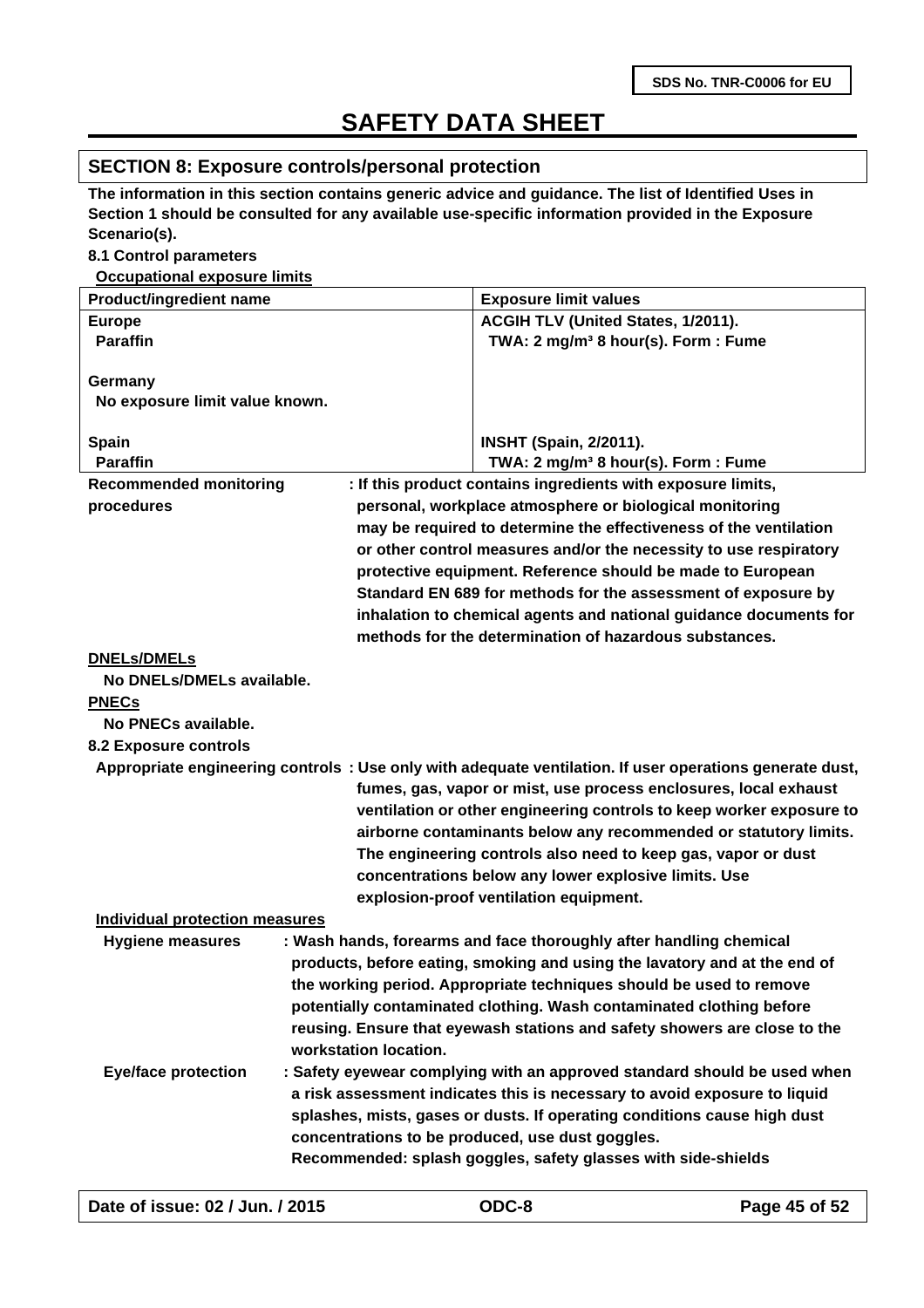| <b>Skin protection</b>        |                                                                                                                                                                                                                                                                                                                                                                                                    |
|-------------------------------|----------------------------------------------------------------------------------------------------------------------------------------------------------------------------------------------------------------------------------------------------------------------------------------------------------------------------------------------------------------------------------------------------|
| <b>Hand protection</b>        | : Chemical-resistant, impervious gloves complying with an approved standard<br>should be worn at all times when handling chemical products if a risk<br>assessment indicates this is necessary.<br>> 8 hours (breakthrough time) : butyl rubber                                                                                                                                                    |
| <b>Body protection</b>        | : Personal protective equipment for the body should be selected based on the<br>task being performed and the risks involved and should be approved by a<br>specialist before handling this product. Recommended: lab coat, overall                                                                                                                                                                 |
| Other skin protection         | : Appropriate footwear and any additional skin protection measures should be<br>selected based on the task being performed and the risks involved and<br>should be approved by a specialist before handling this product.                                                                                                                                                                          |
| <b>Respiratory protection</b> | : Use a properly fitted, air-purifying or air-fed respirator complying with an<br>approved standard if a risk assessment indicates this is necessary.<br>Respirator selection must be based on known or anticipated exposure levels,<br>the hazards of the product and the safe working limits of the selected<br>respirator. Recommended: Approved/certified disposable particulate dust<br>mask. |
|                               | Environmental exposure controls : Emissions from ventilation or work process equipment should be<br>checked to ensure they comply with the requirements of<br>environmental protection legislation. In some cases, fume<br>scrubbers, filters or engineering modifications to the process<br>equipment will be necessary to reduce emissions to acceptable<br>levels.                              |
| Remark                        | : The penetration-time of the recommended gloves depends not only on the material.<br>Also other factors may have influence on the penetration-time, as their thickness or<br>the specific use or conditions (temperature). In any case, certificate materials (for<br>example following EN 374) should be selected. Please ask your supplier, if the gloves<br>are suitable for the intended use. |

### **SECTION 9: Physical and chemical properties**

| 9.1 Information on basic physical and chemical properties    |                    |                                                      |
|--------------------------------------------------------------|--------------------|------------------------------------------------------|
| Appearance                                                   |                    |                                                      |
| <b>Physical state</b>                                        | : Solid. [Powder.] |                                                      |
| <b>Color</b>                                                 | : Blue.            |                                                      |
| Odor                                                         | : Odorless.        |                                                      |
| <b>Odor threshold</b>                                        | : Not available.   |                                                      |
| рH                                                           | : Not applicable.  |                                                      |
| <b>Melting point</b>                                         | : Not available.   |                                                      |
| Initial boiling point and boiling range                      |                    | : Not available.                                     |
| <b>Flash point</b>                                           | : Not available.   |                                                      |
| Evaporation rate (butyl acetate $= 1$ )                      |                    | : Not available.                                     |
| Flammability (solid, gas) : Not available.                   |                    |                                                      |
| Upper/lower flammability or explosive limits: Not available. |                    |                                                      |
| Vapor density                                                |                    |                                                      |
| <b>Density</b>                                               | : Not available.   |                                                      |
| Solubility(ies)                                              |                    | : Insoluble in the following materials : cold water. |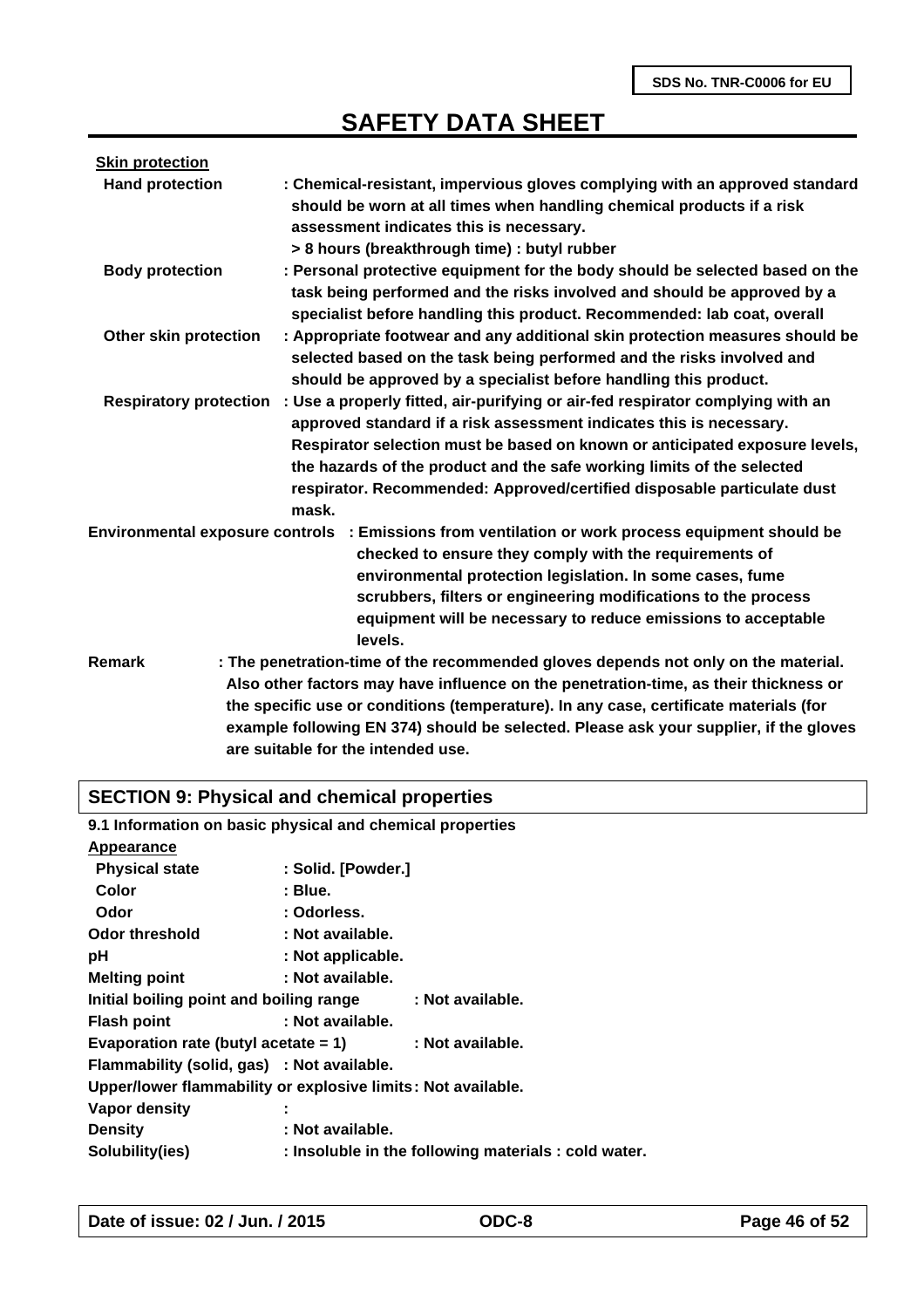| <b>Partition coefficient: n-octanol/water</b> |                  | : Not available.                                                                                                   |
|-----------------------------------------------|------------------|--------------------------------------------------------------------------------------------------------------------|
| <b>Decomposition temperature</b>              |                  | : Not available.                                                                                                   |
| Viscosity (Dynamic)                           |                  |                                                                                                                    |
| <b>Explosive properties</b>                   |                  | : Explosive in the presence of the following materials or conditions:<br>open flames, sparks and static discharge. |
| <b>Oxidizing properties</b>                   | : Not available. |                                                                                                                    |
|                                               |                  |                                                                                                                    |

**9.2 Other information**

**No additional information.**

### **SECTION 10: Stability and reactivity**

#### **10.1 Reactivity :**

**No specific test data related to reactivity available for this product or its ingredients.**

**10.2 Chemical stability :**

**The product is stable.**

**10.3 Possibility of hazardous reactions :**

**Under normal conditions of storage and use, hazardous reactions will not occur.**

**10.4 Conditions to avoid :**

**Avoid the creation of dust when handling and avoid all possible sources of ignition (spark or flame). Take precautionary measures against electrostatic discharges. To avoid fire or explosion, dissipate static electricity during transfer by grounding and bonding containers and equipment before transferring material. Prevent dust accumulation.**

**10.5 Incompatible materials :**

**Reactive or incompatible with the following materials : oxidizing materials**

**10.6 Hazardous decomposition products :**

**Under normal conditions of storage and use, hazardous decomposition products should not be produced.**

### **SECTION 11: Toxicological information**

#### **11.1 Information on toxicological effects**

| <b>Product/ingredient name</b>             | <b>Result</b>      | <b>Species</b> | <b>Dose</b> | <b>Exposure</b> |
|--------------------------------------------|--------------------|----------------|-------------|-----------------|
| <b>Proprietary mixture.</b>                | LD50 Oral          | Rat            | >2000 mg/kg |                 |
| bis(3,5-di-tert-butylsalicylato-O1,O2)zinc | <b>LD50 Dermal</b> | <b>Rabbit</b>  | >2000 mg/kg |                 |
|                                            | LD50 Oral          | Rat            | 1800 mg/kg  | $\blacksquare$  |

**Conclusion/Summary : Not available. Acute toxicity estimates Not available. Irritation/Corrosion Conclusion/Summary**  Skin : Not available.

| <b>Eyes</b>               | : Not available. |
|---------------------------|------------------|
| <b>Respiratory</b>        | : Not available. |
| <b>Sensitizer</b>         |                  |
| <b>Conclusion/Summary</b> |                  |
| <b>Skin</b>               | : Not available. |
| <b>Respiratory</b>        | : Not available. |
|                           |                  |

**Date of issue: 02 / Jun. / 2015 ODC-8 Page 47 of 52**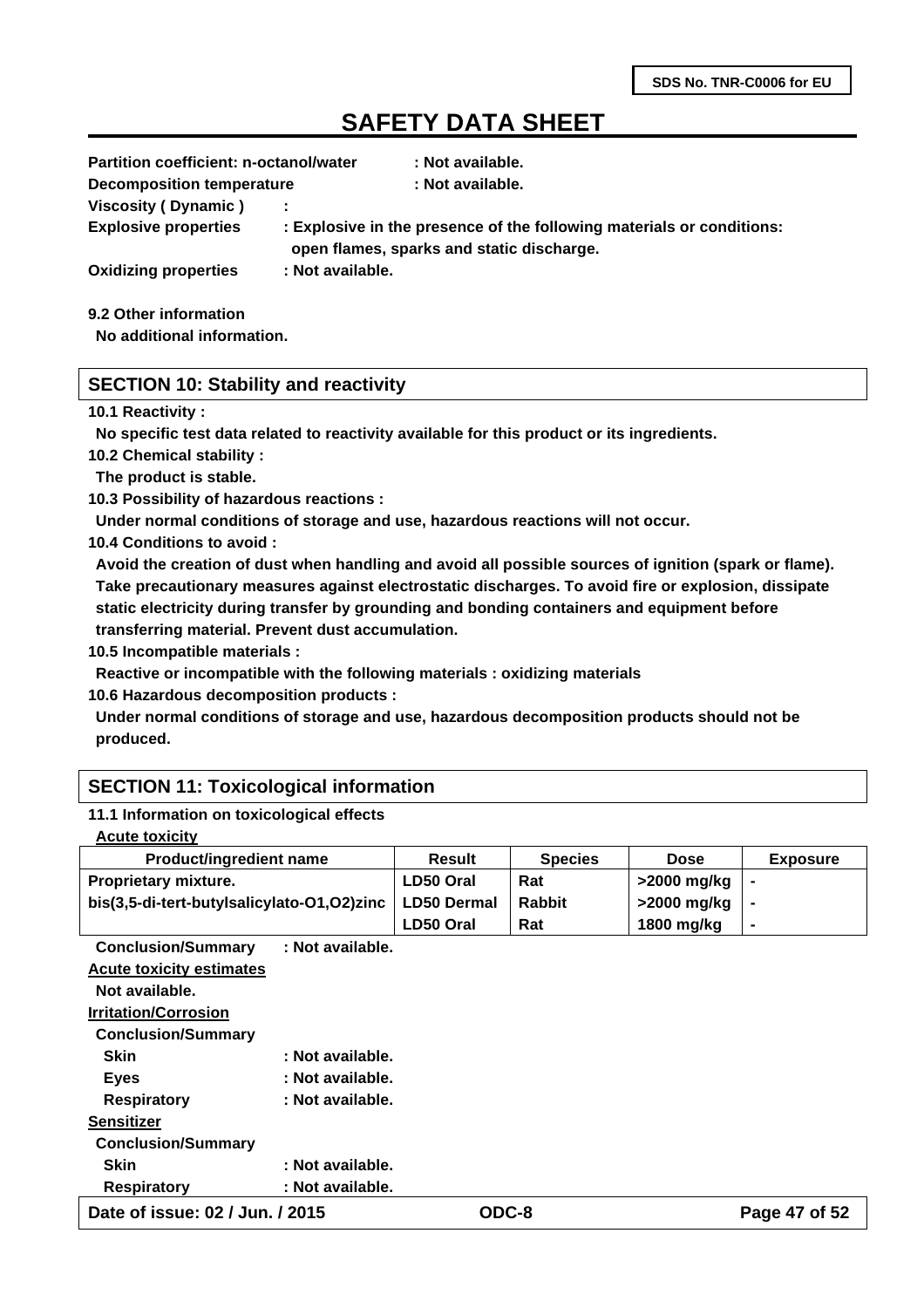| <b>Mutagenicity</b>          |                  |
|------------------------------|------------------|
| <b>Conclusion/Summary</b>    | : Not available. |
| Carcinogenicity              |                  |
| <b>Conclusion/Summary</b>    | : Not available. |
| <b>Reproductive toxicity</b> |                  |
| <b>Conclusion/Summary</b>    | : Not available. |
| <b>Teratogenicity</b>        |                  |
| <b>Conclusion/Summary</b>    | : Not available. |

#### **Specific target organ toxicity (single exposure)**

| <b>Product/ingredient name</b> | Category | Route of exposure | Target organs |
|--------------------------------|----------|-------------------|---------------|
| Not available.                 |          |                   |               |

#### **Specific target organ toxicity (repeated exposure)**

| <b>Product/ingredient name</b> | Category | Route of exposure | Target organs |
|--------------------------------|----------|-------------------|---------------|
| Not available.                 |          |                   |               |

#### **Aspiration hazard**

| <b>Product/ingredient name</b>        |                                                     |                                          | <b>Result</b>                                                                            |
|---------------------------------------|-----------------------------------------------------|------------------------------------------|------------------------------------------------------------------------------------------|
| Not available.                        |                                                     |                                          |                                                                                          |
|                                       | Information on the likely routes of exposure        |                                          | : Not available.                                                                         |
| <b>Potential acute health effects</b> |                                                     |                                          |                                                                                          |
| <b>Inhalation</b>                     |                                                     |                                          | : Exposure to airborne concentrations above statutory or recommended exposure            |
|                                       |                                                     |                                          | limits may cause irritation of the nose, throat and lungs. Exposure to decomposition     |
|                                       |                                                     |                                          | products may cause a health hazard. Serious effects may be delayed following             |
|                                       | exposure.                                           |                                          |                                                                                          |
| Ingestion                             | : No known significant effects or critical hazards. |                                          |                                                                                          |
| Skin contact                          | : No known significant effects or critical hazards. |                                          |                                                                                          |
| Eye contact                           |                                                     |                                          | : Exposure to airborne concentrations above statutory or recommended exposure            |
|                                       |                                                     | limits may cause irritation of the eyes. |                                                                                          |
|                                       |                                                     |                                          | Symptoms related to the physical, chemical and toxicological characteristics             |
| <b>Inhalation</b>                     | : Adverse symptoms may include the following :      |                                          |                                                                                          |
|                                       | respiratory tract irritation                        |                                          |                                                                                          |
|                                       | coughing                                            |                                          |                                                                                          |
| Ingestion                             | : No specific data.                                 |                                          |                                                                                          |
| <b>Skin contact</b>                   | : No specific data.                                 |                                          |                                                                                          |
| Eye contact                           | : Adverse symptoms may include the following :      |                                          |                                                                                          |
|                                       | irritation                                          |                                          |                                                                                          |
|                                       | redness                                             |                                          |                                                                                          |
|                                       |                                                     |                                          | Delayed and immediate effects and also chronic effects from short and long term exposure |
| <b>Short term exposure</b>            |                                                     |                                          |                                                                                          |
| <b>Potential immediate effects</b>    |                                                     | : Not available.                         |                                                                                          |
| <b>Potential delayed effects</b>      |                                                     | : Not available.                         |                                                                                          |
| Long term exposure                    |                                                     |                                          |                                                                                          |
| <b>Potential immediate effects</b>    |                                                     | : Not available.                         |                                                                                          |
| <b>Potential delayed effects</b>      |                                                     | : Not available.                         |                                                                                          |
|                                       |                                                     |                                          |                                                                                          |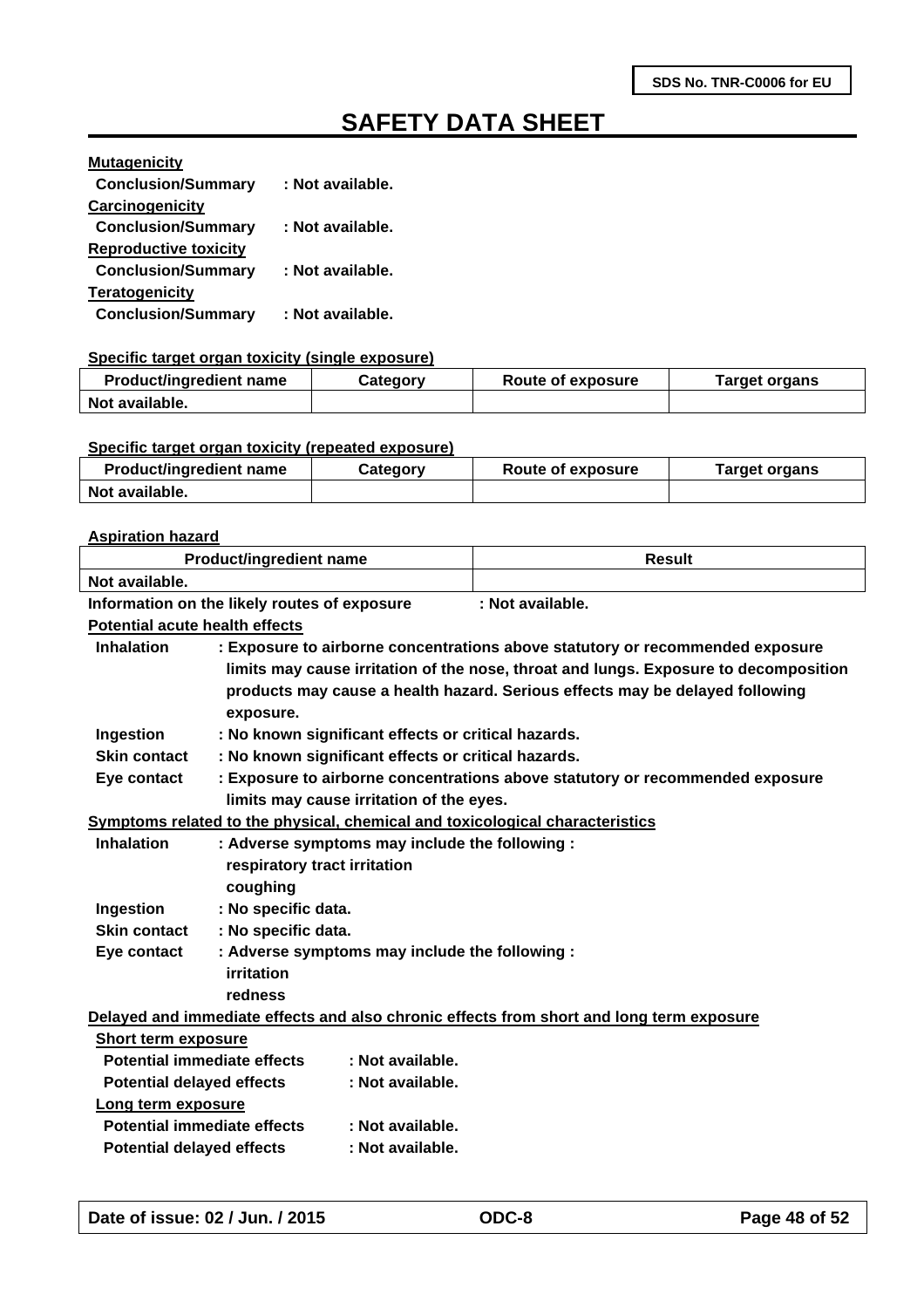#### **Potential chronic health effects**

| Not available.               |                                                                                           |
|------------------------------|-------------------------------------------------------------------------------------------|
| <b>Conclusion/Summary</b>    | : Not available.                                                                          |
| General                      | : Repeated or prolonged inhalation of dust may lead to chronic<br>respiratory irritation. |
| Carcinogenicity              | : No known significant effects or critical hazards.                                       |
| <b>Mutagenicity</b>          | : No known significant effects or critical hazards.                                       |
| <b>Teratogenicity</b>        | : No known significant effects or critical hazards.                                       |
| <b>Developmental effects</b> | : No known significant effects or critical hazards.                                       |
| <b>Fertility effects</b>     | : No known significant effects or critical hazards.                                       |
| Interactive effects          | : Not available.                                                                          |
| <b>Absorption</b>            | : Not available.                                                                          |
| <b>Distribution</b>          | : Not available.                                                                          |
| <b>Metabolism</b>            | : Not available.                                                                          |
| <b>Elimination</b>           | : Not available.                                                                          |
| <b>Other information</b>     | : Not available.                                                                          |

### **SECTION 12: Ecological information**

| <b>12.1 Toxicity</b> |
|----------------------|
|                      |

| Result              | <b>Species</b> | <b>Exposure</b> |  |
|---------------------|----------------|-----------------|--|
| Acute EC50 0,6 mg/L | Algae          | 72 hours        |  |
| Acute EC50 0,5 mg/L | Daphnia        | <b>48 hours</b> |  |
| Acute LC50 5,5 mg/L | <b>Fish</b>    | 96 hours        |  |
| Acute LC50 4,4 mg/L | <b>Fish</b>    | 96 hours        |  |
|                     |                |                 |  |

**Conclusion/Summary : Not available.**

**12.2 Persistence and degradability**

**Conclusion/Summary : Not available.**

| <b>Product/ingredient name</b>             | <b>Aquatic half-life</b> | <b>Photolysis</b> | <b>Biodegradability</b> |
|--------------------------------------------|--------------------------|-------------------|-------------------------|
| bis(3,5-di-tert-butylsalicylato-O1,O2)zinc |                          |                   | Not readily             |

| 12.3 Bioaccumulative potential                    |                   |  |
|---------------------------------------------------|-------------------|--|
| Not available.                                    |                   |  |
| 12.4 Mobility in soil                             |                   |  |
| Soil/water partition                              | : Not available.  |  |
| coefficient $(K_{OC})$                            |                   |  |
| <b>Mobility</b>                                   | : Not available.  |  |
| 12.5 Results of PBT and vPvB assessment           |                   |  |
| PBT                                               | : Not applicable. |  |
| <b>vPvB</b>                                       | : Not applicable. |  |
| 12.6 Other adverse effects                        |                   |  |
| No known significant effects or critical hazards. |                   |  |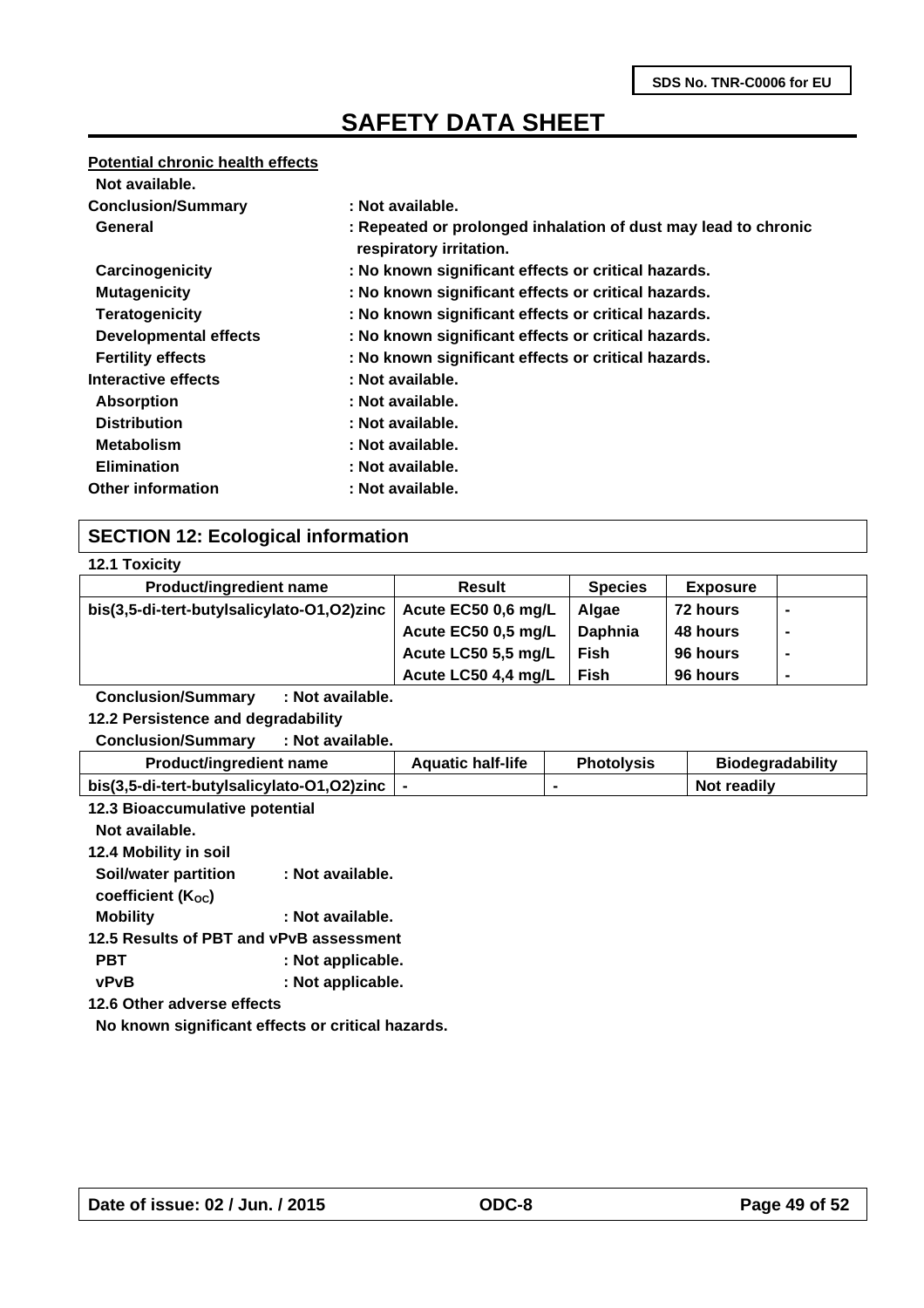### **SECTION 13: Disposal considerations**

**The information in this section contains generic advice and guidance. The list of Identified Uses in Section 1 should be consulted for any available use-specific information provided in the Exposure Scenario(s).**

### **13.1 Waste treatment methods**

| <b>Product</b>             |                                                                                                                                                                                                                                                                                                                                                                                                                                                                                                         |
|----------------------------|---------------------------------------------------------------------------------------------------------------------------------------------------------------------------------------------------------------------------------------------------------------------------------------------------------------------------------------------------------------------------------------------------------------------------------------------------------------------------------------------------------|
| <b>Methods of disposal</b> | : The generation of waste should be avoided or minimized wherever possible.<br>Significant quantities of waste product residues should not be disposed of<br>via the foul sewer. Dispose of surplus and non-recyclable products via a<br>licensed waste disposal contractor. Disposal of this product, solutions and<br>any byproducts should at all times comply with the requirements of<br>environmental protection and waste disposal legislation and any regional<br>local authority requirements. |
| Hazardous waste            | : Within the present knowledge of the supplier, this product is not regarded as<br>hazardous waste, as defined by EU Directive 91/689/EEC.                                                                                                                                                                                                                                                                                                                                                              |
| Packaging                  |                                                                                                                                                                                                                                                                                                                                                                                                                                                                                                         |
| <b>Methods of disposal</b> | : The generation of waste should be avoided or minimized wherever possible.<br>Waste packaging should be recycled. Incineration or landfill should only be<br>considered when recycling is not feasible.                                                                                                                                                                                                                                                                                                |
| <b>Special precautions</b> | : This material and its container must be disposed of in a safe way. Empty<br>containers or liners may retain some product residues. Avoid dispersal of<br>spilled material and runoff and contact with soil, waterways, drains and<br>sewers.                                                                                                                                                                                                                                                          |

### **SECTION 14: Transport information**

|                                   | <b>ADR/RID</b> | <b>ADN</b>     | <b>IMDG</b>    | <b>IATA</b>    |
|-----------------------------------|----------------|----------------|----------------|----------------|
| 14.1 UN number                    | Not regulated. | Not regulated. | Not regulated. | Not regulated. |
| 14.2 UN proper shipping name      |                |                |                |                |
| 14.3 Transport hazard class(es)   | ۰              | ۰              |                | $\blacksquare$ |
| 14.4 Packing group                | -              | ۰              | ۰              | $\blacksquare$ |
| <b>14.5 Environmental hazards</b> | No.            | No.            | No.            | No.            |
| 14.6 Special precautions for user | Not available. | Not available. | Not available. | Not available. |
| <b>Additional information</b>     | -              |                |                |                |

**14.7 Transport in bulk according to Annex II of MARPOL 73/78 and the IBC Code**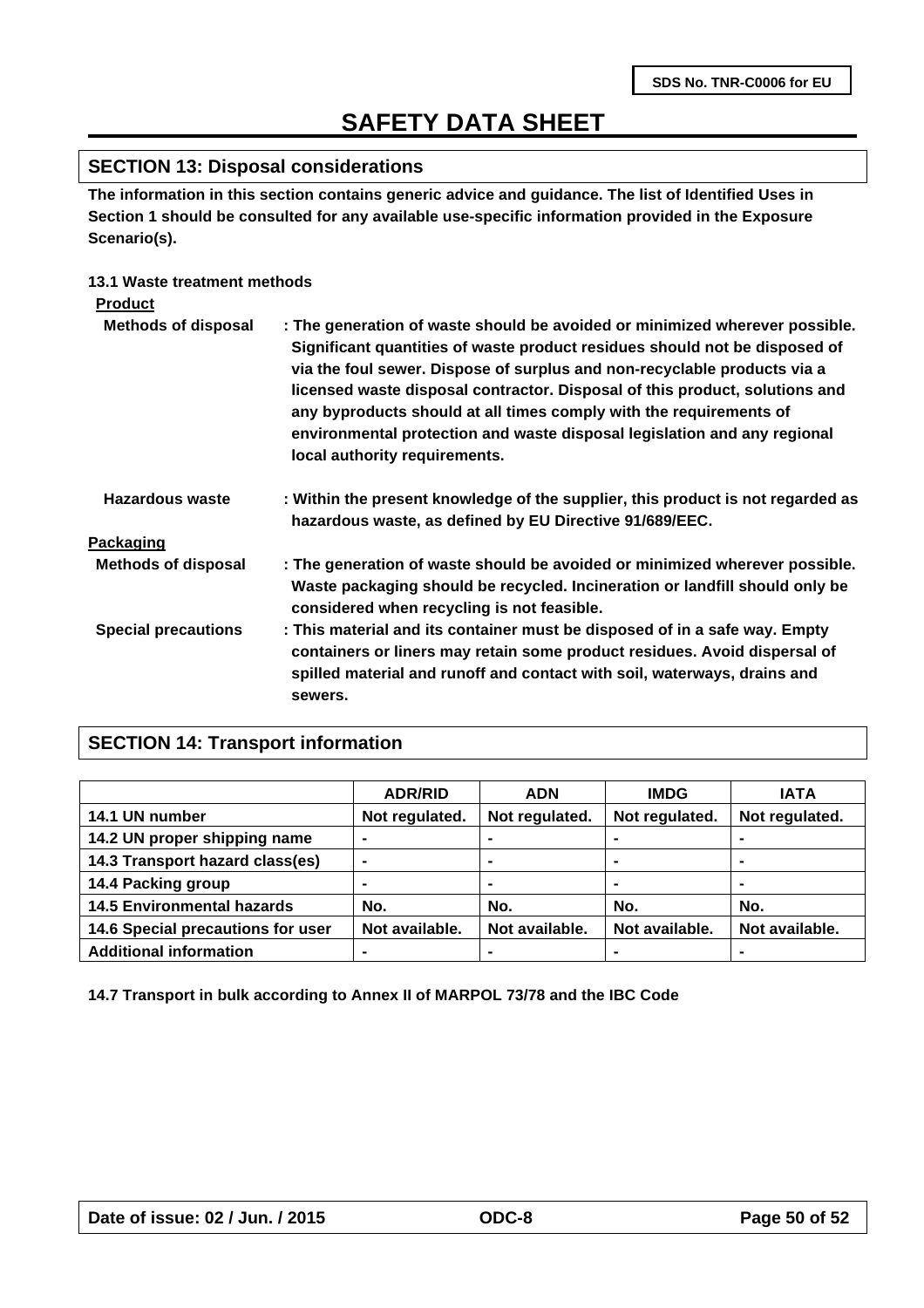| <b>SECTION 15: Regulatory information</b>                                                           |                                                                                              |  |
|-----------------------------------------------------------------------------------------------------|----------------------------------------------------------------------------------------------|--|
| 15.1 Safety, health and environmental regulations/legislation specific for the substance or mixture |                                                                                              |  |
| EU Regulation (EC) No. 1907/2006 (REACH)                                                            |                                                                                              |  |
| Annex XIV List of substances subject to authorization                                               |                                                                                              |  |
| <b>Substances of very high concern</b>                                                              |                                                                                              |  |
| None of the components are listed.                                                                  |                                                                                              |  |
|                                                                                                     |                                                                                              |  |
| <b>Other EU regulations</b>                                                                         |                                                                                              |  |
| Germany                                                                                             |                                                                                              |  |
| <b>Hazard class for water</b>                                                                       | : 2 Appendix No. 4                                                                           |  |
| <b>AOX</b>                                                                                          | : The product contains organically bound halogens and can                                    |  |
|                                                                                                     | contribute to the AOX value in waste water.                                                  |  |
| <b>Switzerland</b>                                                                                  |                                                                                              |  |
| <b>VOC content</b>                                                                                  | : Liberated.                                                                                 |  |
| <b>International regulations</b>                                                                    |                                                                                              |  |
| <b>Registration status :</b>                                                                        |                                                                                              |  |
|                                                                                                     | This refers only to country inventory status. Some countries may have additional importation |  |
| requirements.                                                                                       |                                                                                              |  |
| <b>Australia (AICS)</b>                                                                             |                                                                                              |  |
| China (IECSC)                                                                                       |                                                                                              |  |
| Canada (DSL)                                                                                        |                                                                                              |  |
| <b>European Union (EINECS or ELINCS)</b>                                                            |                                                                                              |  |
| <b>Republic of Korea (KECI)</b>                                                                     |                                                                                              |  |
| <b>Philippines (PICCS)</b>                                                                          |                                                                                              |  |
| <b>United States (TSCA)</b>                                                                         |                                                                                              |  |
|                                                                                                     |                                                                                              |  |

**15.2 Chemical Safety Assessment**

**This product contains substances for which Chemical Safety Assessments are still required.**

### **SECTION 16: Other information**

 **Indicates information that has changed from previously issued version.**

| Abbreviations and acronyms : ATE = Acute Toxicity Estimate |
|------------------------------------------------------------|
| CLP = Classification, Labelling and Packaging Regulation   |
| [Regulation (EC) No.1272/2008]                             |
| <b>DNEL = Derived No Effect Level</b>                      |
| <b>EUH statement = CLP-specific Hazard statement</b>       |
| <b>PNEC</b> = Predicted No Effect Concentration            |
| $RRN = REACH$ Registration Number                          |
|                                                            |

#### **Procedure used to derive the classification according to Regulation (EC) No. 1272/2008 [CLP/GHS]**

| <b>Classification</b><br>_______ | Justification |
|----------------------------------|---------------|
| Not classified.                  |               |